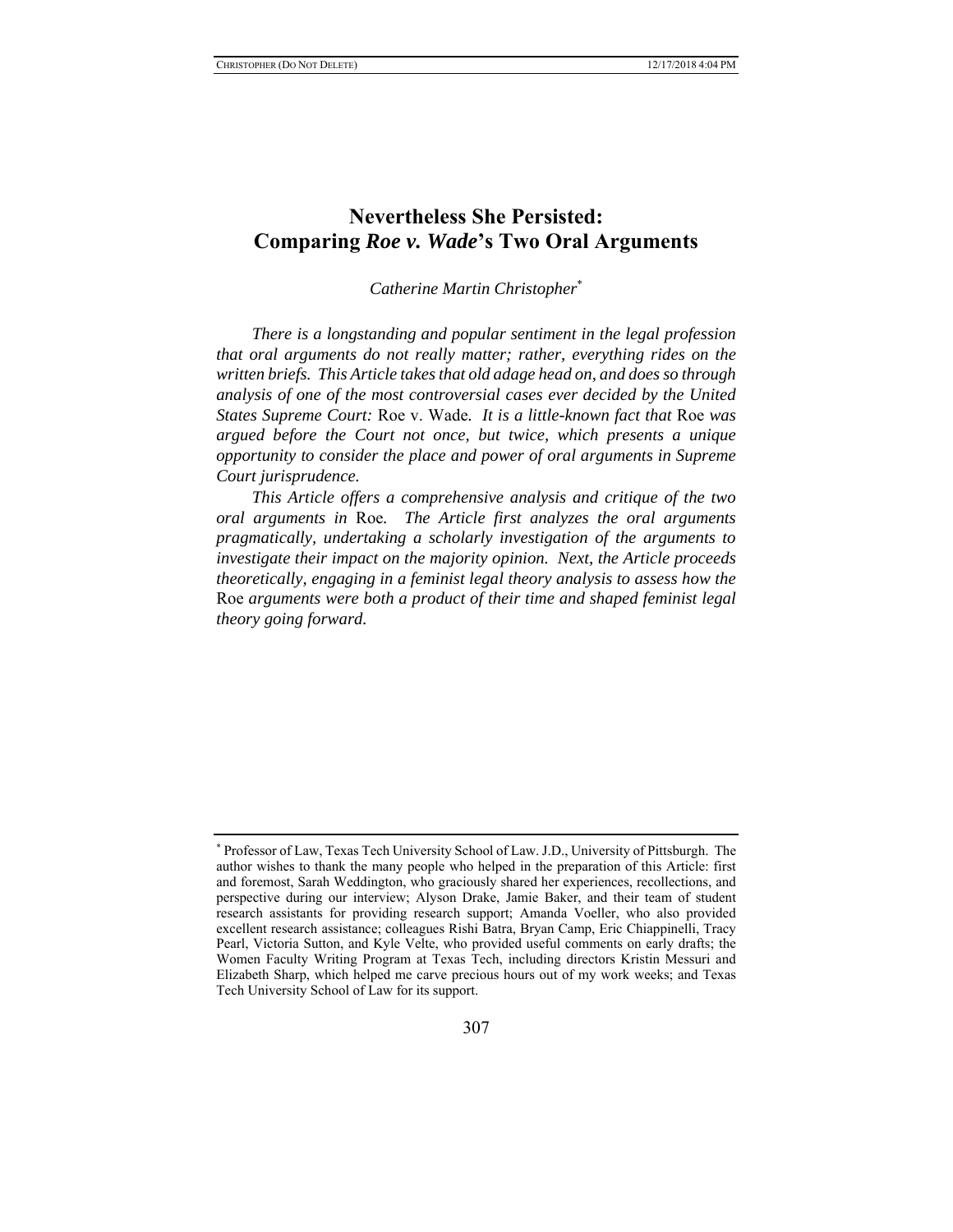| $\mathbf{A}$ |                                                      |  |
|--------------|------------------------------------------------------|--|
| В.           | The First Oral Arguments: December 13, 1971 313      |  |
|              | 1. For Appellants Roe, et al.: Sarah Weddington  313 |  |
|              |                                                      |  |
|              |                                                      |  |
|              | C. The Second Oral Arguments: October 11, 1972 321   |  |
|              | 1. For Appellants Roe, et al.: Sarah Weddington  322 |  |
|              | 2. For Appellee Wade: Robert Flowers 324             |  |
|              |                                                      |  |
|              |                                                      |  |
|              | IV.ROE'S ORAL ARGUMENTS AND FEMINIST LEGAL THEORY336 |  |
|              | A. Are Women Like Men, or Are They Different?339     |  |
|              | 1. Individual Right or Gender Discrimination?  340   |  |
|              |                                                      |  |
|              |                                                      |  |
| $\mathbf{B}$ | Are Women Individuals or a Collective? 350           |  |
|              |                                                      |  |
|              |                                                      |  |
|              |                                                      |  |

Be brief, be pointed; let your matter stand Lucid in order, solid, and at hand; Spend not your words on trifles, but condense; Strike with the mass of thought, not drops of sense $[.]^{\perp}$ 

### I. INTRODUCTION

Conventional wisdom among Supreme Court observers is that oral arguments do not impact the Justices' decisions. Besides being illogical why would the Court hold oral arguments if they were a waste of time? this conventional wisdom is contradicted by the Justices' own statements and data-driven research.<sup>2</sup>

Oral arguments are perhaps the Justices' most significant avenue of independent information-gathering.<sup>3</sup> Aside from any independent research

<sup>1</sup> Joseph Story, *Advice to a Young Lawyer*, *in* 4 A LIBRARY OF AMERICAN LITERATURE: AN ANTHOLOGY IN ELEVEN VOLUMES, LITERATURE OF THE REPUBLIC, PART I., CONSTITUTIONAL PERIOD, 1788–1820, 5 (E.C. Stedman & E.M. Hutchinson eds., 1891), www.bartleby.com/400/poem/767.html. 2

<sup>&</sup>lt;sup>2</sup> TIMOTHY R. JOHNSON, ORAL ARGUMENTS AND DECISION MAKING ON THE UNITED STATES SUPREME COURT 2 (2004).

<sup>3</sup> *Id.*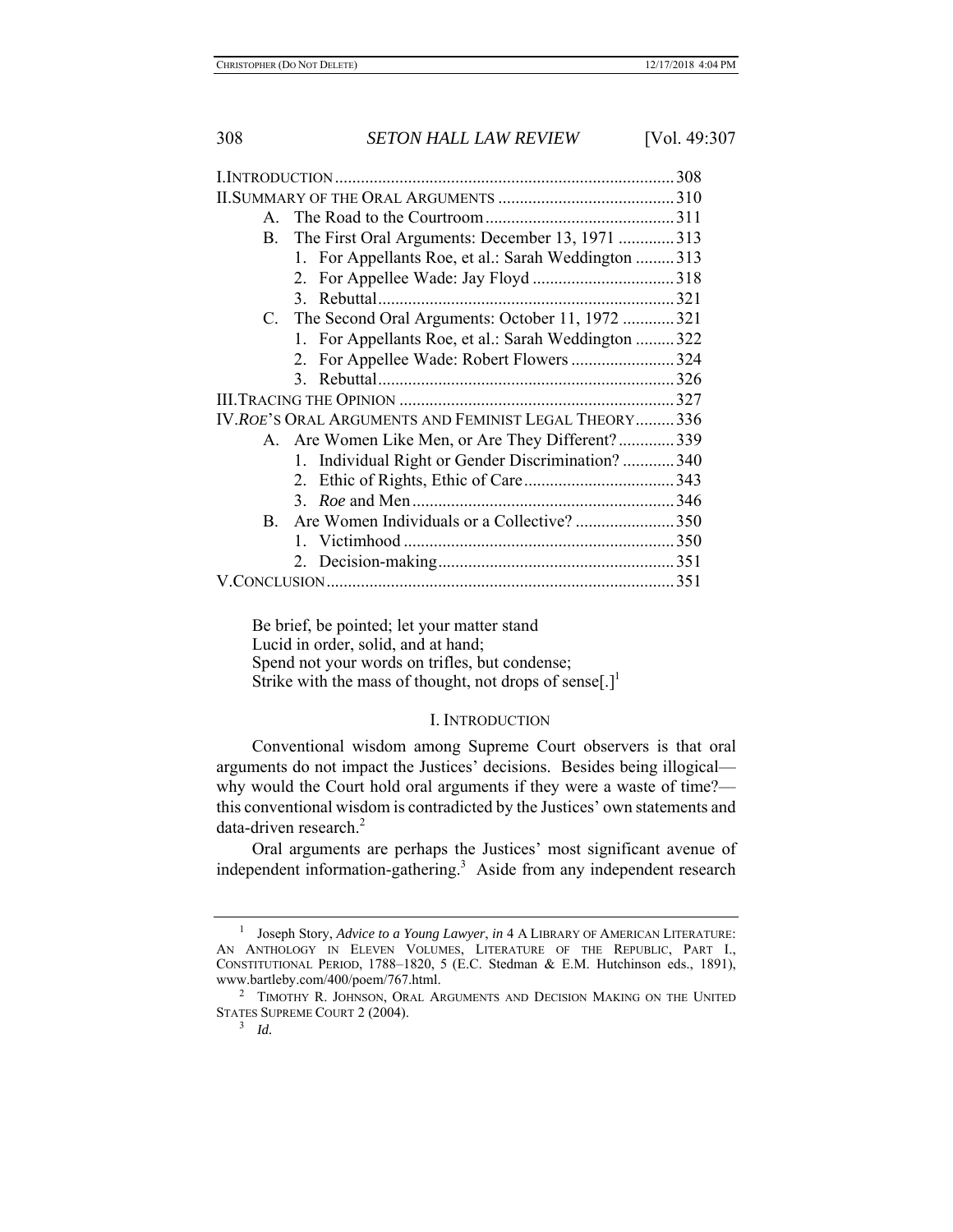the Justices and their clerks conduct, too much of which is time-prohibitive, all information the Justices have is what the advocates and amici put in front of them.<sup>4</sup> Oral arguments also present a key opportunity for the Justices to signal to each other which way they are leaning and coordinate about final policy outcomes.<sup>5</sup>

Naturally, oral arguments are not the sole, or even the most significant, determiner of case outcomes.<sup>6</sup> But Justices have consistently, and repeatedly, asserted that oral arguments can and do affect their decisions in cases:

Justice William J. Brennan, Jr.: I have had too many occasions when my judgment of a decision has turned on what happened in oral argument.... Often my idea of how a case shapes up is changed by oral argument.<sup>7</sup>

Justice William Rehnquist: I think that in a significant minority of cases in which I have heard oral argument, I have left the bench feeling different about the case than I did when I came on the bench. The change is seldom a full one-hundred-and-eightydegree swing.<sup>8</sup>

Justice William O. Douglas: The purpose of a hearing is that the Court may learn what it does not know . . . . It is the education of the Justices . . . that is the essential function of the appellate lawyer.<sup>9</sup>

*Roe v. Wade*, 10 certainly one of the most controversial Supreme Court cases in history, was argued before the Supreme Court not only once, but twice. The first argument was held on December 13, 1971, and the second on October 11,  $1972$ .<sup>11</sup> Few cases are argued twice, but interestingly, those that are turn out to be tremendously significant cases; for example, *Roe v. Wade*, *Brown v. Board of Education*,<sup>12</sup> and *Baker v. Carr*<sup>13</sup> were all argued

JOHNSON, *supra* note 2, at 15.

11 *Roe v. Wade*, OYEZ, https://www.oyez.org/cases/1971/70-18 (last visited Nov. 15, 2018). 12 347 U.S. 483 (1954) (argued Dec. 9–11, 1952; reargued Dec. 7–9, 1953).

13 369 U.S. 186 (1962) (argued Apr. 19–20, 1961; reargued Oct. 9, 1961). In an interview after his retirement, Chief Justice Earl Warren was asked which case that he

<sup>4</sup>  $\frac{4}{5}$  *Id.* at 143 n.19.

*Id.* at 61.

<sup>6</sup> *See generally* LEE EPSTEIN & JOSEPH F. KOBYLKA, THE SUPREME COURT AND LEGAL CHANGE: ABORTION AND THE DEATH PENALTY 7–8 (1992) (debunking the ideas that the personalities of the Supreme Court Justices, the "climate of the times," or the types of litigants who come before the Court determine case outcomes, and concluding instead that "it is *the law and legal arguments as framed by legal actors* that most clearly influence the content and direction of legal change") (emphasis in original).

<sup>8</sup> *Id.* at 15.

<sup>9</sup>  $\frac{9}{10}$  *Id.* at 16.

<sup>10 410</sup> U.S. 113 (1973).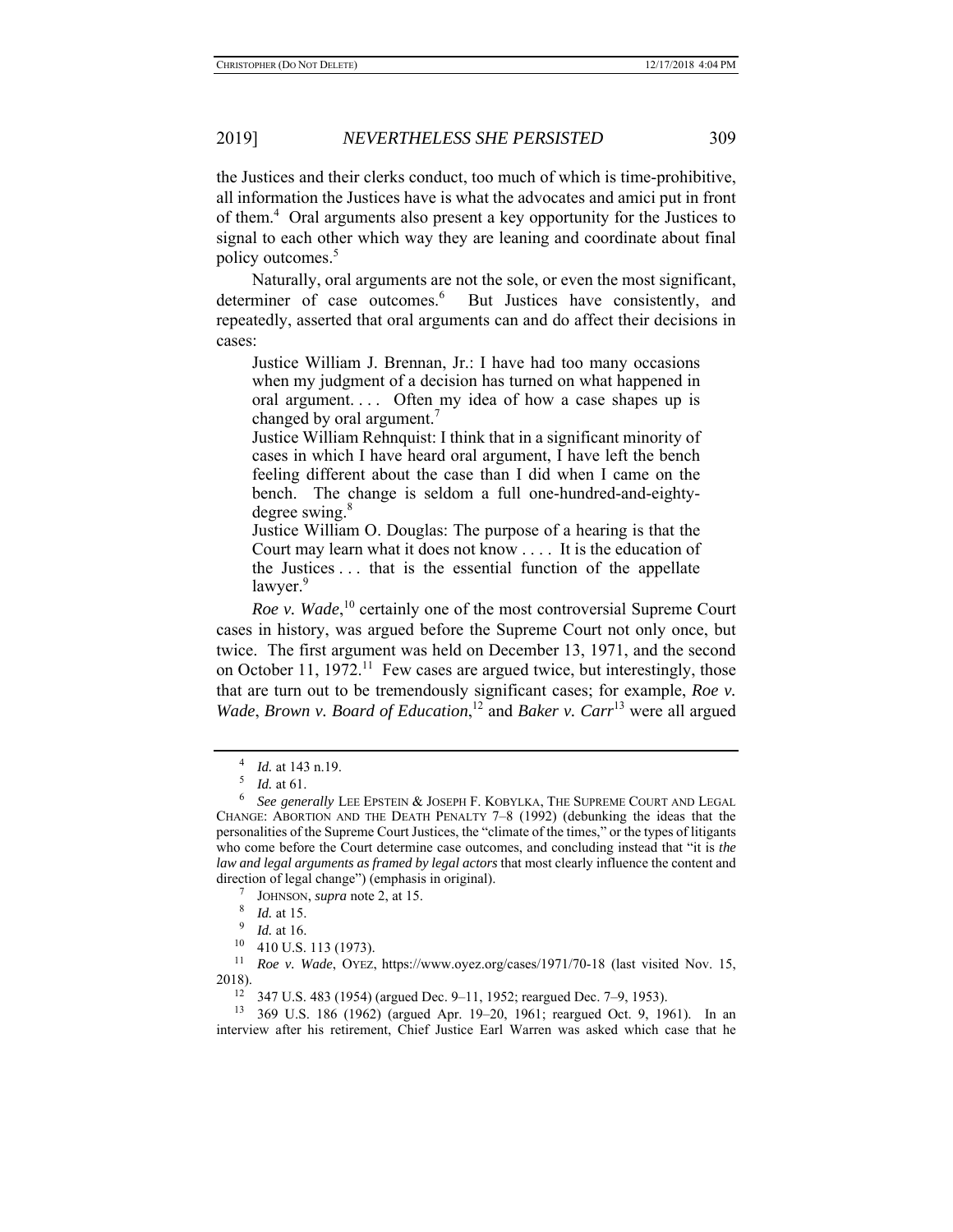twice.

This Article undertakes a deep analysis of both sets of the *Roe v. Wade* oral arguments. Part II summarizes, compares, and contrasts both sets of oral arguments. This Part also critiques the effective and ineffective oral advocacy and narrative framing techniques used during the oral arguments. Part III examines the final majority opinion and traces key points from that opinion back to the briefs and the oral arguments, thus identifying whether moments at oral argument germinated into significant features of the opinion. Part IV deconstructs and contextualizes the oral arguments through various lenses of feminist legal theory, analyzing how the framing of *Roe* was both a product of its time and a shaping force in the feminist legal theory that developed after the decision. Part V concludes by discussing how the *Roe* oral arguments and opinion are full of contradictions. During the oral arguments, the advocates and Justices used gendered language to discuss a due process analysis, even though due process is not implicated in gender discrimination issues. The oral arguments and the majority opinion are also problematic from a feminist legal theory standpoint because they define the rights of women by articulating the rights of men, and by finding a constitutionally protected right while denying autonomous decision-making by the right-holders.

### II. SUMMARY OF THE ORAL ARGUMENTS

The statute at issue in *Roe v. Wade* was a Texas law prohibiting doctors from performing abortions except to save the life of the pregnant woman:

If any person shall designedly administer to a pregnant woman or knowingly procure to be administered with her consent any drug or medicine, or shall use towards her any violence or means whatever externally or internally applied, and thereby procure an abortion, he shall be confined in the penitentiary not less than two nor more than five years; if it be done without her consent, the punishment shall be doubled. By "abortion" is meant that the life of the fetus or embryo shall be destroyed in the woman's womb or that a premature birth thereof be caused.<sup>14</sup>

Nothing in this chapter applies to an abortion procured or attempted by medical advice for the purpose of saving the life of the mother.<sup>15</sup>

participated in was the most significant. He replied, not *Brown*, *Miranda*, *Gideon*, *Griswold*, or any of the other cases decided between 1953 and 1969—but *Baker*, which held that redistricting for state elected officials is not a political question, and can be reviewed by the Supreme Court. *See More Perfect: The Political Thicket*, WNYC STUDIOS (June 9, 2016), https://www.wnycstudios.org/story/the-political-thicket.

 $14$  TEX. PENAL CODE ANN. § 1191 (repealed 1973).

<sup>15 § 1196 (</sup>repealed 1973). Related statutes, §§ 1192–95, were also challenged.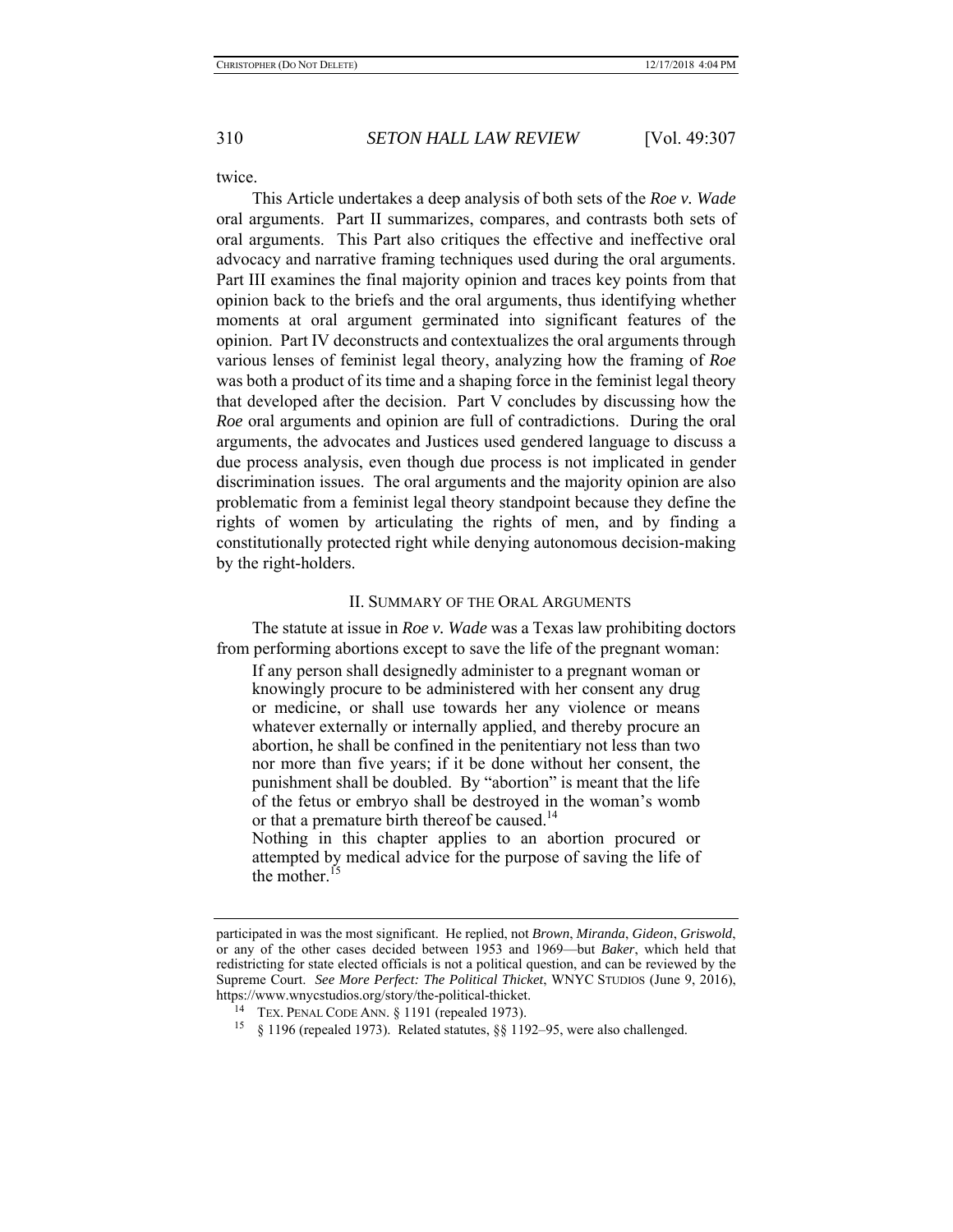### A. *The Road to the Courtroom*

Before arriving at the United States Supreme Court as *Roe v. Wade*, the case began as two separate actions in the Northern District of Texas. Jane Roe, the now-famous plaintiff, filed one suit alleging that the Texas statute violated several fundamental personal rights.<sup>16</sup> John Hallford, a Texas physician who performed abortions, later intervened in her case. 17 The other case was brought by John and Mary Doe, a married couple who did not have and did not want children.<sup>18</sup> Mrs. Doe had an unspecified medical condition and had been advised by her physician not to get pregnant or to take birth control pills; the Does alleged that the Texas abortion statute interfered with their marital relations because they would be unable to obtain an abortion if Mrs. Doe became pregnant.<sup>19</sup>

The cases were consolidated and heard as one before a three-judge District Court panel.<sup>20</sup> The District Court panel found nearly entirely in favor of Plaintiffs Roe and Hallford.<sup>21</sup> The District Court found that the Does lacked standing to sue and dismissed their case.<sup>22</sup> The District Court declared the statute unconstitutional on the grounds of vagueness and infringement of a woman's Ninth Amendment right to abortion, $^{23}$  and it granted declaratory relief as to Plaintiffs Roe and Hallford.<sup>24</sup> The District Court declined, however, to grant injunctive relief, presumably because the court assumed that prosecutors would not continue to prosecute an unconstitutional statute.<sup>25</sup>

The next day, however, Henry Wade, the Dallas County District Attorney and eventual defendant in this case, gave a press conference announcing his intention to continue prosecuting violations of the Texas

19 Brief for Appellants, *supra* note 16, at 10.

<sup>16</sup> *See* Brief for Appellants at 8–9, Roe v. Wade, 410 U.S. 113 (1973) (No. 70-18), 1971 WL 128054, at \*8–9 [hereinafter Brief for Appellants].

<sup>17</sup> *Id.* at \*12.

<sup>18</sup> *Id*. at \*10. The names John and Mary Doe were, of course, pseudonyms. The woman styled as Mary Doe was, in real life, a friend of Jane Roe's lead lawyer, Sarah Weddington. Telephone Interview with Sarah Weddington, Professor of History, University of Texas (retired) (Feb. 18, 2018).

<sup>20</sup> Roe v. Wade, 314 F. Supp. 1217 (N.D. Tex. 1970), *aff'd in part*, *rev'd in part*, 410 U.S. 113 (1973). 21 *See id.* at 1225. 22 *Id.*

<sup>&</sup>lt;sup>23</sup> The Ninth Amendment provides, "The enumeration in the Constitution, of certain rights, shall not be construed to deny or disparage others retained by the people." U.S.CONST. amend. IX. The District Court found that the Ninth Amendment provided protection for individual rights, including a woman's right to abortion. *See Roe*, 314 F. Supp. at 1225. 24 *Roe*, 314 F. Supp. at 1225.

<sup>25</sup> *See id.*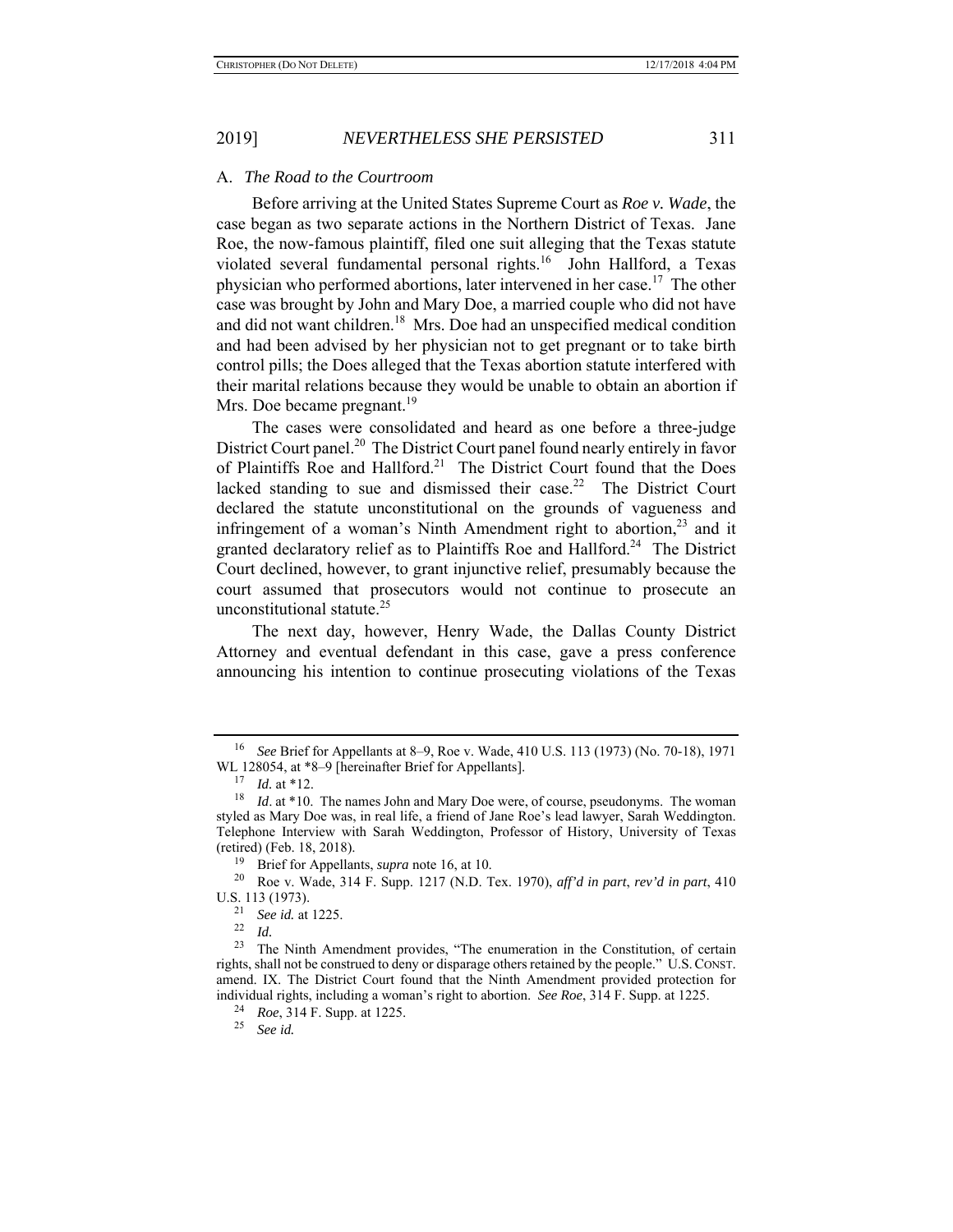statute, completely disregarding the District Court's ruling.<sup>26</sup> Roe's lawyer, Sarah Weddington, later mused that Wade may not have meant to help her case, but he did—the District Court's refusal to grant injunctive relief would not have been appealable to the Supreme Court if Wade had kept his mouth shut. $27$ 

Roe, Hallford, and the Does appealed directly to the Supreme Court on the grounds that the District Court had erred both in dismissing the Does' case and denying injunctive relief.<sup>28</sup> The State of Texas, through Henry Wade, also appealed, but was styled as the appellee.<sup>29</sup>

Appellants' brief to the Supreme Court advanced several arguments why the Texas abortion statute should be struck down, two of which were discussed extensively at oral argument. First, Appellants argued that the statute abridged their fundamental personal rights by restricting access to abortion.<sup>30</sup> Second, Appellants asserted that the statute was unconstitutionally vague and indefinite because doctors could not know whether an abortion which would benefit the woman's *health* (physical or mental) would also necessarily save her *life*. 31 Appellee filed a brief asserting a lack of standing and justiciability, that the statute was not overbroad or vague, that the Constitution did not guarantee a woman's right to abortion, and that the State of Texas had an interest in prohibiting abortions except in "limited circumstances."32 In addition to the parties' briefs, Justice Harry Blackmun would later bemoan the number of amicus briefs—there were fifteen<sup>33</sup>—calling the number "voluminous" and claiming

28 Brief for Appellants, *supra* note 16, at 1–2.

<sup>29</sup> It is unclear why, but the parties and the Court consistently used the terms "Appellant" and "Appellee" in this case, instead of the usual "Petitioner" and "Respondent."

<sup>30</sup> Brief for Appellants, *supra* note 16, at 10.<br><sup>31</sup> *Id at* 15

 $\frac{31}{32}$  *Id.* at 15.

See Roe v. Wade, 410 U.S. 113, 115 (1973). One author expressed the complaint of a Chicago lawyer who planned to submit an amicus brief on behalf of 222 physicians, but never did: "[T]his avalanche of amici briefs will probably go for naught since [the Justices] will not

<sup>26</sup> Dave McNeely, *Wade to Continue Abortion Trials*, DALL. MORNING NEWS, June 19, 1970, at D1.

<sup>&</sup>lt;sup>27</sup> Telephone Interview with Sarah Weddington, Professor of History, University of Texas (retired) (Feb. 18, 2018). A failure to grant injunctive relief "in any civil action, suit or proceeding required by any Act of Congress to be heard and determined by a district court of three judges" may be appealed directly to the Supreme Court. *See* 28 U.S.C. § 1253 (1948).

Brief for Appellee at 7–9, Roe v. Wade, 410 U.S. 113 (1973) (No. 70-18), 1971 WL 134281, at \*7–9 [hereinafter Brief for Appellee]. The full briefs contain numerous arguments that did not ultimately interest or influence the Justices, as evidenced by the fact that those arguments were not raised at either of the oral arguments nor did they find their way into the final opinion. For example, Appellants advanced an argument in their brief that the Texas abortion statute violated the physician's Fifth Amendment right against self-incrimination and the presumption of innocence. Brief for Appellants, *supra* note 16, at 143. Arguments asserted in the briefs but not raised at oral argument or included in the majority opinion will not be discussed extensively in this Article.<br> $\frac{33}{2}$  See Booy, Wede, 410 U.S. 112, 115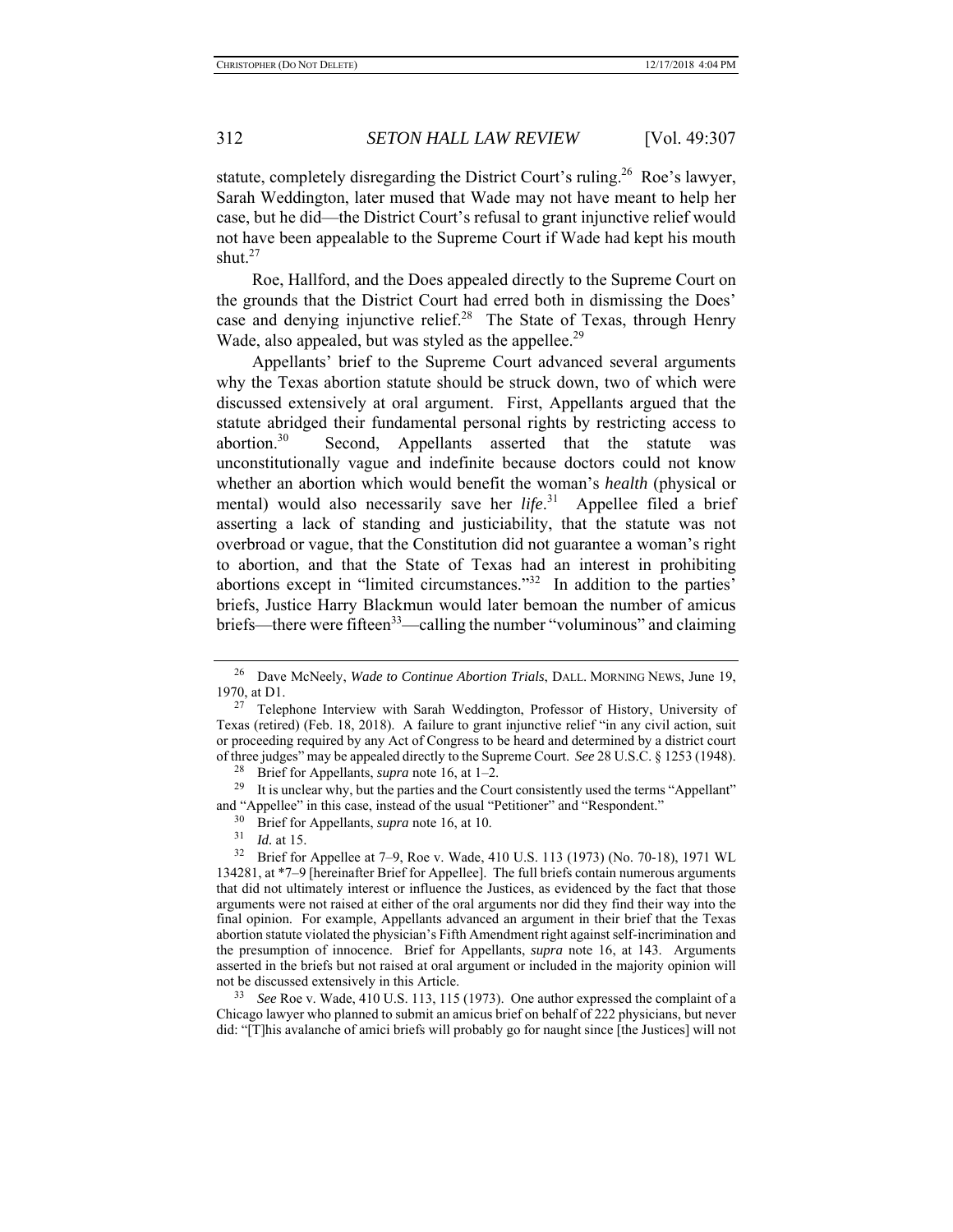that "we're overwhelmed."34

### B. *The First Oral Arguments: December 13, 1971*

### 1. For Appellants Roe, et al.: Sarah Weddington

During the first oral argument, on December 13, 1971, Sarah Weddington took the podium before the Supreme Court for Appellants.<sup>35</sup> Most resources that provide advice to appellate oral advocates stress that an advocate should be absolutely certain of what he or she is asking for, and should offer carefully selected reasons that support his or her position.<sup>36</sup> Weddington, however, began by reciting the procedural posture of the case, eventually including the District Court's two grounds for finding the Texas abortion statute unconstitutional: "First, that the law was impermissibly vague, and second, that it violated a woman's right to continue or terminate a pregnancy."<sup>37</sup> These two grounds—the vagueness of the statute and a

34 Oral Argument at 19:58, Roe v. Wade, 410 U.S. 113 (1973) (No. 70-18), http://www.oyez.org/cases/1971/70-18 [hereinafter Oral Argument II]. Oyez provides a transcript of oral arguments as well as the audio recording. In this Article, I have, in some instances, disagreed with and therefore departed from the Oyez transcripts. Naturally, when transcribing speech, reasonable minds may differ as to the appropriate placement of punctuation, among other things. *See* Daniel Libit, *Transcribers' Agony: Frustrated Not by What Trump Says but How He Says It*, CNBC (Aug. 15, 2016), https://www.cnbc.com/2016/08/15/transcribers-agony-frustrated-not-by-what-trump-saysbut-how-he-says-it.html. I have also generally removed "ums," "ahs," and verbal stumbles.

<sup>35</sup> Weddington had been the lawyer on the case from its inception and had resisted efforts from other lawyers to substitute another oral advocate. Telephone Interview with Sarah Weddington, Professor of History, University of Texas (retired) (Feb. 18, 2018); *see also* GARROW, *supra* note 33, 514–17.

37 Oral Argument at 00:46, Roe v. Wade, 410 U.S. 113 (1973) (No. 70-18),

be able to read them all." DAVID J. GARROW, LIBERTY AND SEXUALITY: THE RIGHT TO PRIVACY AND THE MAKING OF *ROE V. WADE* 510–11 (1998). By comparison, twenty-nine briefs were filed in the next major abortion case, *Planned Parenthood v. Casey*. *See* Planned Parenthood of Se. Pa. v. Casey, 505 U.S. 833 (1992); *see also* Nina Totenberg, *Record Number of Amicus Briefs Filed in Same-Sex-Marriage Cases*, NPR (Apr. 28, 2015), https://www.npr.org/sections/itsallpolitics/2015/04/28/402628280/record-number-of-

amicus-briefs-filed-in-same-sex-marriage-cases (noting that there were 148 amicus briefs in *Obergefell* and 136 in *Sebellius*).

<sup>36</sup> Sayler and Shadel advise, "Be selective, both in the *quantity* of points you make and also their quality. Get to the main points, prioritize them, and make sure you know when and how to use them." ROBERT N. SAYLER & MOLLY BISHOP SHADEL, TONGUE-TIED AMERICA: REVIVING THE ART OF VERBAL PERSUASION 161 (2d ed. 2011) (emphasis in original). Garner articulates this point a few different ways, suggesting separately that advocates should "[l]imit the material [they]'ll try to cover[,]" and should "[f]ormulate the rule for which [their] case stands—and be willing to show how the rule would apply by analogy to other cases." BRYAN A. GARNER, THE WINNING ORAL ARGUMENT: ENDURING PRINCIPLES WITH SUPPORTING COMMENTS FROM THE LITERATURE 55, 60 (2d ed. 2009). *See also* RUGGERO J. ALDISERT, WINNING ON APPEAL: BETTER BRIEFS AND ORAL ARGUMENT 325 (2d ed. 2003); DAVID C. FREDERICK, THE ART OF ORAL ADVOCACY 81 (2003); ANTONIN SCALIA & BRYAN A. GARNER, MAKING YOUR CASE: THE ART OF PERSUADING JUDGES 155–56 (2008).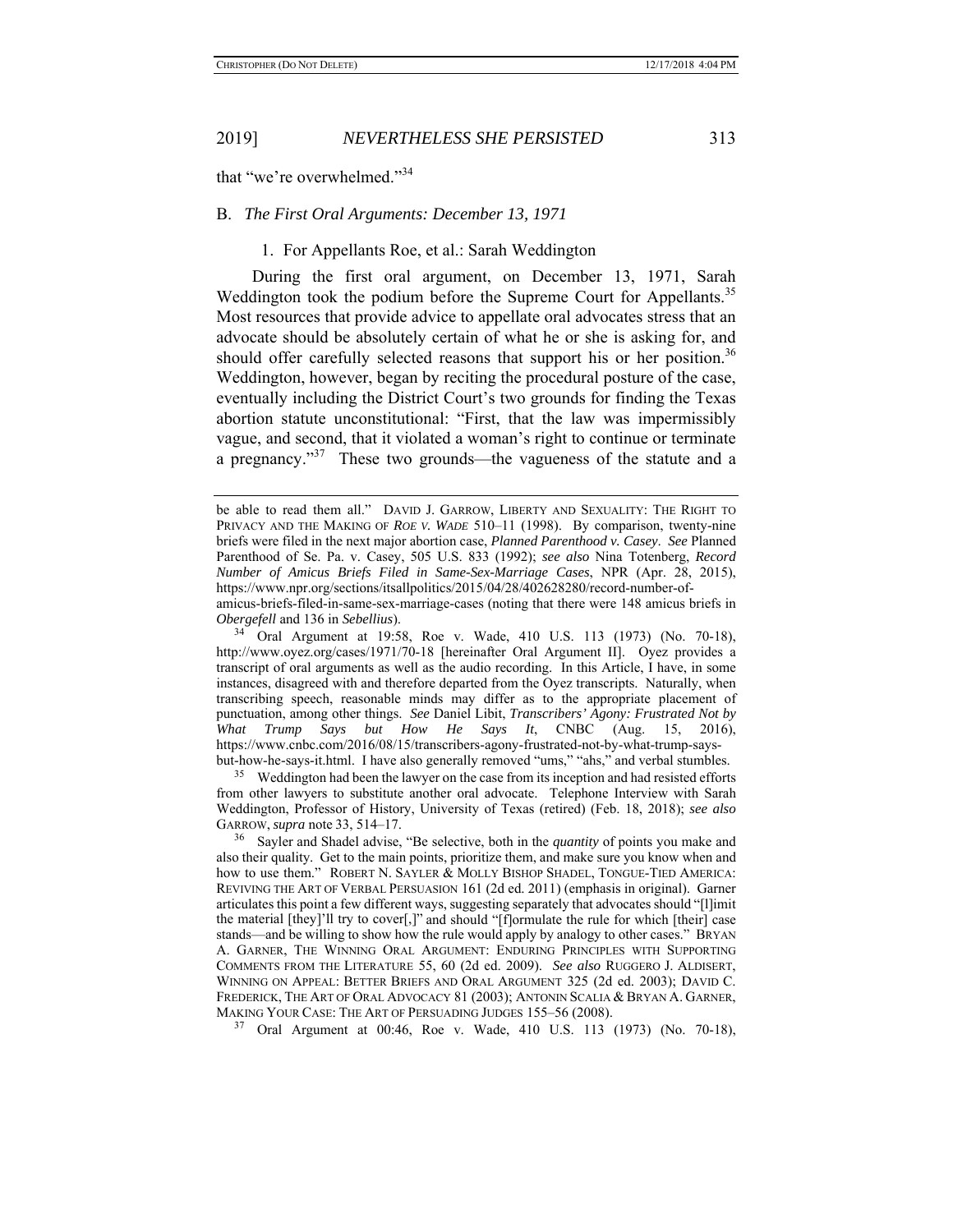woman's right to abortion—formed the two basic themes of the next half hour, but they were not firmly established theses at the beginning or the end of her argument.

First, Weddington asserted that the Texas statute, which provided that abortions could only be performed in order to save the woman's life, was too vague:

We submit that a doctor is not used to being restricted to acting only when it's for the purpose of saving the life of the woman, and that health is a continuum which runs into life, and a doctor in our state does not know whether he can perform an abortion only when death is imminent, or when the woman's life would be shortened. He does not know if the death must be certain, or if it could be an increase in the probability of her death.<sup>38</sup>

[I]f a woman comes in alleging that she will commit suicide[,] [i]s it then necessary for him to do, or *can* he do an abortion for the purpose of saving her life?<sup>39</sup>

During this discussion, Weddington wove in arguments about the standing of Appellants John and Mary Doe, a married couple who were not and did not seek to become pregnant,<sup>40</sup> and distinguished *United States v. Vuitch*,<sup>41</sup> a case from the previous term that found a D.C. abortion statute constitutional.42 Justice Potter Stewart questioned her about the standing of Appellants John Hallford and Jane Roe, as well.

Throughout, Weddington delivered what amounted to an impassioned public policy argument for overturning the Texas statute, painting pictures of women in need,<sup>43</sup> and noting that those Texas women who could afford to were simply traveling to other states to obtain abortions: "It's so often the poor and the disadvantaged in Texas who are not able to escape the effect of the law," she said. $44$  She emphasized the impact an unwanted pregnancy could have on a woman's body, education, employment, and family life,

http://www.oyez.org/cases/1971/70-18 [hereinafter Oral Argument I].

<sup>38</sup> *Id.* at 03:22.

<sup>39</sup> *Id.* at 04:20.

<sup>40</sup>*Id.* at 04:41 ("This brings up the married couple in our case.").<br><sup>41</sup> 402 U.S. 62 (1971).

<sup>42</sup> *Id.* at 72–73. After the *Vuitch* decision, "in the District [of Columbia], doctors are able to exercise their normal matter of judgment, whether or not the health of the woman, mental or physical, will be affected. But in Texas, we tell the doctor that unless he can decide whether it's necessary for the purpose of saving [the woman's] life, and for no other reason, that he is subject to criminal sanctions." Oral Argument I, *supra* note 37, at 03:52.

<sup>43</sup> *E.g.*, Oral Argument I, *supra* note 37, at 13:55 ("I think it's without question that pregnancy to a woman can completely disrupt her life. Whether she's unmarried, whether she's pursuing an education, whether she's pursuing a career, whether she has family problems—all of the problems of personal and family life, for a woman, are bound up in the problem of abortion."). 44 *Id.* at 06:07.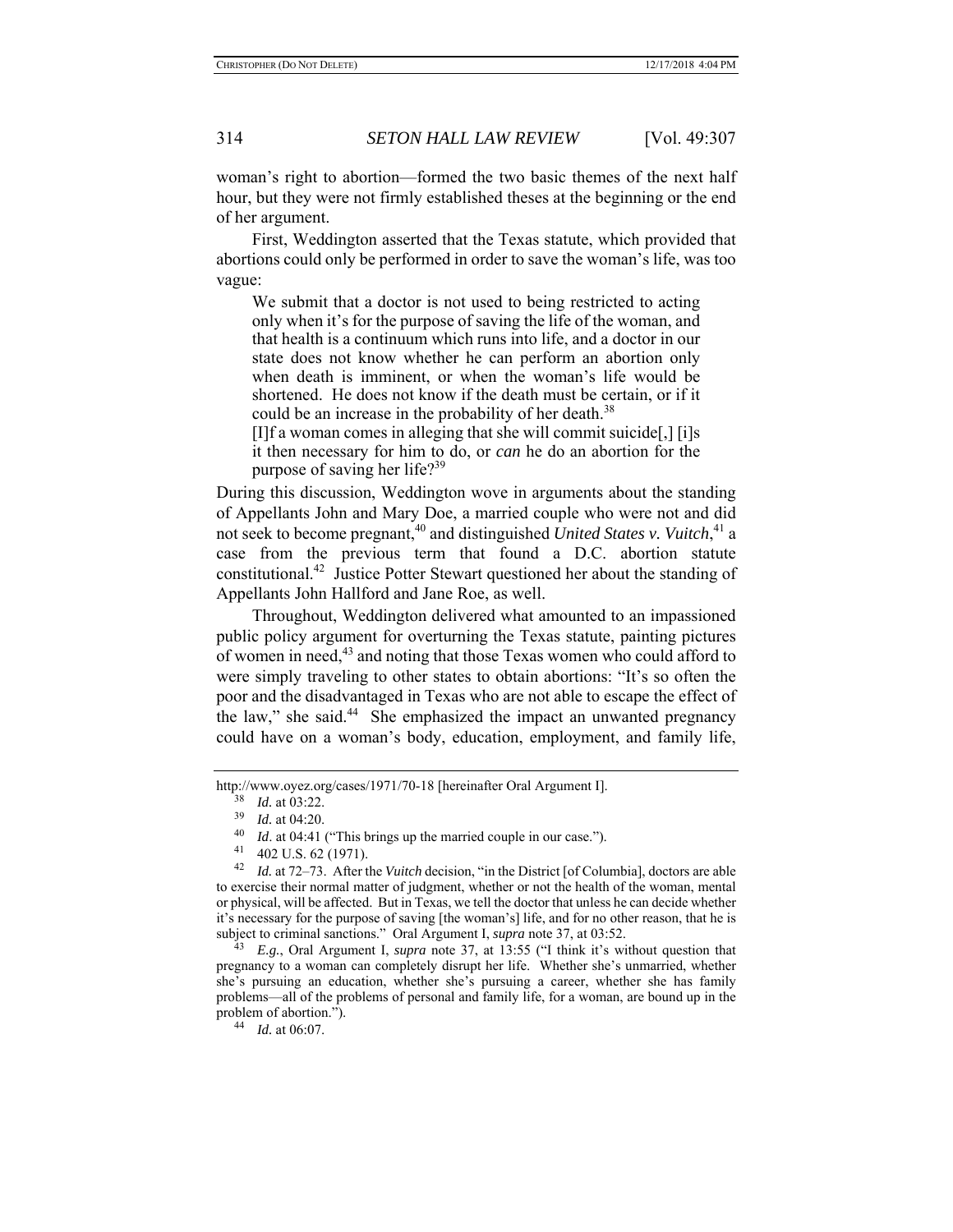including legal realities that seem almost bizarre by modern standards: a pregnant girl or woman could be required to drop out of high school or college, or be required to quit her job, after which she would be unable to collect unemployment benefits because the law at the time provided that she was not eligible for employment.<sup>45</sup> "[P]regnancy to a woman is perhaps one of the most determinative aspects of her life. It disrupts her body, it disrupts her education, it disrupts her employment, and it often disrupts her entire family life," Weddington said.<sup>46</sup> Weddington also mentioned, but did not discuss in much detail, the possibility (and reality) that women would seek illegal abortions if legal ones were unavailable. $47$ 

Seventeen minutes into her allotted half-hour, Justice Stewart rather pointedly said, "I trust you are going to get to what provisions of the Constitution you rely on."48 Weddington floundered a bit, suggesting—in less than two minutes—the Ninth Amendment, then citing a law review article and common law precedent, then referencing *Griswold v. Connecticut* and the Ninth Amendment again, before finally offering the liberty interest of the Fourteenth Amendment.<sup>49</sup> Justice Stewart replied, "And anything else that might be applicable." Weddington laughingly agreed.<sup>50</sup> She could not—or would not—commit to a specific constitutional provision that would establish such a right.<sup>51</sup> At one point, she essentially admitted that she was not asserting a concrete position, but spun this as modesty: noting that the *Griswold* Court was "obviously divided" on where the right to privacy rests, she said, "I'm a little reluctant to aspire to a wisdom that the Court was not in agreement on."<sup>52</sup> The humility here is perhaps understandable, but it again underscores a fundamental weakness of the oral argument, that Weddington was not articulating a clear legal standard by which the Court could grant the relief she was requesting.

Forty-five years later, Weddington herself remains bothered by this exchange. She knows her answer did not hit a home run, but each constitutional provision was included for the benefit of a specific Justice, and she did not then—and does not now—feel she could have safely omitted any options or committed herself more specifically.<sup>53</sup>

 $\frac{45}{46}$  *Id.* at 14:17.

 $\frac{46}{47}$  *Id.* at 15:41.

 $\frac{47}{48}$  *Id.* at 12:45.

*Id.* at 17:21.

<sup>49 381</sup> U.S. 479 (1965); Oral Argument I, *supra* note 37, at 17:33.

*Id.* at 19:27.

<sup>51</sup> *See id*. at 19:16 ("We had originally brought the suit alleging [violations of] . . . the Due Process Clause, Equal Protection Clause, the Ninth Amendment, and a variety of others.").

 $^{52}$  *Id.* at 18:17.<br> $^{53}$  Telephone

<sup>53</sup> Telephone Interview with Sarah Weddington, Professor of History, University of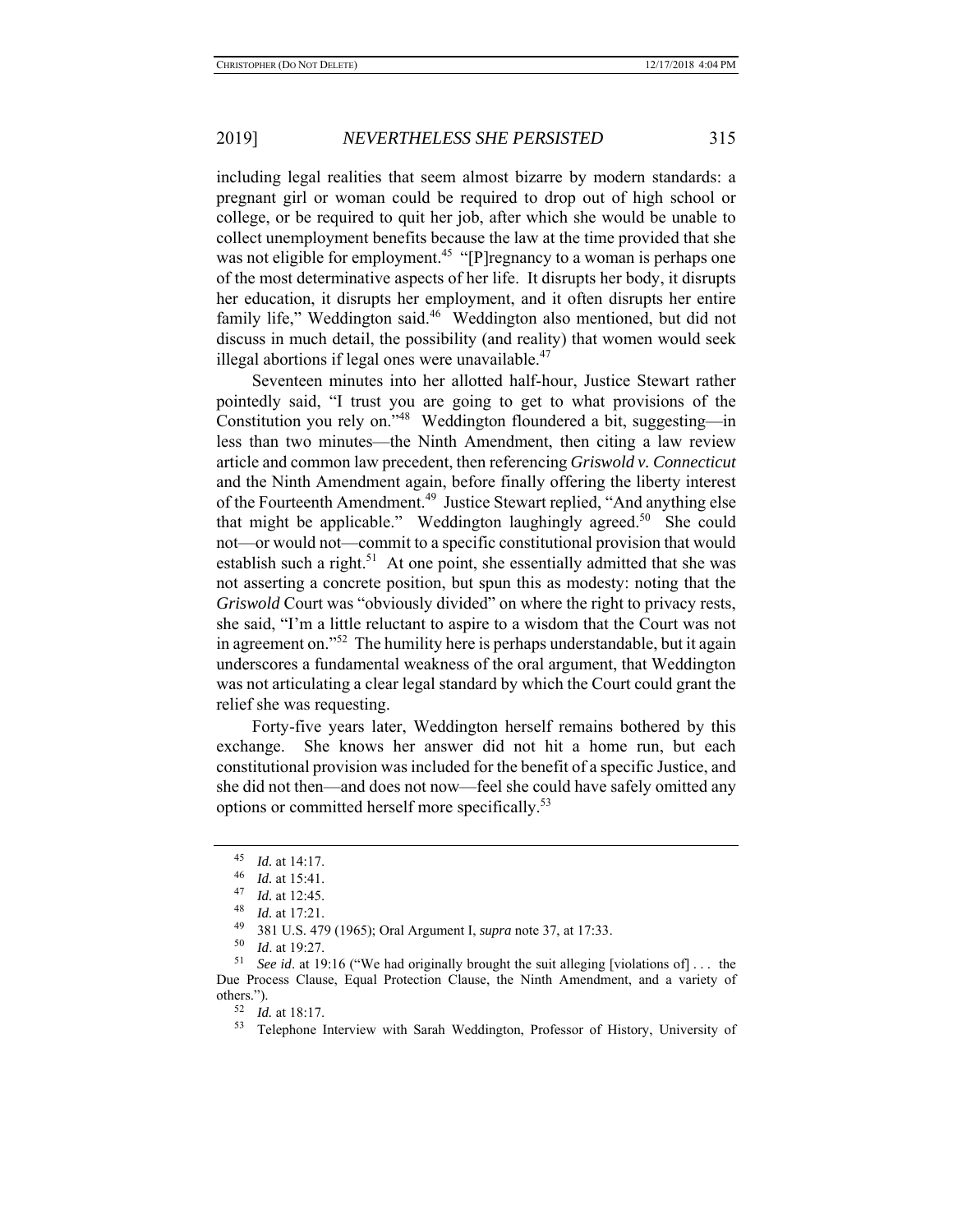The Court's final majority opinion ultimately articulates the constitutional rights of the woman, the lack of constitutional rights of the unborn fetus, and the State's interests in regulating the procedure for the protection of the woman's health and for preserving fetal life.<sup>54</sup> Weddington was not quite able to tease these interests apart and discuss them with confidence. For example:

Justice Byron White: The right you insist on [for a woman to choose an abortion] reaches right up to the time of birth? Weddington: The Constitution, as I read it, and as interpreted and documented by Professor Means, attaches protection to the person at the time of birth.<sup>55</sup>

Here, Weddington confused a question about the rights of the woman with the rights of the fetus.

Twenty-two minutes into the argument, Justice White raised the possibility that the length of the pregnancy might be significant: he asked whether "the statute doesn't make any distinction based upon what period of pregnancy the abortion is performed."56 This point had not been raised in the briefs, but historically the legality of an abortion often hinged on whether it was performed before or after "quickening" of the fetus.<sup>57</sup>

Weddington answered accurately that no, the statute did not distinguish based on the length of a pregnancy,<sup>58</sup> but a few minutes later, she said, "Obviously I have a much more difficult time saying that the [S]tate has no interest in late pregnancy."59 Justice White jumped on this: "Why? Why is that?" Weddington was again rather inarticulate in her response, saying, "I think it is more the emotional response to a late pregnancy rather than it is any constitutional [reason]."60

Making concessions as an advocate is a tricky business. Doing so may build credibility with the bench, but on the other hand, an advocate does not want to give away the case. "Know what you can and can't concede," advises Bryan A. Garner.<sup>61</sup> And with his coauthor Justice Antonin Scalia, "Beware": "Any judge who presses you for a concession might well use it against you."62 Each advocate at the *Roe* oral arguments made a key

Texas (retired) (Feb. 18, 2018).

<sup>54</sup>*See* Roe v. Wade, 410 U.S. 113, 158–63 (1973). 55 Oral Argument I, *supra* note 37, at 24:02.

<sup>&</sup>lt;sup>57</sup> *See Roe*, 410 U.S. at 132–39. "Quickening" is "the first recognizable movement of a fetus *in utero*, usually appearing from the 16th to the 18th week of pregnancy." *Id.* at 132.

<sup>&</sup>lt;sup>58</sup> Oral Argument I, *supra* note 37, at 22:36.

*Id.* at 23:34.

 $\frac{60}{61}$  *Id.* at 23:42.

GARNER, *supra* note 36, at 191.

<sup>62</sup> SCALIA & GARNER,*supra* note 36, at 199. The authors also caution against conceding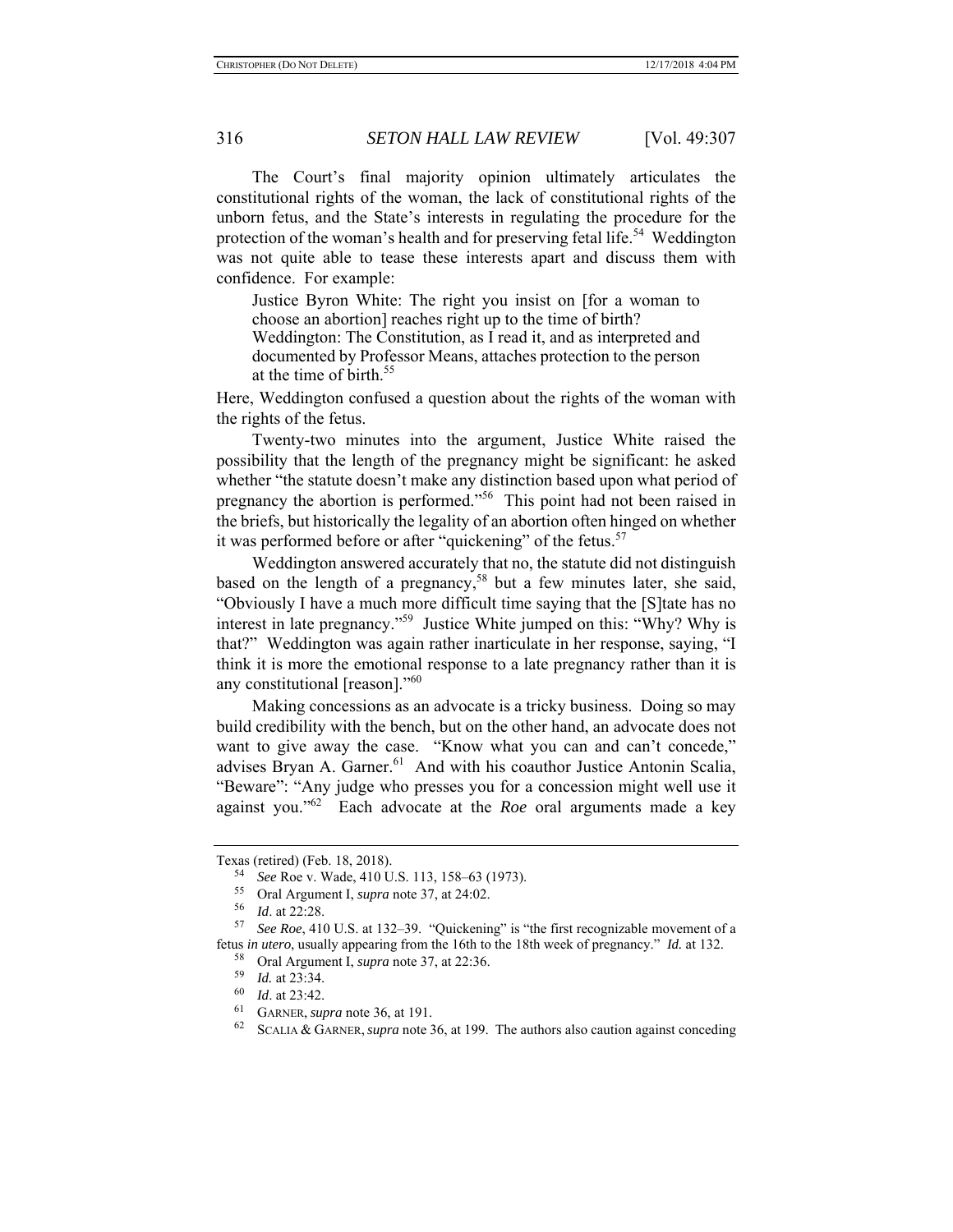concession that was, in fact, used against them. This was Weddington's: conceding that the State could have greater interest in late pregnancy than in early. As Justice Scalia and Garner predicted, the Court indeed used the concession against Appellants, since the final opinion concluded that the State has a compelling interest in regulating abortion after the end of the first trimester.

Throughout the first oral argument, Weddington demonstrated broad mastery of the subject matter. $63$  In addition to discussing abortion and related statistics in Texas and around the nation, she was able to answer a wide variety of questions from the bench, including questions on standing,  $64$  $\alpha$  declaratory judgment law in Texas,<sup>65</sup> and whether unborn children can recover in other contexts, such as through inheritance and in tort.<sup>66</sup> In one exchange with Justice White, Weddington was able to cite to an Iowa Supreme Court case that had been handed down only two weeks before.<sup>67</sup> Overall, Weddington demonstrated mastery of case law, having apparently prepared for every question the Justices might ask, with the exception that she proffered no definitive position on where the Constitution protects a right to an abortion.<sup>68</sup>

Though her voice remained confident throughout, her word choices suggested that she was not entirely sure what she was arguing for: "It is our position that [pause] the freedom involved is that of a woman to determine whether or not to continue a pregnancy."<sup>69</sup> As Weddington drew to a close, she recapped rather weakly: "I think perhaps we would stress that there are two separate actions before the Court: first, that of the women, and second, that of the doctor."<sup>70</sup>

points that are not in the briefs. *Id.* at 200.

<sup>63</sup> Oral argument guides are unanimous that thorough preparation is essential. *See, e.g.*, ALDISERT, *supra* note 36, at 333, 340, 342–43, FREDERICK, *supra* note 36, at 15; SAYLER & SHADEL, *supra* note 36, at 160; SCALIA & GARNER, *supra* note 36, at 150.

<sup>64</sup> *E.g.*, Oral Argument I, *supra* note 37, at 25:47.

 $\frac{65}{66}$  *Id.* at 11:32.

 $\frac{66}{67}$  *Id.* at 32:40.

*Id.* at 33:36.

<sup>68</sup> Weddington had conducted a moot court only a few days before the first oral argument, and she gave tickets to the oral argument as thank you gifts for the lawyers who had played the justices. Telephone Interview with Sarah Weddington, Professor of History, University of Texas (retired) (Feb. 18, 2018). Conventional wisdom holds that moot courts are "mandatory" for advocates. *See* ALDISERT,*supra* note 36, at 327; *see also* GARNER,*supra* note 36, at 45; FREDERICK, *supra* note 36, at 75; SAYLOR & SHADEL, *supra* note 36, at 160; SCALIA & GARNER, *supra* note 36, at 158.

<sup>69</sup> Oral Argument I, *supra* note 37, at 23:25.

<sup>70</sup> *Id.* at 28:26.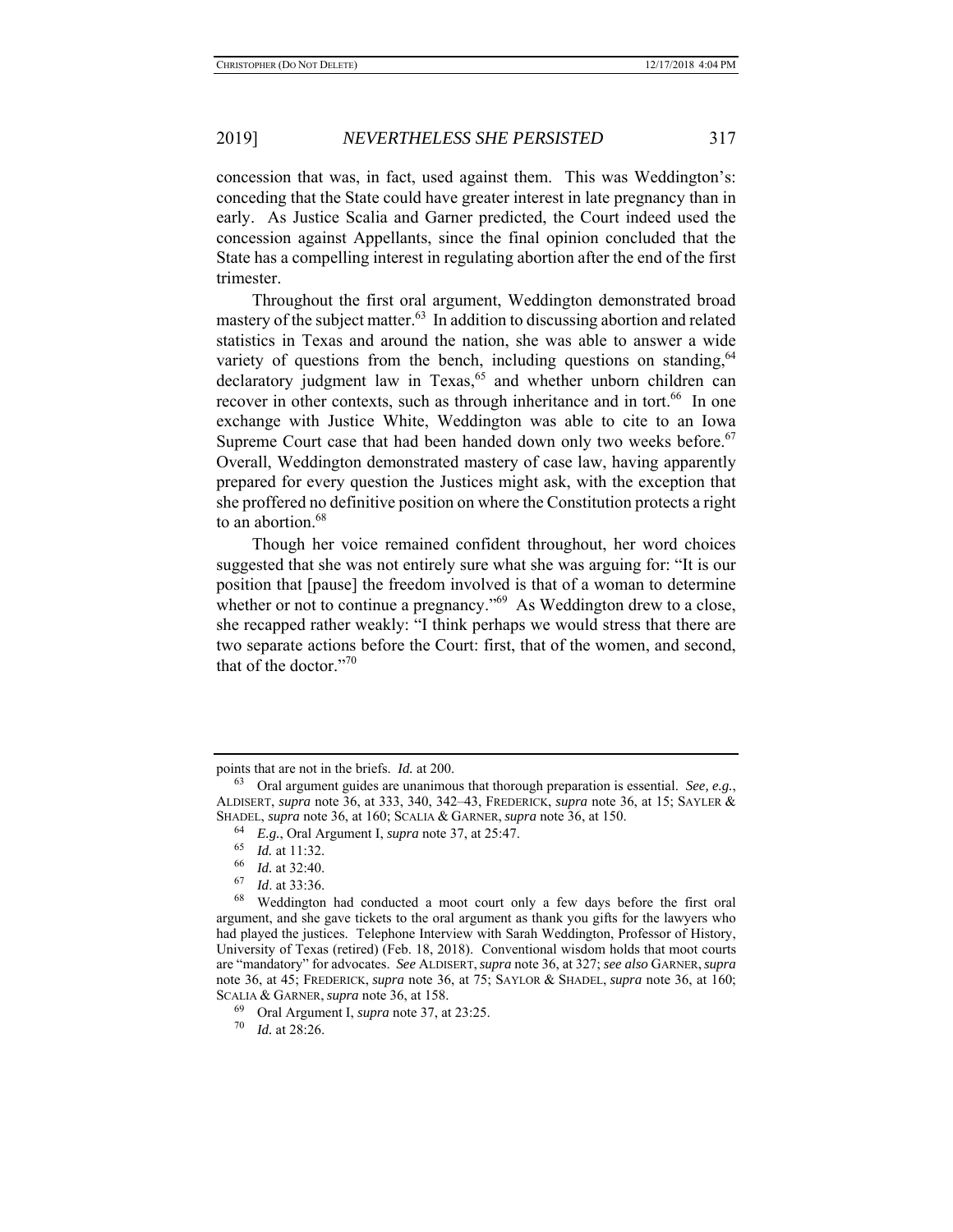## 2. For Appellee Wade: Jay Floyd

If Weddington lacked a mantra during her portion of the first oral argument, Wade's advocate, Jay Floyd, appeared hapless.<sup>71</sup> When he took the podium, Floyd, an Assistant Attorney General, attempted to ingratiate himself with the Justices by saying, "It's an old joke, but when a man argues against two beautiful ladies like this, they are going to have the last word."<sup>72</sup>

If Floyd was expecting knowing chuckles from the men on the bench, he was disappointed. There was absolute silence in the courtroom.<sup>73</sup> Floyd's opening gambit is now an actual textbook example of what not to do at oral argument: in their book on successful appellate advocacy, Justice Scalia and Garner warn, "Never tell prepared jokes," and cite this example for their reasoning.<sup>74</sup> The audio recording evidences complete silence after Floyd's remark,<sup>75</sup> and observers who were in the courtroom reported that Chief Justice Warren E. Burger stared disapprovingly at Floyd.<sup>76</sup> Sarah Weddington later quipped that she thought Floyd "had argued too many cases in rural Texas, where a little humor would have been received better."<sup>77</sup>

"The general rule . . . is that humor is for the court and not the advocates[ $,$ ]<sup>"78</sup> and indeed, the most amusing moments of the oral arguments were at the advocates' expense.<sup>79</sup> Floyd hustled away from his opening faux pas by launching into a lengthy assertion that neither Roe nor the Does had standing to bring suit.<sup>80</sup> He argued that the Does did not have standing because they were not pregnant, $81$  but then incongruously asserted that Roe *lost* her standing when she *became* pregnant, saying, "I think she makes her choice prior to the time she becomes pregnant."82 Justice White retorted,

\_in\_roe\_v.\_wade\_the\_worst\_courtroom\_humor\_of\_all\_time/. 75 *See* Oral Argument I, *supra* note 37, at 34:24.

<sup>71</sup> *See* EPSTEIN & KOBYLKA,*supra* note 6, at 180–81; *see also* FREDERICK, *supra* note 36, at 169 ("Have a Mantra.").

<sup>72</sup> Oral Argument I, *supra* note 37, at 34:17. Floyd was referring to Weddington and her co-counsel, Linda Coffee. Of course, as appellants who reserved time for rebuttal, Weddington and Coffee *would* have the last word, their beauty notwithstanding.

 $^{73}$  *Id.* at 34:24.

<sup>74</sup> SCALIA & GARNER, *supra* note 36, at 186–87; *see also* Debra Cassens Weiss, *Was "Beautiful Ladies" Comment in* Roe v. Wade *the Worst Courtroom Humor of All Time?*, A.B.A J. (July 30, 2013, 11:30 AM), *http*://www.abajournal.com/news/article/was\_comment

<sup>76</sup> GARROW, *supra* note 33, at 525–26. 77 Telephone Interview with Sarah Weddington, Professor of History, University of Texas (retired) (Feb. 18, 2018).

<sup>78</sup> FREDERICK, *supra* note 36, at 189.

<sup>79</sup> For example, during Weddington's argument, Justice Stewart suggested that she was asserting any and all constitutional provisions that might apply, and Weddington laughingly agreed. *See supra* text accompanying note 50.

<sup>80</sup> *See* Oral Argument I, *supra* note 37, at 34:45.

 $\frac{81}{82}$  *Id.* at 37:40.

*Id.* at 41:55.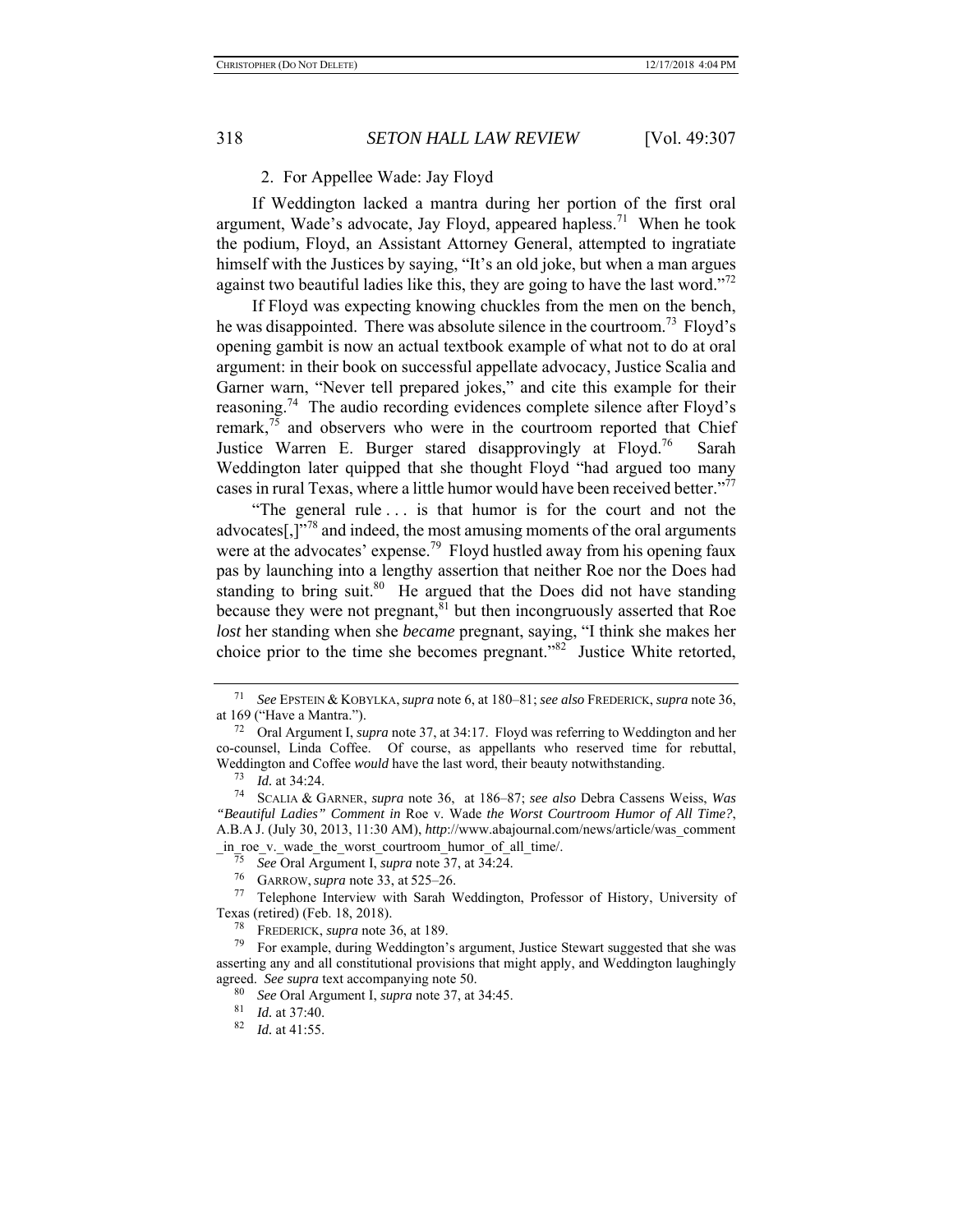"Maybe she makes her choice when she lives in Texas," and the courtroom erupted in laughter.<sup>83</sup> As the laughter peaked, Floyd, sounding affronted (though he may have been affecting it), asked, "May I proceed?" After the laughter died down, he suggested, "There is no restriction on moving," but that line did not get an audible reaction.<sup>85</sup>

When asked by Justice Thurgood Marshall what the State's interest was in regulating abortion, Floyd bumbled a bit before reciting that the Texas Court of Criminal Appeals had ruled that the State's interest was in the protection of fetal life.<sup>86</sup> He hinted that the State had an interest in protecting the health of the woman, but never said so directly. Instead, Floyd said he was not convinced by the information on the record that abortion is safer than childbirth, nor that women do not experience emotional problems after having an abortion.<sup>87</sup> He did not explain how his personal skepticism about the medical evidence affects the constitutional analysis at hand.

As happened in the half-hour before (and would happen again during the reargument), the Justices extracted an important concession when Floyd was forced to admit that "I don't think the courts have come to the conclusion that the unborn has full juristic rights. . . . I just don't feel like they have, at the present time."88 Again here, Floyd phrases this as a personal belief rather than a fact, which probably did not help his credibility with the bench.

Throughout the oral argument, Floyd seemed to articulate numerous positions that contradicted each other. In addition to his assertion that neither pregnant nor non-pregnant women had standing, he alternately argued that life begins at conception, but he did not know when life began for the purposes of the abortion statute, saying, "Mr. Justice, there are unanswerable questions in this field"—again, to audible chuckling in the gallery.<sup>89</sup>

 $\frac{83}{84}$  *Id.* at 42:15.

Oral Argument I, *supra* note 37, at 42:23.

<sup>85</sup> *Id.* at 42:33.

*Id.* at 47:50.

<sup>87</sup> *Id.* at 53:33 ("The protection of the mother, at one time, may still be the primary [purpose of the abortion statute], but the policy considerations, Mr. Justice, would seem to me to be for the State legislature to make a decision.").

 $\frac{88}{89}$  *Id.* at 55:10.

Id. at 56:23. Justice Marshall: "[Does the fetus have rights i]n the first few weeks of pregnancy?" Floyd: "At any time, Mr. Justice. We make no distinctions in our statute." Justice Marshall: "You make no distinctions whether there's life there or not?" Floyd: "We say there is life from the moment of impregnation." Justice Marshall: "And do you have any scientific data to support that?" Floyd: "Well, we begin, Mr. Justice, in our brief, with the development of the human embryo, carrying it through to the development of the fetus from about seven to nine days after conception." Justice Marshall: "Well, what about six days?" Floyd: "We don't know." Justice Marshall: "But the statute goes all the way back to one hour?" Floyd: "I don't . . . Mr. Justice, there are unanswerable questions in this field." *Id.* at 55:31.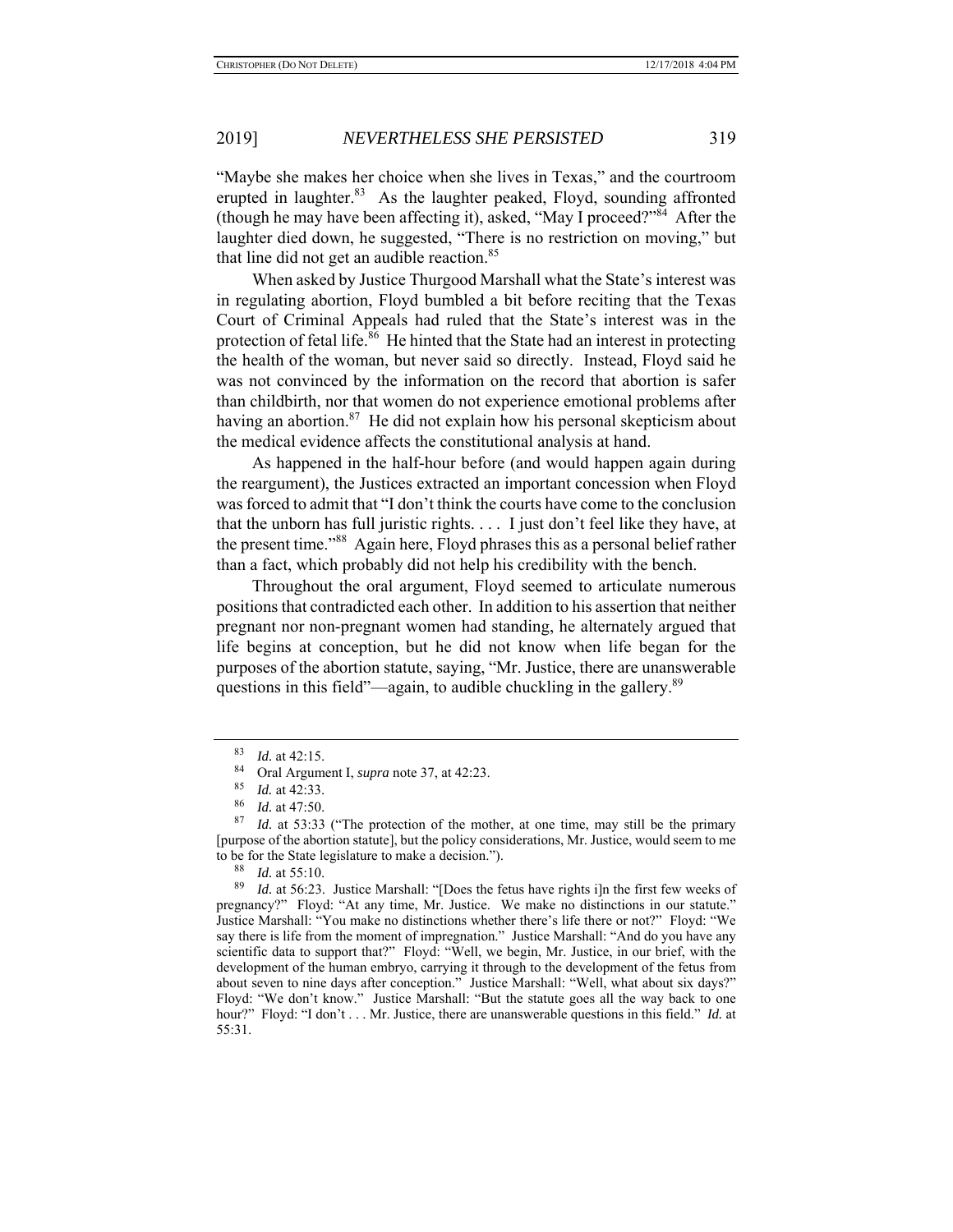The strongest part of Floyd's argument comes in the waning minutes. He correctly summarized Appellant's constitutional assertions as "the individual, or marital right of privacy . . . or the right to choose whether or not to abort a child."<sup>90</sup> He then made a strong point that

neither individual nor marital privacy has been held to be absolute. We have legal search and seizure. We have [criminalized] the possession of illegal drugs, the practice of polygamy, and other matters . . . . As far as the freedom over one's body is concerned, this is not absolute, the use of illicit drugs, the indecent exposure legislation $[.]^{91}$ 

Close listening suggests that Floyd read the case law, but that he was prone to making bone-headed remarks that strained his credibility. In responding to questions from the bench, Floyd said in one instance, "I say, I have no authority to support this position, but it would appear  $\dots$  ."<sup>92</sup> and a minute later, "Let me answer your question with a statement, if I may."<sup>93</sup> When questioned about the purposes behind the Texas abortion statute, Floyd was only able to speculate. He said, "This is just from my—I speak personally, [inaudible] I would think that even when this statute was first passed, there was some concern for the unborn fetus."<sup>94</sup> Justice Harry A. Blackmun pointed out, "Apart from your personal attitude, your court has spoken on the intent of the statute, has it not?"<sup>95</sup> Floyd replied, "Yes," but did not say more; he was unable to utilize legal precedent to establish his point.<sup>96</sup> When asked how to reconcile seemingly inconsistent Texas court opinions on whose interests are at stake, Floyd's response not only sounded ill-informed, but also undermined his own position: "Well, as I say, Your Honor, I don't think the courts have come to the conclusion that the unborn has full juristic rights. Not yet. Maybe they will. I don't know. I just don't feel like they have, at the present time."97 This, of course, is precisely what Floyd was asking the U.S. Supreme Court to determine, that a fetus is a person and has constitutional rights.

Overall, Floyd comes across as rather bumbling, inconsistent, and light on the existing law and how it applied to this case, despite having brought a detailed outline of what he planned to cover during oral argument.<sup>98</sup> Although technically the Appellee—Roe had appealed the one claim denied

<sup>&</sup>lt;sup>90</sup> Oral Argument I, *supra* note 37, at 57:37.

 $\frac{91}{92}$  *Id.* at 58:20.

 $\frac{92}{93}$  *Id.* at 40:40.

*Id.* at 41:38.

 $\frac{94}{95}$  *Id.* at 54:13.

*Id.* at 54:49.

<sup>&</sup>lt;sup>96</sup> Oral Argument I, *supra* note 37, at 54:55.

*Id.* at 55:09.

GARROW, *supra* note 33 at 526.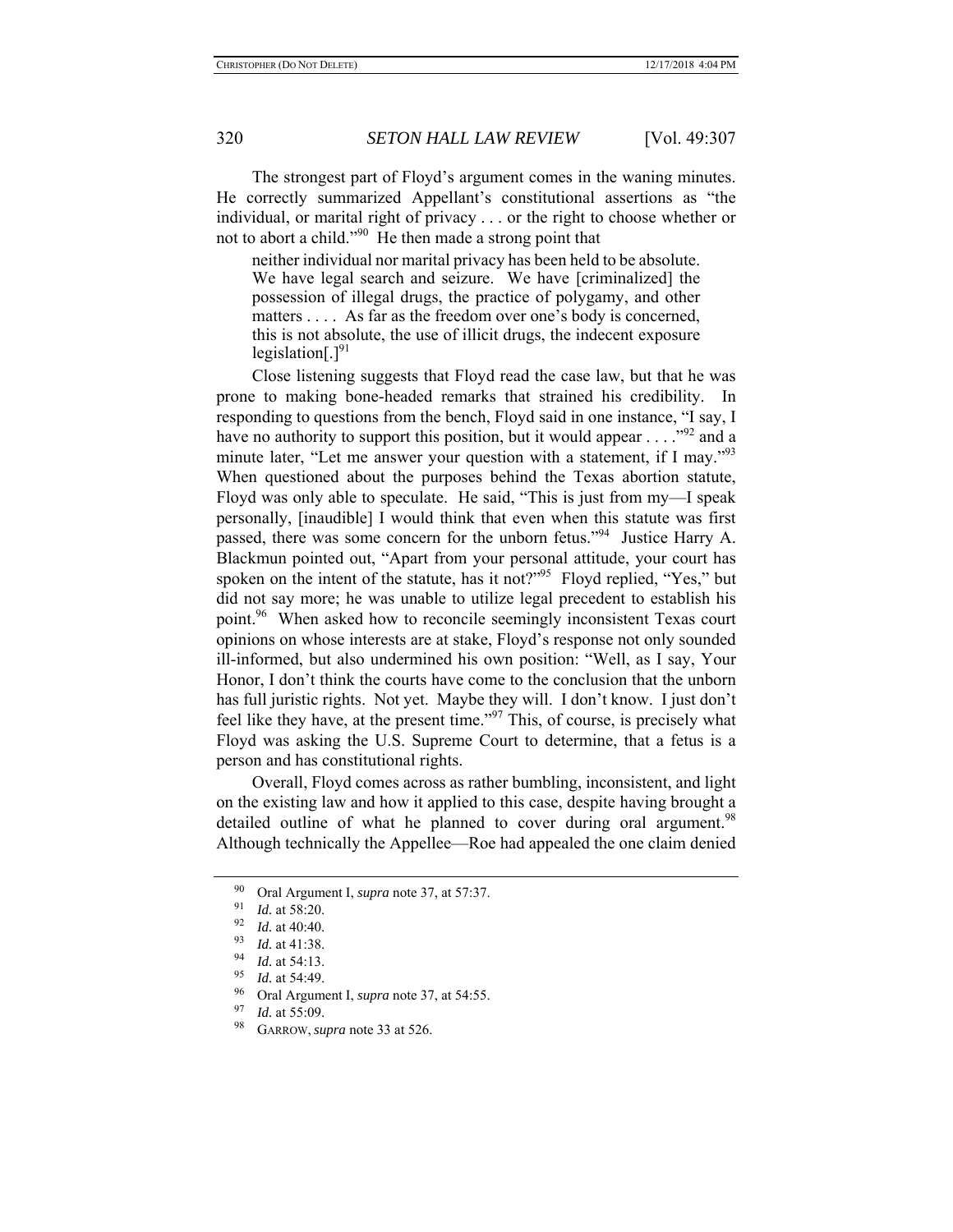by the District Court—the state of Texas had also appealed the ruling.<sup>99</sup> Floyd should have been arguing zealously that the District Court erred in finding the Texas statute unconstitutional. He should have argued that the District Court was incorrect, both because the Texas abortion statute was not vague and because there was no constitutional right to abortion. Instead, Floyd spent the first half of his time at the podium arguing that Appellants lacked standing, and a significant portion in the middle of his time discussing (inaccurately) which party appealed where.<sup>100</sup>

### 3. Rebuttal

Oral argument best-practices suggest that the best use of rebuttal time is to "respond to the appellee's presentation, not to rehash your argument in chief."<sup>101</sup> Then-lawyer, now Chief Justice, John Roberts has been quoted as advising, "Only go for home runs" during rebuttal. $102$ 

During her brief rebuttal in the first *Roe* oral argument, Weddington did respond to Floyd's presentation, but it was not exactly a home run: she pointed out that, contrary to Floyd's assertion minutes before, Appellee had filed an appeal with the Supreme Court.<sup>103</sup> The point was hardly one that pinned Floyd to the mat, but it was an attempt to demonstrate further that Floyd was not in control of the argument he was making to the Court. Given Floyd's hapless performance, Weddington's point on rebuttal was probably redundant.

### C. *The Second Oral Arguments: October 11, 1972*

A few months after the December 1971 oral arguments, the Court ordered reargument, despite the fact that a five-person majority seemed already secured.<sup>104</sup> Justice Blackmun and Chief Justice Burger pushed for the reargument, while Justices Douglas, Brennan, and Marshall opposed the idea.<sup>105</sup>

Various rationales have been offered for the Court's order for reargument, including that the case was clearly an important one and that the advocates had been unhelpful during the first argument.<sup>106</sup> In addition, there had only been seven Justices on the Court during the first argument and two

<sup>99</sup> Oral Argument I, *supra* note 37, at 1:02:38.<br><sup>100</sup> Oral Argument I, *supra* note 37, at 45:12-

<sup>100</sup> Oral Argument I, *supra* note 37, at 45:12–47:39; *see also infra* text accompanying note 103.

<sup>&</sup>lt;sup>101</sup> ALDISERT, *supra* note 36, at 378.<br><sup>102</sup> EREDERICK, supra note 36, at 125

FREDERICK, *supra* note 36, at 125.

<sup>103</sup> Oral Argument I, *supra* note 37, at 1:02:37.<br>104 EDETEN & KONU KA, supra note 6, et 185.

<sup>104</sup> EPSTEIN & KOBYLKA, *supra* note 6, at 185–86; GARROW, *supra* note 33, at 553.

<sup>105</sup> Joseph F. Kobylka, *Tales from the Blackmun Papers: A Fuller Appreciation of Harry Blackmun's Judicial Legacy*, 70 MO. L. REV. 1075, 1087 (2005).

EPSTEIN & KOBYLKA, *supra* note 6, at 185–86.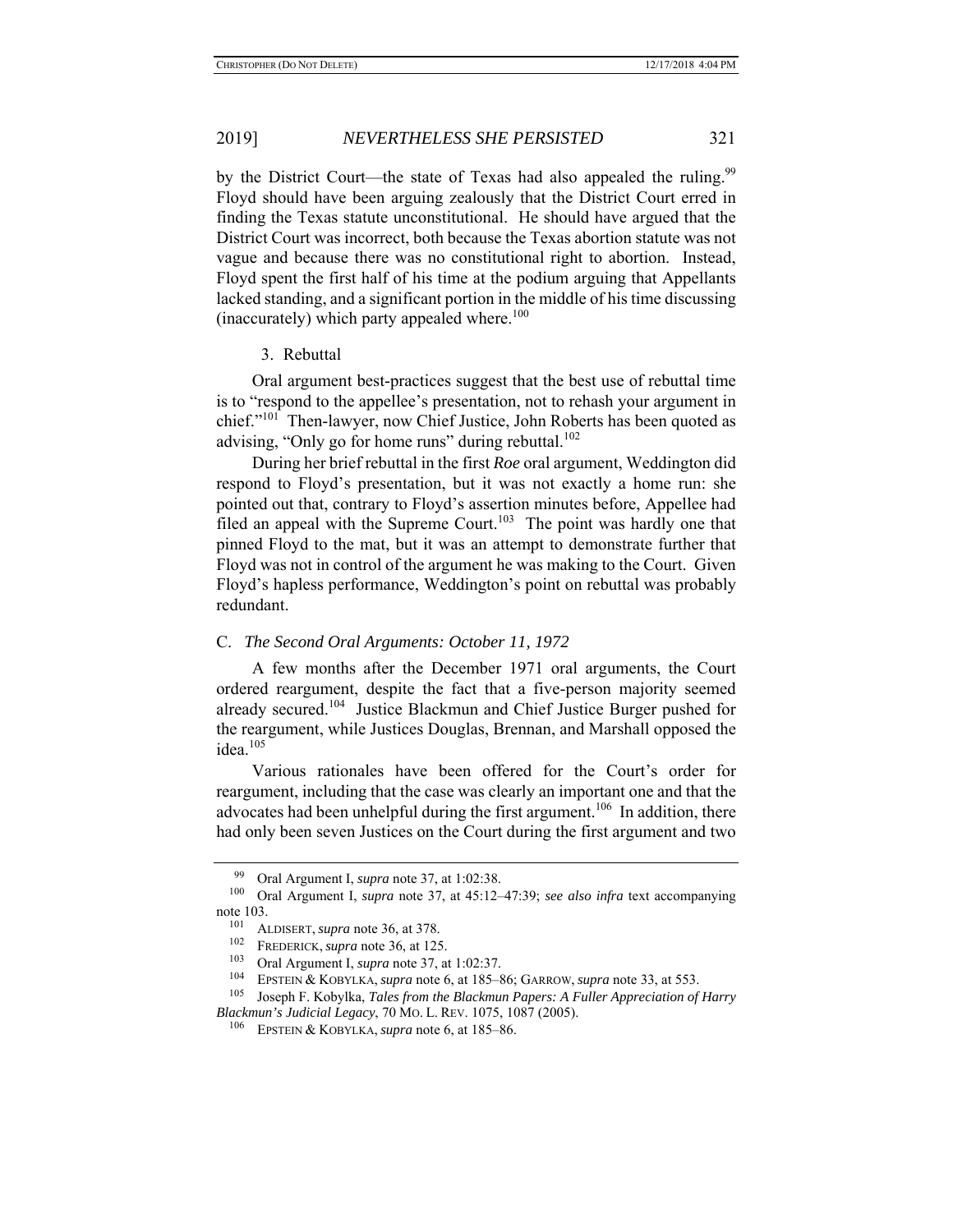more had since been seated.<sup>107</sup>

The more provocative possibility—though purely rumor—is that President Nixon requested that the Supreme Court delay its decision in *Roe v. Wade* until after Nixon's 1972 reelection campaign.<sup>108</sup> President Nixon had appointed Chief Justice Burger and Justice Blackmun to the Court fairly early in his presidency, and it was these two Justices who pushed for reargument. After the first oral arguments, Nixon would go on to appoint Justice Rehnquist and Justice Lewis F. Powell, Jr., but they were not yet on the Court when the decision was made to order reargument in *Roe*. 109

Whatever the rationale, the Court ordered reargument and also requested briefing on the issue of whether the right to abortion changes as pregnancy progresses.110 Appellants did not address this question in their supplemental brief and Appellee did not file a supplemental brief.<sup>111</sup>

### 1. For Appellants Roe, et al.: Sarah Weddington

During the second oral argument on October 11, 1972, Sarah Weddington again argued for Appellants, bringing up constitutional grounds for the right to an abortion six minutes into her argument.<sup>112</sup> Relying on the Fifth, Ninth, and Fourteenth Amendments, along with "a great body of precedent[,]"113 she then referenced a variety of Supreme Court cases related to the right to privacy:

The Court has in the past, for example, held that it is the right of the parents and of the individual to determine whether or not they will send their child to private school, whether or not their children will be taught foreign languages, whether or not they will have offspring—the *Skinner* case—whether the right to determine for themselves whom they will marry—the *Loving* case—and even in *Boddie versus Connecticut*, the choice saying that marriage itself is so important that the state cannot interfere with termination of a marriage just because the woman is unable to pay the cost.

<sup>107</sup> GARROW, *supra* note 33, at 553, 537–38. Justices John M. Harlan II and Hugo L. Black left the Court in September 1971, a few months before the first oral argument in *Roe*. *See Justices*, OYEZ, www.oyez.org/justices (last visited Nov. 15, 2018).

<sup>108</sup> Telephone Interview with Sarah Weddington, Professor of History, University of Texas (retired) (Feb. 18, 2018). In a memo among the Justices, Justice Douglas—who opposed reargument—wrote, "If the vote of the Conference is to reargue, then I will file a statement telling what is happening to us and the tragedy it entails." GARROW,*supra* note 33, at 553–54. We do not know precisely what he was referring to, however. Justice Douglas considered writing a dissent to the order for reargument, but ultimately did not. *Id.* at 555–  $\frac{56.}{109}$ 

<sup>&</sup>lt;sup>109</sup> GARROW, *supra* note 33, at 553, 537–38.

<sup>&</sup>lt;sup>110</sup> JOHNSON, *supra* note 2, at 23.<br><sup>111</sup> EPSTEIN & KOBYLKA, *supra* note 6, at 189.<br><sup>112</sup> Oral Argument II, *supra* note 34, at 06:34.

<sup>113</sup> *Id.* at 06:41.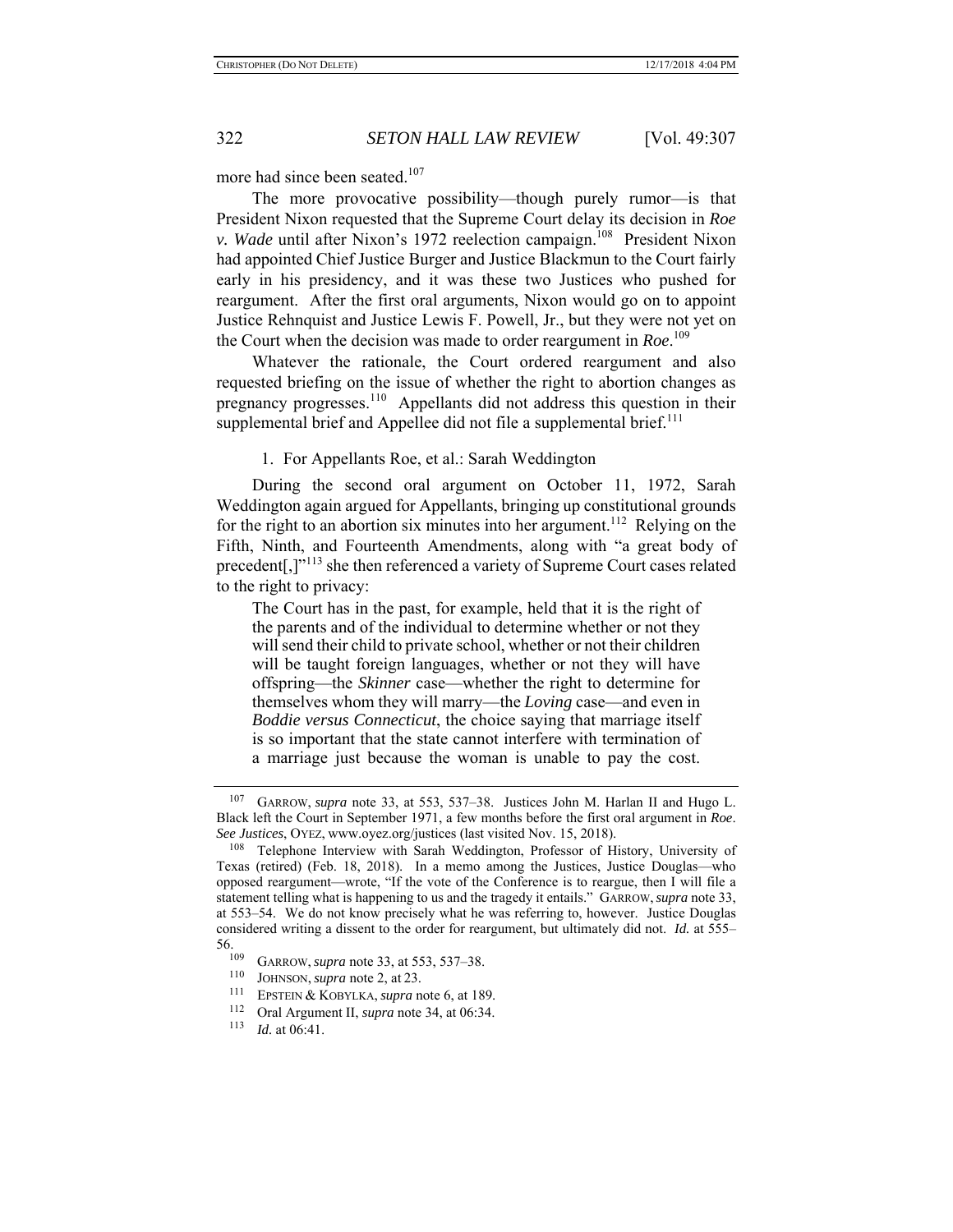*Griswold*, of course, is the primary case, holding that the state could not interfere in the question of whether or not a married couple would use birth control and, since then, the courts—this Court, of course, has held that the individual has the right to determine, whether they are married or single, whether they would use birth control. So, there is a great body of cases decided in the past by this Court in the areas of marriage, sex, contraception, procreation, childbearing, and education of children which says that there are certain things that are so much part of the individual concern that they should be left to the determination of the individual.<sup>114</sup>

Weddington spoke virtually uninterrupted for thirteen full minutes.<sup>115</sup> Looking back on the two sets of oral arguments, Weddington says the Justices were far less engaged the second time; it was as if their minds were already made up.<sup>116</sup>

As the Justices attempted to raise hypotheticals, Weddington consistently refused to engage, repeatedly asking them only to rule on the statute before them. Appellate argument frequently revolves around hypothetical questions from the bench, and the standard advice for oral advocates is to answer them: "Willingly answer hypotheticals. Appellate courts are concerned not only with the outcome of your case but also with how their ruling will affect the law generally."<sup>117</sup> During the second oral argument, Weddington was much firmer in asking for the relief she requested than during her first oral argument, but her commitment to the relief requested translated into a near-refusal to answer the Justices' hypotheticals. For example:

Justice Burger: Do you make any distinction between the first month and the ninth month of gestation?

Weddington: Our statute does not.

Justice Burger: Do you, in your position in this case?

Weddington: We are asking in this case that the Court declare the statute unconstitutional, the [S]tate having proved no compelling interest at all. $^{118}$ 

Weddington did not abandon the strong public policy arguments she relied upon during the first oral argument. She referred to pregnancy as "an

<sup>114</sup> *Id.* at 07:08.

<sup>&</sup>lt;sup>115</sup> The first substantive question came from Justice Stewart after approximately thirteen and a half minutes. *Id.* at 13:33.

<sup>116</sup> Telephone Interview with Sarah Weddington, Professor of History, University of Texas (retired) (Feb. 18, 2018).

<sup>117</sup> GARNER, *supra* note 36, at 167; *see also* SCALIA & GARNER, *supra* note 36, at 155, 194–95.

<sup>118</sup> Oral Argument II, *supra* note 34, at 16:49.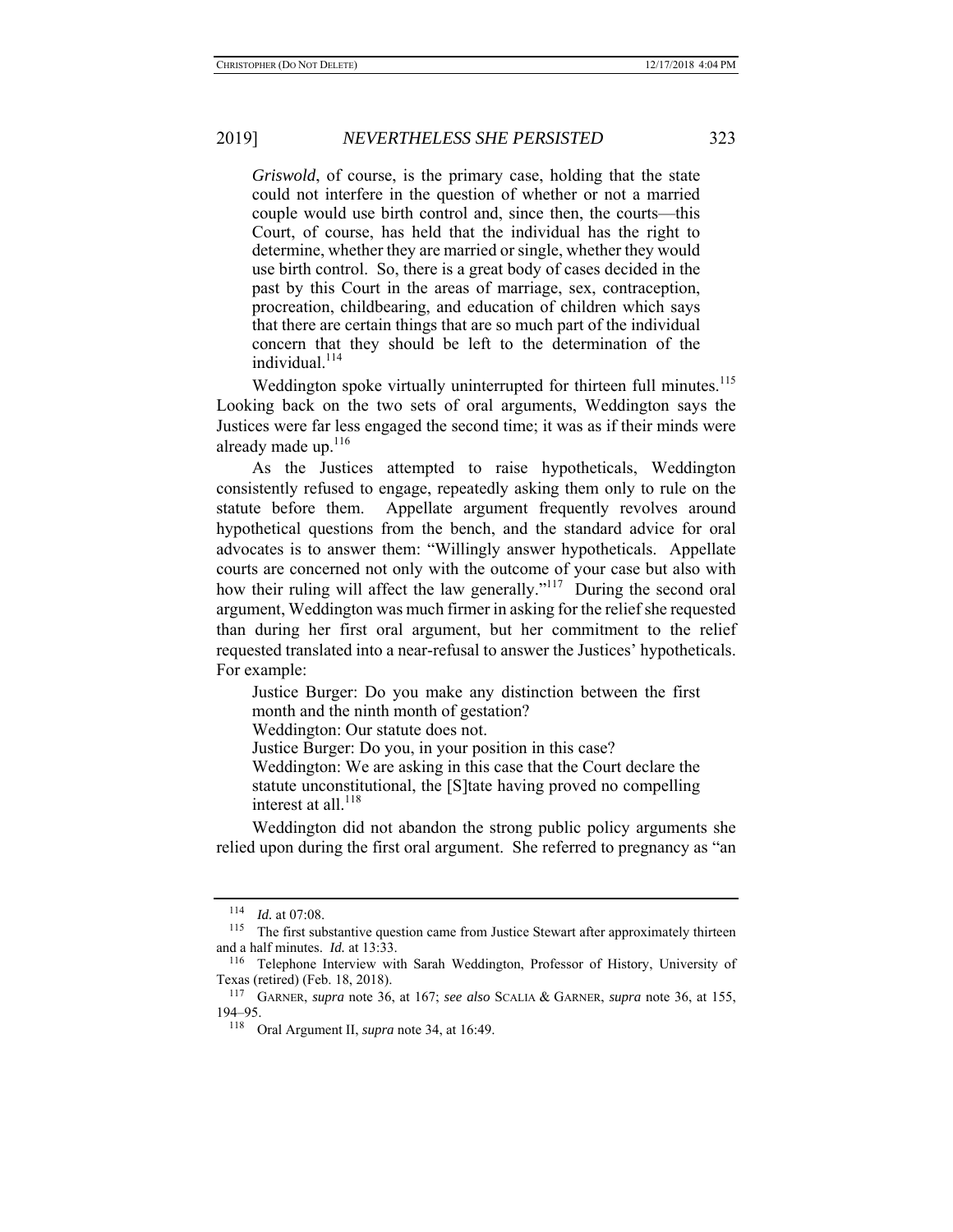irreparable injury" and continued on in that vein for some time.<sup>119</sup> Though criticized by some as failing to assert constitutional bases for the right to abortion, this theme of pregnancy-as-injury addressed the standing issues that Appellee hammered so hard during the first oral argument.

During the second set of oral arguments, the Justices again elicited important—and matching—concessions from the advocates. Justice Stewart asked Weddington, "If it were established that an unborn fetus is a person within the protection of the Fourteenth Amendment, you would have an almost impossible case here, would you not?" $120$  She replied, with some laughter in her voice, "I would have a *very* difficult case."<sup>121</sup> This concession, however, was one that ultimately was not used against the advocate's position in the final opinion.

2. For Appellee Wade: Robert Flowers

Jay Floyd did not return to the Supreme Court for the second oral arguments on October 11, 1972. Instead, his immediate supervisor in the Attorney General's office, Robert Flowers, argued for Appellee.<sup>122</sup> The thesis of his argument, indeed nearly the entire content of the thirty minutes he spent at the podium, was that a fetus is a person, leaving largely unsaid the legal consequence that fetal personhood means a woman has no right to an abortion.<sup>123</sup> He attempted to impress upon the Justices that pregnancy, and thus personhood, is a medical truth: "[T]he Court must take . . . the medical research and apply it to our Constitution as best it can."<sup>124</sup>

Yet when specifically asked, Flowers admitted he had no medical evidence to support his thesis of fetal personhood:

Justice Marshall: I want you to give me a . . . recognizable medical writing of any kind that says that at the time of conception that the fetus is a person.

Flowers: I do not believe that I could give that to you without researching through the briefs that have been filed in this case, Your Honor. I'm not sure that I can give it to you after research.<sup>125</sup>

<sup>&</sup>lt;sup>119</sup> *Id.* at 09:48.<br><sup>120</sup> *Id.* at 24:03.

<sup>121</sup> *Id.* at 24:13.<br><sup>122</sup> GARROW, *supra* note 33, at 569.

<sup>&</sup>lt;sup>123</sup> Oral Argument II, *supra* note 34, at 26:45.<br><sup>124</sup> *Id.* at 43:56. It is an old joke, but if lawyers could do math, they would have become doctors.

<sup>125</sup> *Id.* at 45:46. Justice Rehnquist attempted to assist Flowers in finding medical authority, asking, "Did Judge Campbell rely on medical authorities in that statement you're summarizing?" Flowers replied, "Yes, sir, he did." *Id*. at 46:14. Flowers, however, was still unable to provide Justice Marshall with citations to relevant medical authorities. Flowers: "Now, I know he doesn't address himself, Your Honor, to the moment of conception." Justice Marshall: "I didn't think so." *Id.* at 48:51.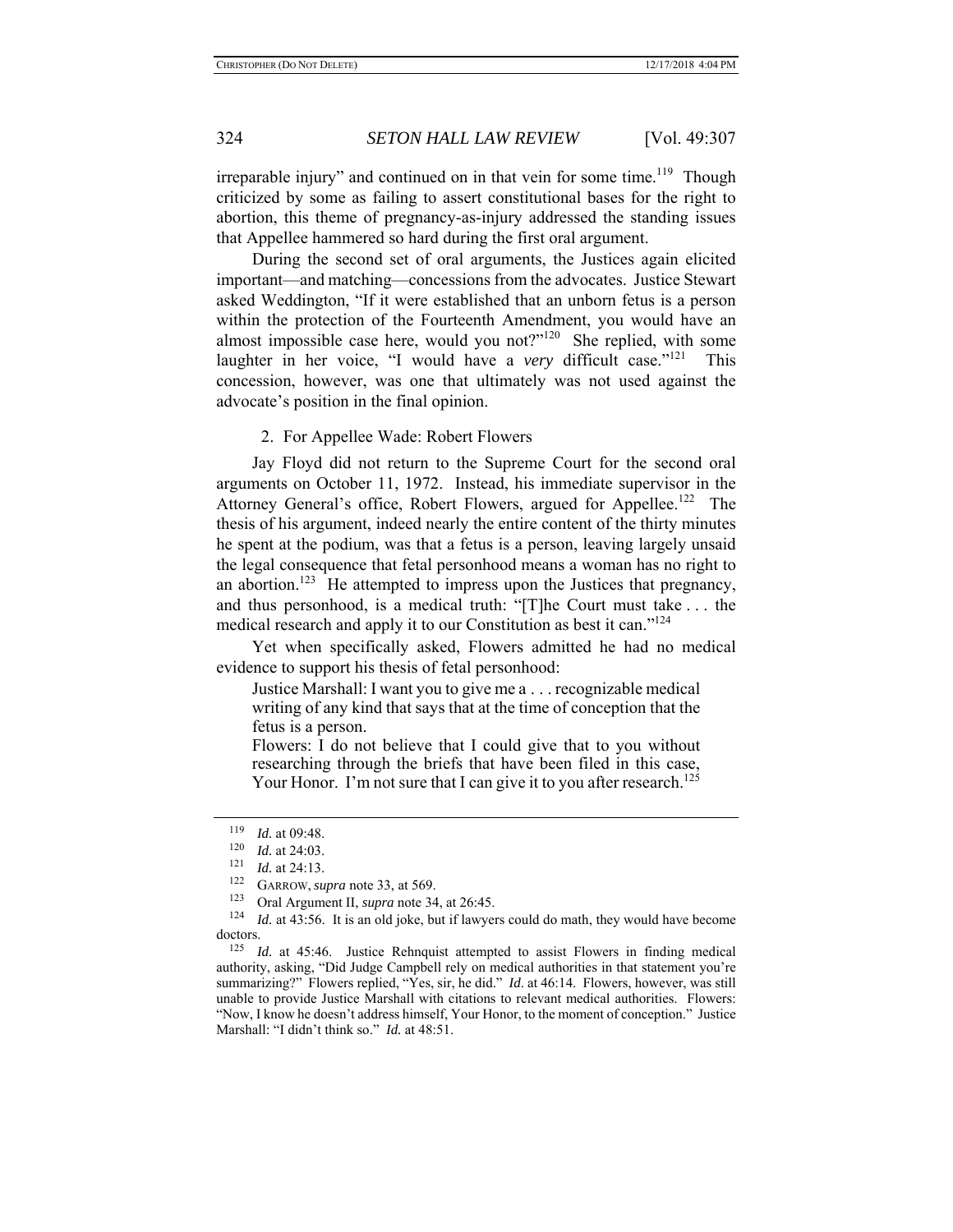In fact, Flowers's medical evidence explained the progression of fetal development, but did not articulate when life began.<sup>126</sup> Moreover, when pressed, Flowers backed away from his emphasis on medical certainty:

Justice Stewart: You think it's basically a medical question? Flowers: From a constitutional standpoint, no,  $\sin^{12}$ Justice Blackmun: Is it not true, or is it true, that the medical profession itself is not in agreement as to when life begins? Flowers: I think that's true, sir. But from a layman's standpoint, medically speaking, we would say that at the moment of conception, from the chromosomes, every potential that anybody in this room has is present from the moment of conception.<sup>128</sup>

Unable to make a cohesive medical argument for personhood, Flowers conceded early in the argument that he was unaware of any cases that hold a fetus is a person.<sup>129</sup> Yet ten minutes later, he articulated several cases where courts had identified tort rights of fetuses.<sup>130</sup> His inability to make the connection in a more timely manner weakened his position and his credibility—he appeared unable to draw connections between his assertions and, by extension, unable to understand their implications.

Flowers argued consistently that life (by which he meant personhood) begins at conception, yet he was unable to offer any medical or legal evidence to support his argument. Lacking evidentiary support, Flowers turned to the emotional:

This Court has been diligent in protecting the rights of the minorities, and gentlemen, we say that this is a minority, a silent minority, the true silent minority. Who is speaking for these children? Where is the counsel for these unborn children, whose life is being taken? Where is the safeguard of the right to trial by jury? Are we to place this power in the hands of a mother? In a doctor?<sup>131</sup> I think that, possibly, we have an opportunity to make one of the worst mistakes here that we've ever made.<sup>132</sup>

As the other advocates did before him, Flowers made a key concession:

Justice White: You've lost your case, then, if the fetus or the embryo is not a person, is that it?

131 Oral Argument II, *supra* note 34, at 41:52. Flowers consistently referred to fetuses as "children" and pregnant women as "mothers." *See* discussion *infra* Part IV.A.2.

<sup>126</sup> *E.g.*, *id.* at 44:43.

<sup>127</sup> Oral Argument II, *supra* note 34, at 27:57.

 $\frac{128}{129}$  *Id.* at 30:52.

*Id.* at 28:15.

<sup>130</sup> *Id.* at 38:38 (citing Gleitman v. Cosgrove, 227 A.2d 689 (N.J. 1967), *abrogated by*  Berman v. Allan, 404 A.2d 8 (N.J. 1979); Raleigh Fitkin-Paul Morgan Mem'l Hosp. v. Anderson, 201 A.2d 537 (N.J. 1964); Jones v. Jones, 144 N.Y.S.2d 820 (Sup. Ct. 1955)).

<sup>132</sup> Oral Argument II, *supra* note 34, at 44:12.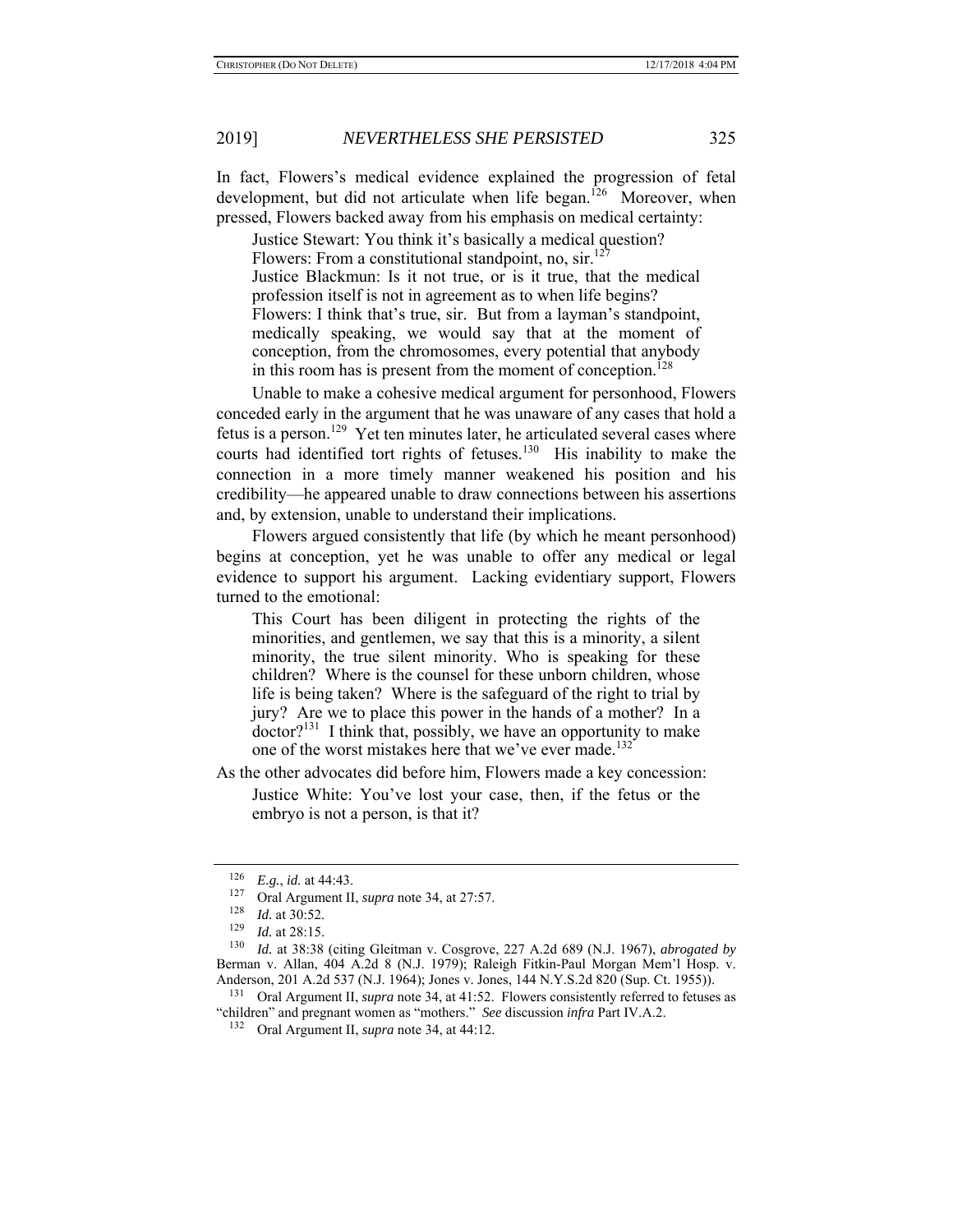Flowers: Yes sir, I would say so.<sup>133</sup>

During the oral argument, Flowers appears to have been quite unprepared. He answered numerous questions from the bench with responses such as, "I would think so," $134$  and "I would assume so." $135$ Flowers ran out of material several minutes early, thanking the Justices in a farewell tone of voice before they peppered him with a few more questions.<sup>136</sup> The comments leading up to Flowers's thanks, which were presumably his closing remarks, are so vague as to be almost nonsensical:

In this whole field of abortion here we have, on the one hand, a great clamoring for this liberization [sic] of it. Perhaps this is good. Population explosion, we have so many things that are arriving on the scene in the past few years that might have some effect on producing this type of legislature [sic], rather than facing the facts squarely. I don't think anyone has faced the fact in making a decision whether this is a life, in a person concept. $137$ 

Flowers admitted later that he was unprepared, and that he had not even made notes about what he wanted to cover during the argument.<sup>138</sup>

3. Rebuttal

After Flowers's haphazard performance, Weddington retook the podium<sup>139</sup> and hit a few home runs. Using Flowers's admissions against him, Weddington asserted that if there was no proof of when life begins or that the statute was designed to protect fetal life, then the decision to continue a pregnancy must be a decision that "is so fundamentally a part of individual life of the family, of such fundamental impact on the person $[.]$ <sup>140</sup>

Justice White, stammering a bit, said, "[Y]our argument, as the way you state it, is that it wouldn't make any difference what part of pregnancy the [S]tate would [prevent] the abortion—[i]t will still be unconstitutional."<sup>141</sup> Weddington replied calmly, "At this time, there is no indication to show that the Constitution would give any protection [to a fetus] prior to birth,"<sup>142</sup> and that the Texas abortion statute "certainly is void

<sup>133</sup> *Id.* at 36:38. Flowers responded so quickly and readily it seems likely he did not understand what he was being asked. *Id.* 

<sup>134</sup> *E.g.*, *id.* at 33:56.

<sup>135</sup> *Id.* at 38:13.

 $\frac{136}{137}$  *Id.* at 52:15.

 $\frac{137}{138}$  *Id.* at 51:25.

GARROW, *supra* note 33, at 569.

<sup>139</sup> Oral Argument II, *supra* note 34, at 55:28.<br>
<sup>140</sup> Id at 55:43 Weddington was internuited

Id. at 55:43. Weddington was interrupted before she finished her sentence, but her point was made. *Id.* <sup>141</sup> *Id.* at 56:22.

<sup>&</sup>lt;sup>142</sup> *Id.* at 56:36.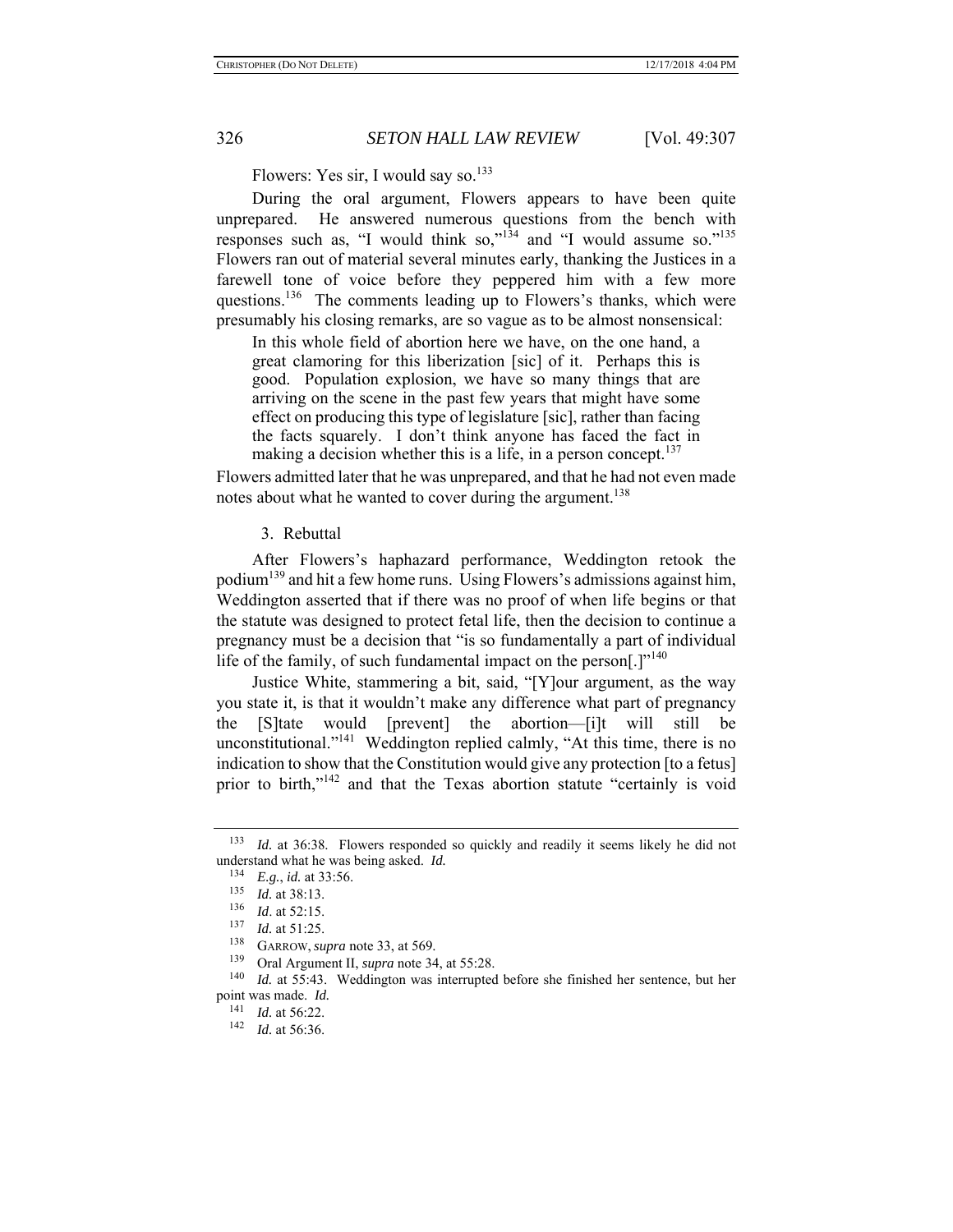because it infringes upon the fundamental right at a time when the [S]tate can show no compelling interest early in pregnancy."<sup>143</sup> Weddington also addressed several of Flowers's contentions concisely:

No one is more keenly aware of the gravity of the issues or the moral implications of this case, but it is a case that must be decided on the Constitution. We do not disagree that there is a progression of fetal development. It is the conclusion to be drawn from that, upon which we disagree. We are not here to advocate abortion. We do not ask this Court to rule that abortion is good or desirable in any particular situation. We are here to advocate that the decision as to whether or not a particular woman will continue to carry or will terminate a pregnancy is a decision that should be made by that individual.<sup>144</sup>

All in all, the second set of oral arguments somewhat refined the possible grounds on which a woman's right to an abortion might or might not be protected by the Constitution, but it did not provide new arguments or evidence from the State that fetuses have constitutional rights, nor did it flesh out the State's interests in regulating abortions.

After both sets of oral arguments, Weddington wrote, "I think we are going to win this case. Not sure what grounds or how good the opinion will be, but  $[I]$  really think we'll win."<sup>145</sup> Her uncertainty about what the grounds would be was warranted, since she had presented the Court with a wide variety of possible Constitutional arguments without advocating for one in particular.

### III. TRACING THE OPINION

Sarah Weddington's prediction,<sup>146</sup> that Appellants would win the case, proved (mostly) true: the Supreme Court struck down the Texas abortion statute as unconstitutional and largely affirmed the District Court's rulings.<sup>147</sup> She was also right to be cautious about what the grounds would be, because the majority opinion announced rules no one had anticipated.

Justice Blackmun wrote for a seven-person majority. The text of the majority opinion is fifty-one pages long in the United States Reports.<sup>148</sup> Following a brief introduction, the majority opinion proceeded in twelve parts.

<sup>143</sup>*Id.* at 58:07. 144 *Id*. at 01:01:21.

<sup>&</sup>lt;sup>145</sup> *See* GARROW, *supra* note 33, at 573.

 $\frac{146}{147}$  *Id.* 

Roe v. Wade, 410 U.S. 113, 166–67 (1973). The Supreme Court reversed the District Court's determination that Hallford had standing. *Id.*

<sup>&</sup>lt;sup>148</sup> Excluding the Court's syllabus and recitation of the attorneys.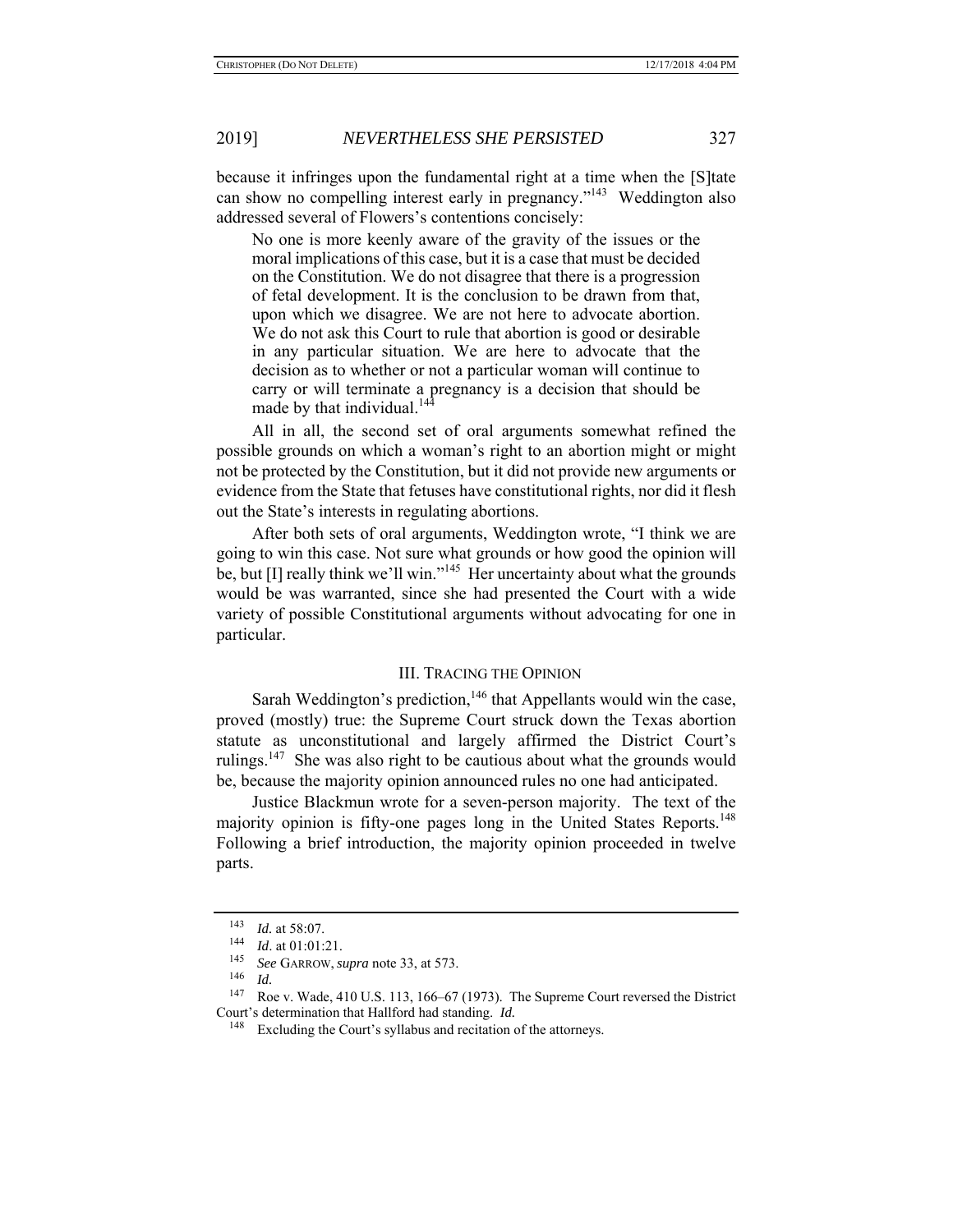In the introductory paragraphs, the opinion acknowledged the swirling storm that the abortion debate engenders in the United States, and identified "the sensitive and emotional nature of the abortion controversy . . . the vigorous opposing views, even among physicians, and . . . the deep and seemingly absolute convictions that the subject inspires."<sup>149</sup>

The introduction also noted that "population growth, pollution, poverty, and racial overtones tend to complicate and not to simplify the problem."<sup>150</sup> These points had not been addressed in any of the briefs, but were addressed at oral argument. Weddington had stressed the impact of the law on "the poor and the disadvantaged in Texas" during the first oral argument,<sup>151</sup> and Flowers referred to "population explosion" during the second oral argument.<sup>152</sup> No brief or oral argument, however, mentioned a disparate impact of the abortion laws on women of different races, and the opinion did not go on to analyze the "racial overtones" it casually mentioned.

Part I recited the Texas statutes at issue, noting that the statutes have been "substantially unchanged" since the 1850s and that "[s]imilar statutes are in existence in a majority of the States."153 Part II reviewed the identities of Appellants Jane Roe, John and Mary Doe, and James Hallford, as well as recited the procedural posture of the case.<sup>154</sup> Part III consists of a single paragraph, which explains that the Court will hear both the declaratory and injunctive aspects of the case.<sup>155</sup>

In Part IV, the Court addressed the standing of the four Appellants.<sup>156</sup> Given that this subject took up such a significant part of the oral arguments,  $157$  the Court disposed of this issue rather quickly, in just a couple of pages apiece. Roe was found to have standing, given that "there can be little dispute that [her case] then presented a case or controversy and that, wholly apart from the class aspects, she, as a pregnant single woman thwarted by the Texas criminal abortion laws, had standing to challenge those statutes."<sup>158</sup> These points were made in Appellants' brief<sup>159</sup> as well as at oral argument, though in both instances Appellants emphasized the class

<sup>153</sup> *Roe*, 410 U.S. at 118.

 $^{149}$  *Roe*, 410 U.S. at 116.

 $\frac{150}{151}$  *Id.* 

Oral Argument I, *supra* note 37, at 06:07.

<sup>&</sup>lt;sup>152</sup> Oral Argument II, *supra* note 34, at 51:43.

*Id.* at 120–22.

 $\frac{155}{156}$  *Id.* at 123.

<sup>&</sup>lt;sup>156</sup> *Id.* at 123–29.

See supra text accompanying notes 40–43, 64, 80–82, 89, 100.

<sup>158</sup> *Roe*, 410 U.S. at 124. The Court acknowledged that were it to hold otherwise, pregnancy-related claims "truly could be 'capable of repetition, yet evading review.'" *Id.* at 125 (citations omitted).<br> $\frac{159}{25}$  Brief for Appelli

Brief for Appellants, *supra* note 16, at 54.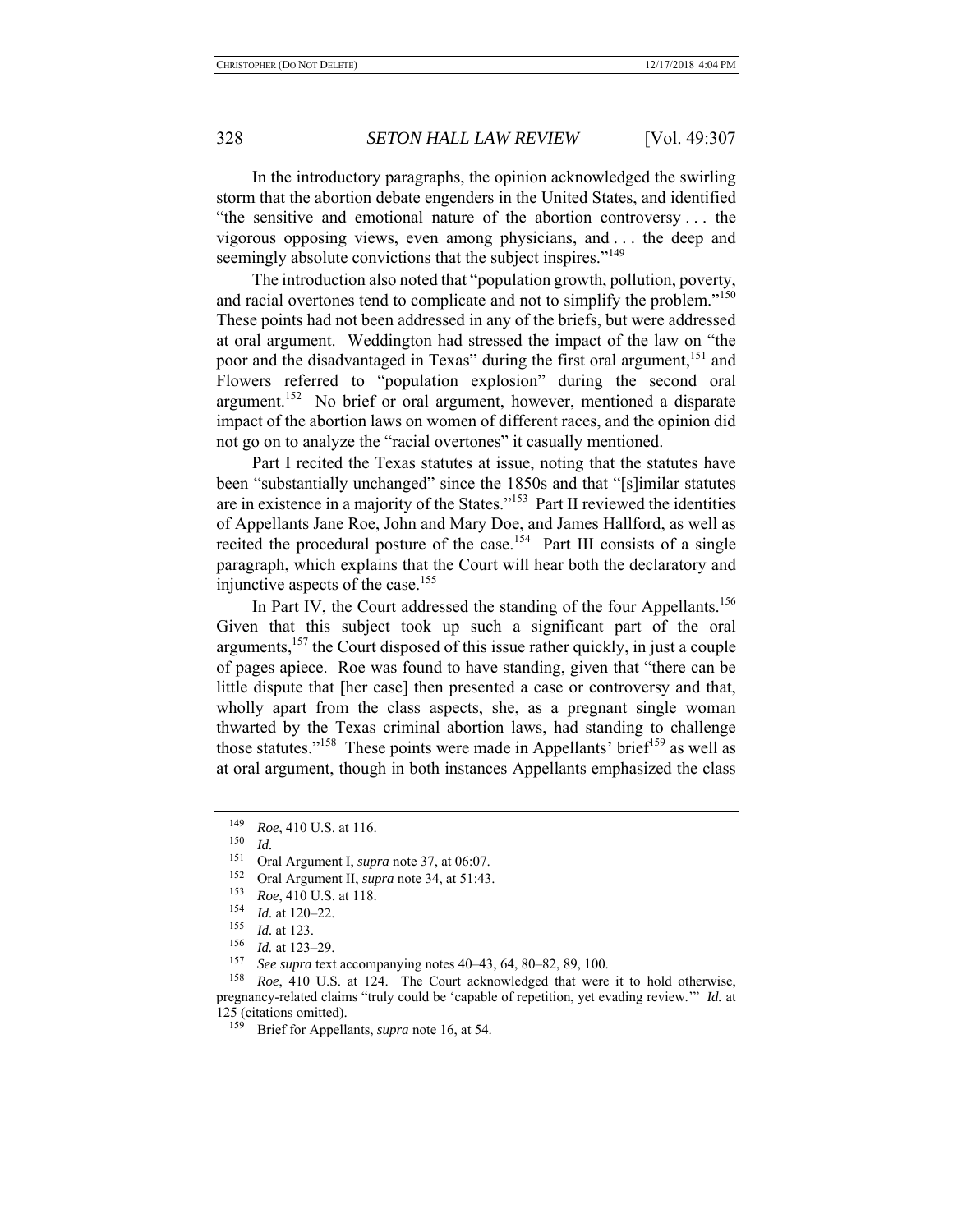action nature of Roe's case more than the Court did in finding standing.<sup>160</sup> The majority went on to find that neither Dr. Hallford nor the Does had standing: Dr. Hallford did not have standing because his relief regarding pending or possible criminal prosecution must be in state courts,<sup>161</sup> and the Does did not have standing because the Court was "not prepared to say that the bare allegation of so indirect an injury [wa]s sufficient to present an actual case or controversy." $162$  Here, the Court adopted the points made by Appellee in its brief and at oral argument.<sup>163</sup>

Part V of the majority opinion is a single paragraph, which served as a kind of transition into the next section. Part V summarized Roe's argument:

that [the Texas statutes] improperly invade a right, said to be possessed by the pregnant woman, to choose to terminate her pregnancy. Appellant would discover this right in the concept of personal 'liberty' embodied in the Fourteenth Amendment's Due Process Clause; or in personal, marital, familial, and sexual privacy said to be protected by the Bill of Rights or its penumbras; or among those rights reserved to the people by the Ninth Amendment.<sup>164</sup>

This is a concise recitation of the points Weddington raised at oral argument and in her brief in support of a woman's right to terminate an unwanted pregnancy.165 Appellants asserted, in their brief and at oral arguments, that the Texas statutes were unconstitutionally vague, but the majority did not reach that argument.<sup>166</sup>

Part VI is the longest section of the opinion, at just over seventeen pages, in which the Court reviewed the history of laws and attitudes about

<sup>160</sup> *Compare* Brief for Appellants, *supra* note 16, at 54, *and* Oral Argument I, *supra* note 37, at 10:34 (emphasizing the class action), *with Roe*, 410 U.S. at 124–25 (no reliance on the class to find standing). The Court did not analyze whether Roe could have had standing to challenge a criminal statute to which she could not have been subject; the Texas abortion statute criminalized the behavior of doctors performing abortions, not women receiving them.

 $161$  *Roe*, 410 U.S. at 126.

 $162$  *Id.* at 128 (citations omitted).

<sup>163</sup> Brief for Appellee, *supra* note 32, at 12; Oral Argument I, *supra* note 37, at 34:27 (Does's standing), 42:38 (Hallford's standing).

<sup>164</sup> *Roe*, 410 U.S. at 129 (citations omitted).

<sup>165</sup> Brief for Appellants, *supra* note 16, at 91–124; Oral Argument I, *supra* note 37, at 17:33.

<sup>166</sup> *Compare* Brief for Appellants, *supra* note 16, at 125, *and* Oral Argument I, *supra* note 37, at 05:20 (arguing that the statutes are unconstitutionally vague), *with Roe*, 410 U.S. at 164 (declining to consider the vagueness argument). Appellants' brief also contained an argument that the Texas abortion statutes violated a doctor's right to presumed innocence and the privilege against self-incrimination by placing the burden of proving the medical necessity of the abortion on the doctor. Brief for Appellants, *supra* note 16, at 140. This argument was not mentioned at the oral arguments and it does not appear in any of the final opinions in the case.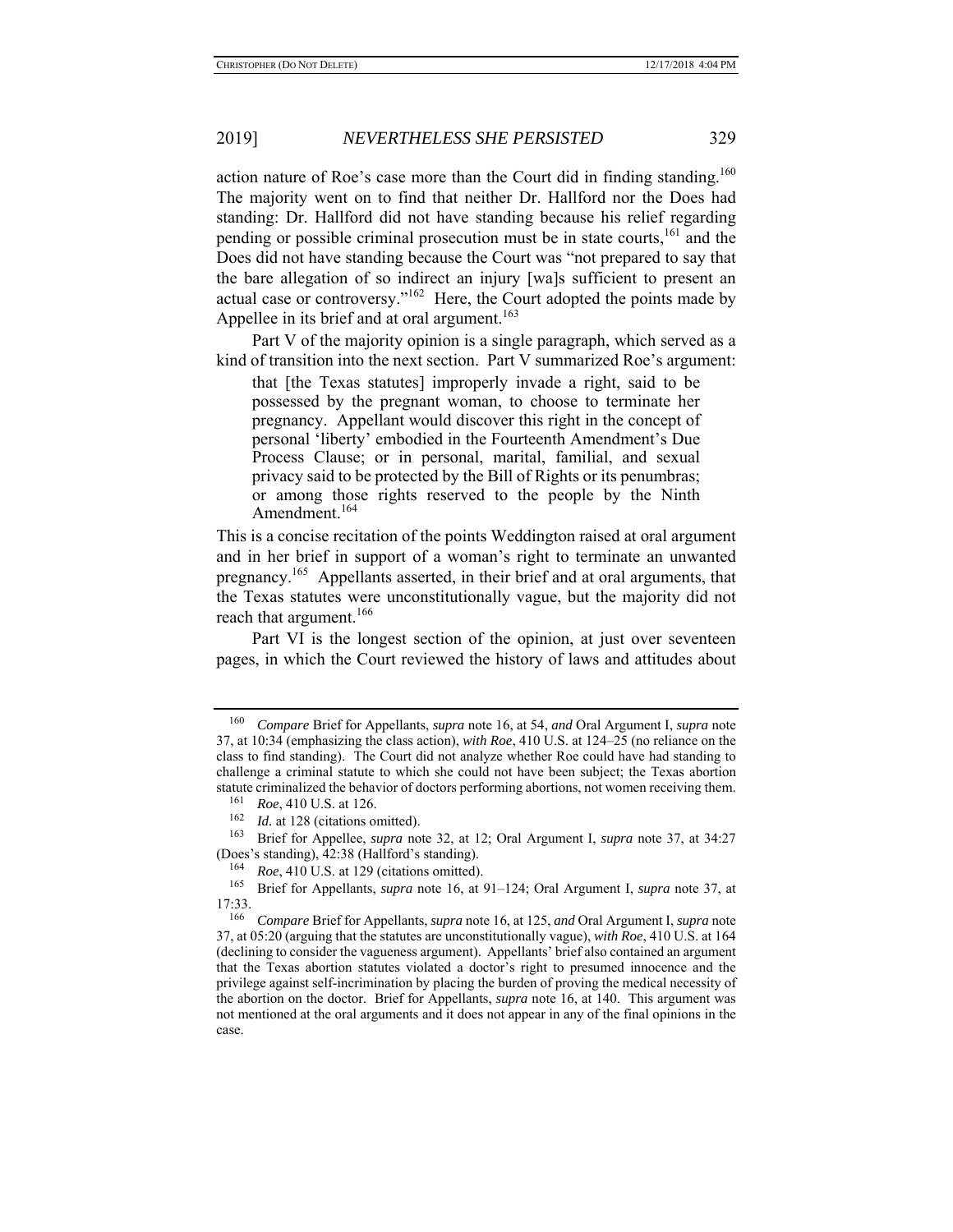abortion.<sup>167</sup> Taking a very long historical view, the majority described the hundred-plus years of American abortion restriction laws to be "of relatively recent vintage."168 The majority reviewed abortion practices and attitudes in the Persian, Roman, and Greek Empires, as well as the history of the Hippocratic Oath, which dates from about 400 B.C., and in some translations contains language that the doctor will not perform or assist in the procurement of abortions.<sup>169</sup>

Part VI continued by analyzing how English and American common law placed restrictions on abortions performed after "quickening," but not before.<sup>170</sup> This may be one of the Court's inspirations for ultimately concluding that the state's interest in protecting fetal life matures at viability, though the majority opinion uses "viability" rather than "quickening" as the relevant point in time.<sup>171</sup> Later English statutory laws generally preserved the distinction between abortions performed before and after quickening, though these laws also introduced the exception that abortions after quickening were permissible to save the life of the mother.<sup>172</sup> American statutes, comparatively, which were first passed in the decades following the Civil War, retained the exception for abortions performed to save the woman's life, but "the quickening distinction disappeared[.]"<sup>173</sup>

The briefs contain comparatively little on the history of abortion. Appellants' brief spent only a few paragraphs on the history of anti-abortion statutes in the 1800s, but in less detail than the majority opinion.<sup>174</sup> Neither the Appellee's brief nor the Appellants' supplemental brief addressed the history of abortion.<sup>175</sup> Justice Blackmun, the author of the majority, had signaled his interest in this historical perspective several times during the second oral argument. For example, he questioned Flowers: "When you quote Blackstone, is it not true that in Blackstone's time abortion was not a felony?"176 And later:

<sup>&</sup>lt;sup>167</sup> *Roe*, 410 U.S. at 129–47.<br><sup>168</sup> *M* at 129.

 $\frac{168}{169}$  *Id.* at 129.

 $\frac{169}{170}$  *Id.* at 130–31.

<sup>170</sup> *Id.* at 132–36 (English common law), 138–39 (American common law).

Id. at 163–64 (announcing the trimester framework). Justice Blackmun admitted in a conference memo that the end of the first trimester timeframe is "arbitrary, but perhaps any other selected point, such as quickening or viability, is equally arbitrary[.]" JOHNSON, *supra*  note 2, at 71.

 $172 \quad Roe, 410 \text{ U.S. at } 136-38.$ <br> $173 \quad Id$  at 139. The majority of

Id. at 139. The majority opinion also reviewed the positions of the American Medical Association, the American Public Health Association, and the American Bar Association on abortion procedures. *Id.* at 143–47 n.40.

<sup>174</sup> *Compare* Brief for Appellants, *supra* note 16, at 34–35, *with Roe*, 410 U.S. at 138–39.

<sup>175</sup> *See* Oral Argument I, *supra* note 37; Oral Argument II, *supra* note 34.

<sup>176</sup> Oral Argument II, *supra* note 34, at 30:24.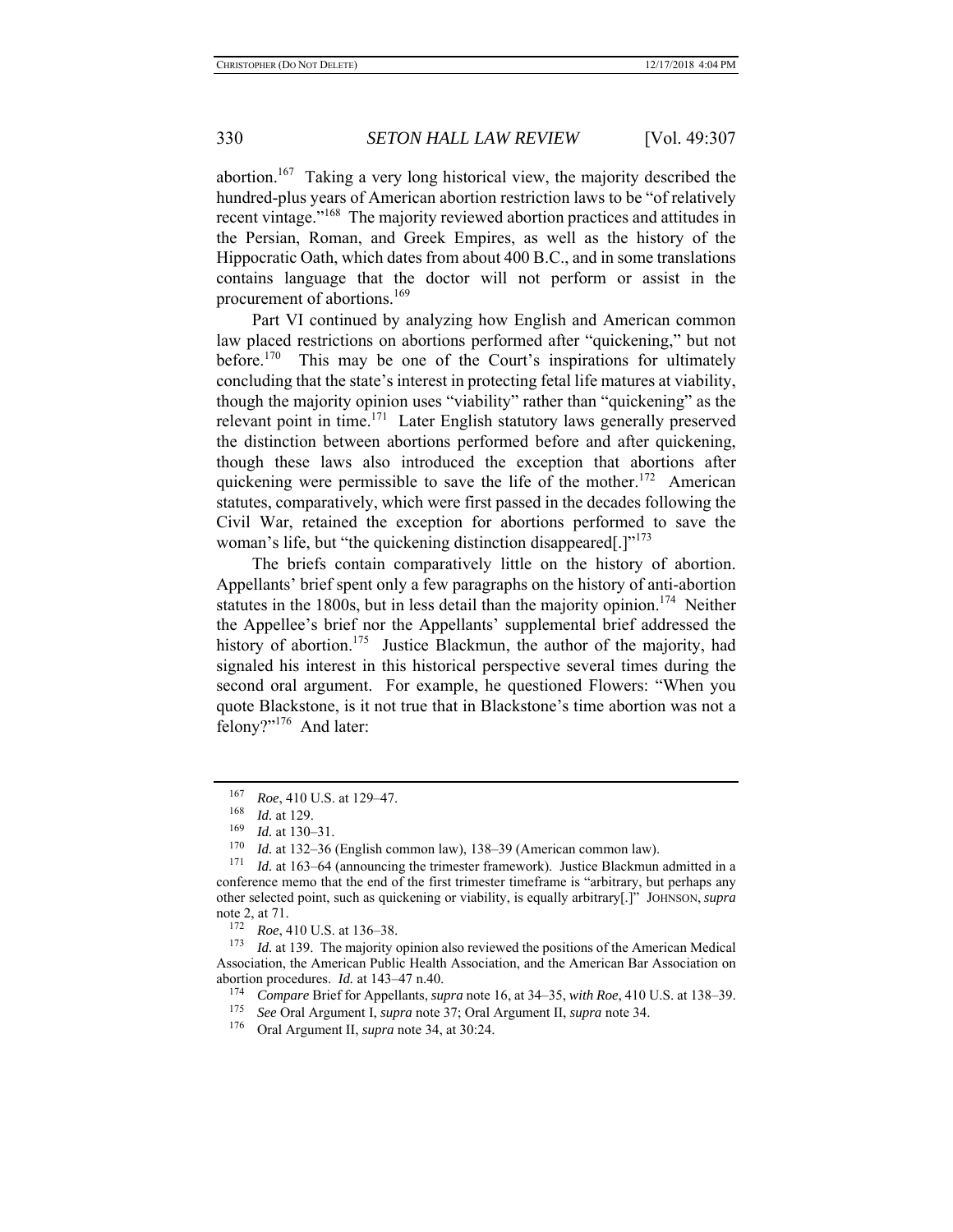Justice Blackmun: Do you know as a matter of historical fact when most of these abortion statutes came on the books?

Flowers: I think it was—most of them were in the mid-1800s, Your Honor.

Justice Blackmun: In fact, the latter half of the 19<sup>th</sup> century. Do you know why they all came on them at that time?

Flowers: No, sir, I surely don't. I'm sorry.<sup>177</sup>

During the second oral argument, Justice Blackmun also questioned Weddington about the Hippocratic Oath, asking why it had not been discussed in her brief.<sup>178</sup> Weddington explained—appropriately—that the content of the Hippocratic Oath did not define constitutional rights in the United States, but Justice Blackmun persisted, both at oral argument<sup>179</sup> and by including the Hippocratic Oath in the opinion.<sup>180</sup> His interest in the Hippocratic Oath may reflect his personal attachment to the medical field; he served as counsel to the Mayo Clinic during this period.<sup>181</sup>

Part VII analyzed Texas's asserted reasons behind the criminal abortion statute. At oral arguments, the advocates struggled to articulate the legislative rationales. During the first oral argument, Floyd offered both the interest in protecting fetal life<sup>182</sup> and in protecting the health of the woman,<sup>183</sup> but he was not authoritative on either point: "This is just from my—I speak personally, if I may, I would think that even when this statute was first passed, there was some concern for the unborn fetus."<sup>184</sup> Weddington asserted that there was no legislative history regarding the Texas law and that "the only legislative history . . . is that which is found in other states . . . that these statutes were adopted for the health of the mother."<sup>185</sup> Weddington had criticized the State's inability to "point to any authority, of any nature whatsoever, that would demonstrate that this statute was, in fact, adopted for [the] purpose [of protecting the life of the fetus]."<sup>186</sup>

The Court nevertheless identified state interests behind the abortion statutes, critiquing each in turn. First, the Court acknowledged the State's rationale "to discourage illicit sexual conduct," but dismissed this out of hand, writing that "it appears that no court or commentator has taken then  $\lfloor \cdot \rfloor$ 

 $\frac{177}{178}$  *Id.* at 53:43.

 $\frac{178}{179}$  *Id.* at 19:46.

*Id.* at 59:43.

 $^{180}$  Roe v. Wade, 410 U.S. 113, 130–31 (1973).

Telephone Interview with Sarah Weddington, Professor of History, University of Texas (retired) (Feb. 18, 2018); *see also infra* Part IV.A.3.

<sup>&</sup>lt;sup>182</sup> Oral Argument I, *supra* note 37, at 48:20.

 $\frac{183}{184}$  *Id.* at 53:34.

 $\frac{184}{185}$  *Id.* at 54:13.

<sup>&</sup>lt;sup>185</sup> *Id.* at 20:53.

Oral Argument II, *supra* note 34, at 12:37.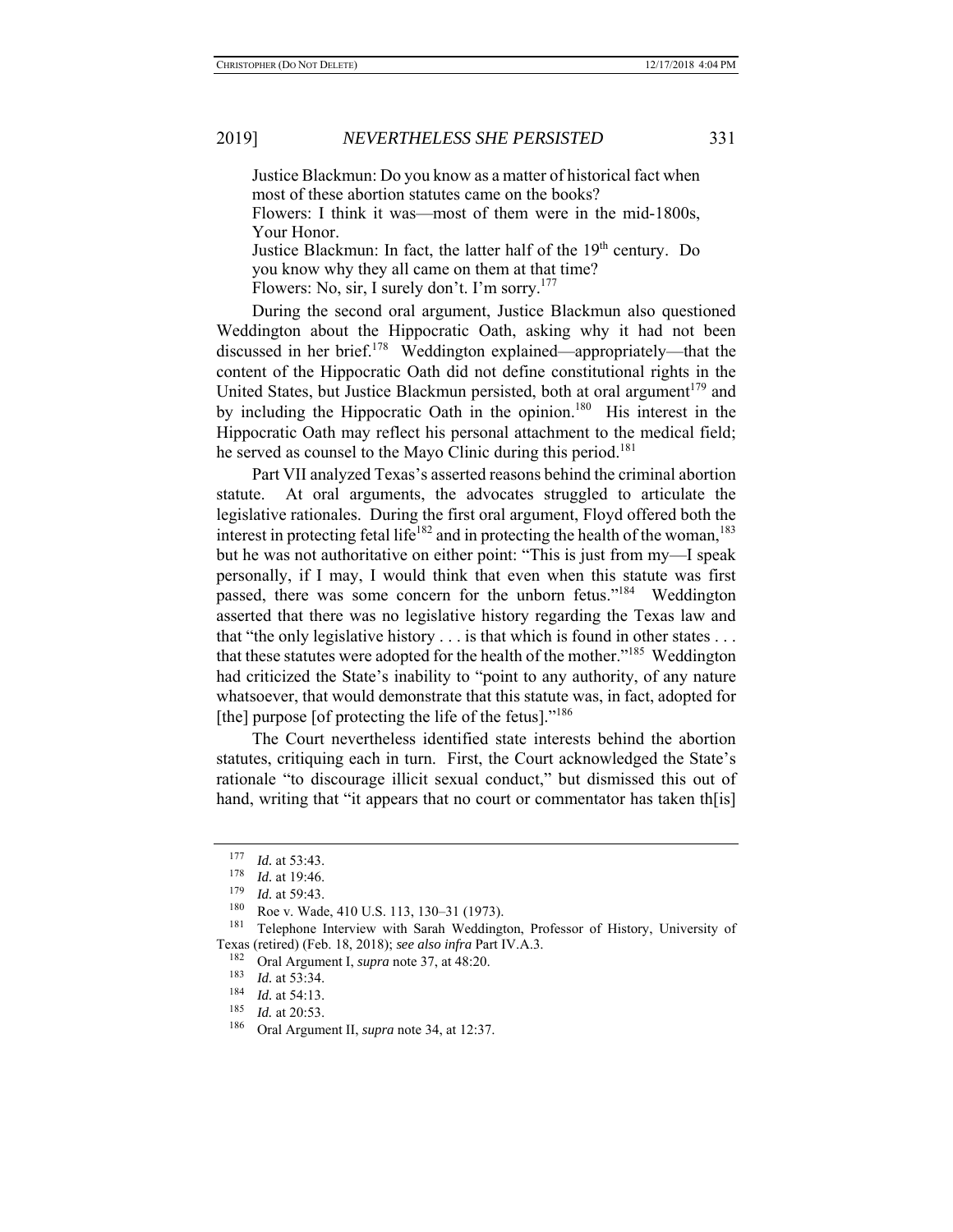argument seriously."<sup>187</sup> Second, the Court acknowledged the State's "concern[] with abortion as a medical procedure[,]" but finds that "[m]ortality rates for women undergoing early abortions, where the procedure is legal, appear to be as low as or lower than the rates for normal childbirth."<sup>188</sup> The safety of the abortion procedure was emphasized by Appellants in both briefs and at both oral arguments.<sup>189</sup> Third, the Court analyzed "the State's interest—some phrase it in terms of duty—in protecting prenatal life."<sup>190</sup> Appellee stressed the importance of protecting fetal life in the brief and at both oral arguments.<sup>191</sup> The Court, however, pointed out that legislative history does not support this view and notes that "the pregnant woman herself could not be prosecuted for self-abortion or for cooperating in an abortion performed upon her by another."192 Weddington had hammered that last point at both oral arguments: if the abortion statute was designed to protect fetal life, it made no sense that a pregnant woman who received an abortion (or even performed one on herself) was not liable.<sup>193</sup>

Part VIII is the beginning of the "meat and potatoes" of the *Roe* majority opinion. Here, the Court acknowledged a constitutionally protected right to privacy, and concluded that the right "is broad enough to encompass a woman's decision whether or not to terminate her pregnancy."<sup>194</sup> Strangely, the Court did not announce where in the Constitution the right to privacy is founded, writing instead that the Court "fe[lt]" the right was located "in the Fourteenth Amendment's concept of personal liberty" but acknowledged—without exactly disagreeing—that the District Court found the right to be located in the Ninth Amendment's reservation of rights to the people.<sup>195</sup> Here, the Court acknowledged "[t]he detriment that the State would impose upon the pregnant woman by denying her this choice altogether":<sup>196</sup>

Specific and direct harm medically diagnosable even in early pregnancy may be involved. Maternity, or additional offspring,

191 Brief for Appellee, *supra* note 32, at 56; Oral Argument I, *supra* note 37, at 48:20; Oral Argument II, *supra* note 34, at 37:02.

 $^{187}$  Roe v. Wade, 410 U.S. 113, 148 (1973).

 $\frac{188}{189}$  *Id.* at 148–49.

Supplemental Brief for Appellants at 10, Roe v. Wade, 410 U.S. 113 (1973) (No. 70-18), 1972 WL 126044, at \*10 [hereinafter Supplemental Brief for Appellants]; Brief for Appellants, *supra* note 16, at 23, 30; Oral Argument I, *supra* note 37, at 12:41; Oral Argument II, *supra* note 34, at 05:03.

<sup>&</sup>lt;sup>190</sup> *Roe*, 410 U.S. at 150.

<sup>&</sup>lt;sup>192</sup> *Roe*, 410 U.S. at 150–51.

<sup>193</sup> Oral Argument I, *supra* note 37, at 07:48; Oral Argument II, *supra* note 34, at 10:21.

<sup>&</sup>lt;sup>194</sup> *Roe*, 410 U.S. at 153.

 $\frac{195}{196}$  *Id.* 

*Id.*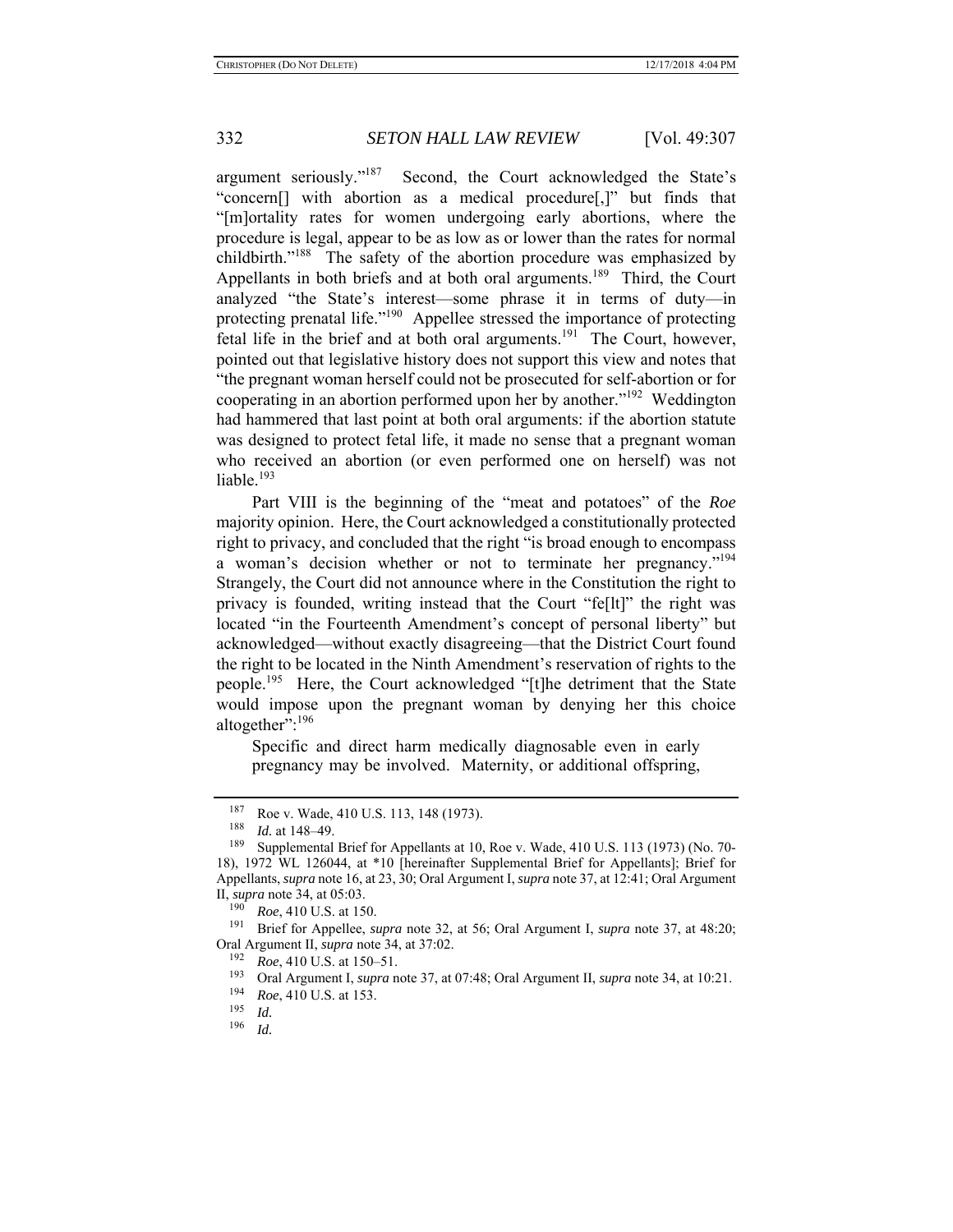may force upon the woman a distressful life and future. Psychological harm may be imminent. Mental and physical health may be taxed by child care. There is also the distress, for all concerned, associated with the unwanted child, and there is the problem of bringing a child into a family already unable, psychologically or otherwise, to care for it. In other cases, as in this one, the additional difficulties and continuing stigma of unwed motherhood may be involved.<sup>197</sup>

At oral argument, of course, Weddington stressed the impact unwanted pregnancy has on the life of a woman.<sup>198</sup>

As is now well known, the Court announced in Part VIII of the opinion that "[t]he privacy right involved . . . cannot be said to be absolute" and that a court must consider the important state interests in regulating abortion.<sup>199</sup> The Court found that a majority of state and federal abortion decisions over the past two or three years reached this same conclusion.<sup>200</sup> At the second oral argument, Weddington had itemized the number of cases in lower courts that held in favor of the woman.<sup>201</sup> Yet the Appellee asserted in his brief<sup>202</sup> and at the first oral argument that other constitutional rights are not unlimited: "We have legal search and seizure. We have [criminalized] the possession of illegal drugs, the practice of polygamy, and other matters."<sup>203</sup> The Court obviously agreed with both positions.

In Part IX, the Court addressed whether fetuses themselves have constitutional protections, as distinct from whether states have interests in protecting fetal life.<sup>204</sup> Fetal personhood was a large focus of Appellee's first oral argument and the near-total content of the second oral argument.<sup>205</sup> Unfortunately for these advocates, the Court concluded exactly the opposite of the proffered arguments, which may have resulted largely from the advocates' failure to provide legal or medical evidence supporting the assertion of fetal personhood.206

Analyzing the language of the Constitution, the Court concluded that a fetus is not a "person" under the Fourteenth Amendment, and that constitutional protections do not attach until birth. $207$  The Court noted:

 $\frac{197}{198}$  *Id.* 

See supra text accompanying notes 43–47, 119.

<sup>&</sup>lt;sup>199</sup> *Roe*, 410 U.S. at 154.

 $\frac{200}{201}$  *Id.* at 154–55.

<sup>&</sup>lt;sup>201</sup> Oral Argument II, *supra* note 34, at 01:00:56.<br><sup>202</sup> Priof for Angellas, suppraete 22, at 8, 0.

<sup>&</sup>lt;sup>202</sup> Brief for Appellee, *supra* note 32, at 8–9.<br><sup>203</sup> Out Agreement H, resume at a 24, at 58:27

<sup>&</sup>lt;sup>203</sup> Oral Argument II, *supra* note 34, at 58:27.

<sup>204</sup> *Roe*, 410 U.S. at 156–62.

<sup>&</sup>lt;sup>205</sup> *See supra* Parts II.B.2, II.C.2.

<sup>&</sup>lt;sup>206</sup> *See supra* text accompanying notes 88, 123–33.<br><sup>207</sup> *Pos*, 410 U.S. at 156, 59.

<sup>207</sup> *Roe*, 410 U.S. at 156–59.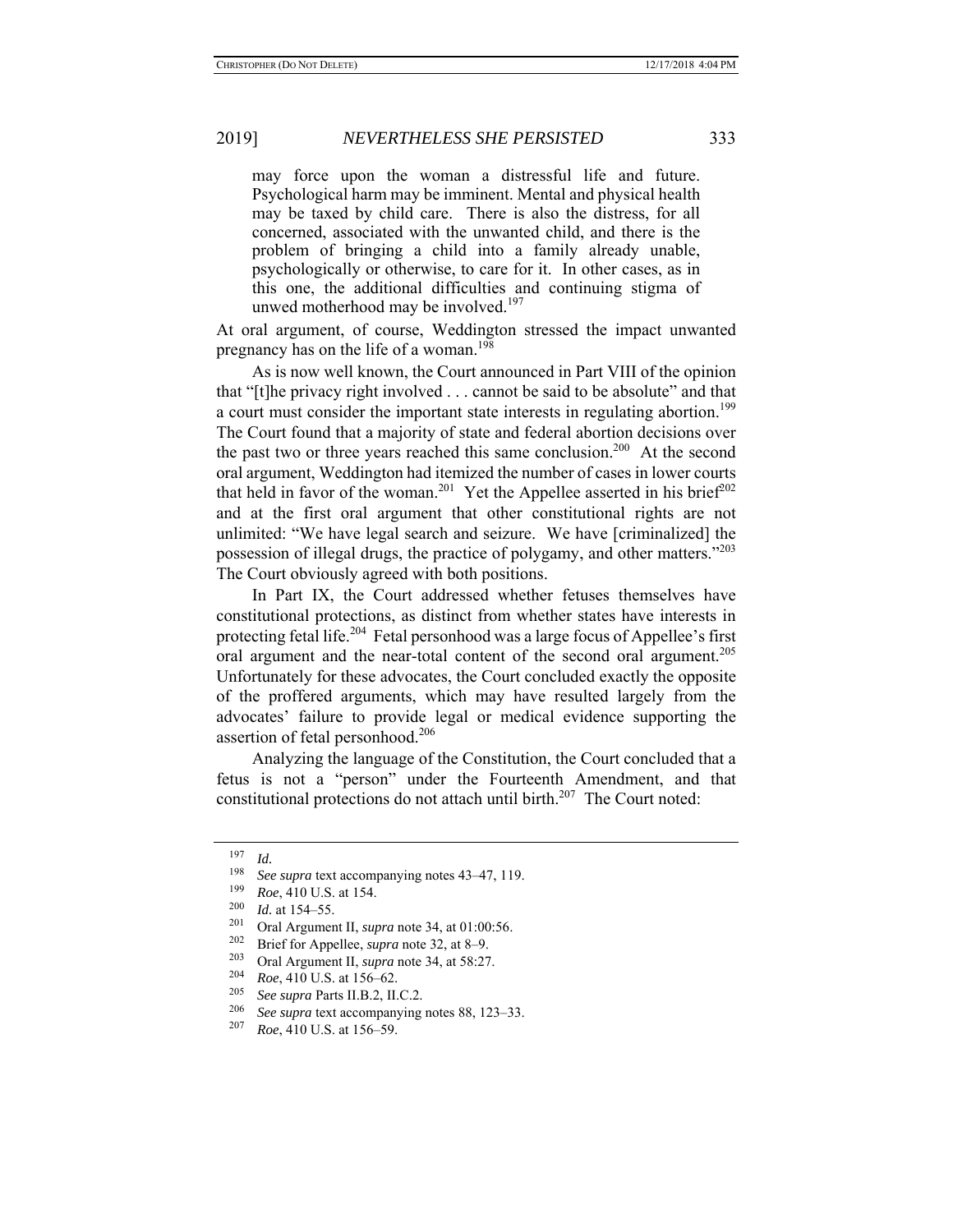If this suggestion of personhood [before birth] is established, the [A]ppellant's case, of course, collapses, for the fetus' right to life would then be guaranteed specifically by the Amendment. . . . On the other hand, the [A]ppellee conceded on reargument that no case could be cited that holds that a fetus is a person within the meaning of the Fourteenth Amendment.<sup>208</sup>

Floyd made the same concession during the first oral argument: "I don't think the courts have come to the conclusion that the unborn has full juristic rights.  $\ldots$  I just don't feel like they have, at the present time."<sup>209</sup>

During both oral arguments, the Justices pressed Appellee's advocates to articulate and defend their assertions about when life begins.<sup>210</sup> Though both asserted that life began at conception, their positions fell apart upon closer questioning.<sup>211</sup> In the final majority opinion, the Court abandoned efforts to determine when life begins, writing: "When those trained in the respective disciplines of medicine, philosophy, and theology are unable to arrive at any consensus, the judiciary, at this point in the development of man's knowledge, is not in a position to speculate as to the answer."<sup>212</sup> The Court reviewed the conflicting historical, legal, religious, and medical views about when life begins, finally noting that "[i]n areas other than criminal abortion, the law has been reluctant to endorse any theory that life, as we recognize it, begins before live birth or to accord legal rights to the unborn except in narrowly defined situations and except when the rights are contingent upon live birth."<sup>213</sup> Weddington discussed this with the Justices in her second oral argument, and the majority opinion contains—and expands upon—the information she provided regarding tort injuries available to babies who sustained injuries as fetuses as well as the inheritance rights of the unborn.<sup>214</sup>

Part X of the majority opinion reiterated the woman's right to choose to terminate a pregnancy and the two "important and legitimate" state interests of "preserving and protecting the health of the pregnant woman . . . and ... protecting the potentiality of human life. $12^{15}$  The Court then introduced the trimester framework for which *Roe* is remembered: (1) the state may not infringe on the woman's right to choose to terminate a pregnancy during the first trimester; (2) the state's interest in protecting the woman's health permits regulation of the procedure after the end of the first

<sup>208</sup> *Id.* at 156–57; *see also* Oral Argument II, *supra* note 34, at 28:15.<br><sup>209</sup> Oral Argument I *supra* note 37, at 55:10

<sup>&</sup>lt;sup>209</sup> Oral Argument I, *supra* note 37, at 55:10.

<sup>210</sup>*See supra* text accompanying notes 97, 123–33. 211 *See supra* text accompanying notes 97, 123–33. 212 *Roe*, 410 U.S. at 159.

<sup>213</sup> *Id.* at 161.<br><sup>214</sup> *Id.* at 161–62; Oral Argument II, *supra* note 34, at 25:18.<br><sup>215</sup> Pos 410 U.S. at 162.

<sup>215</sup> *Roe*, 410 U.S. at 162.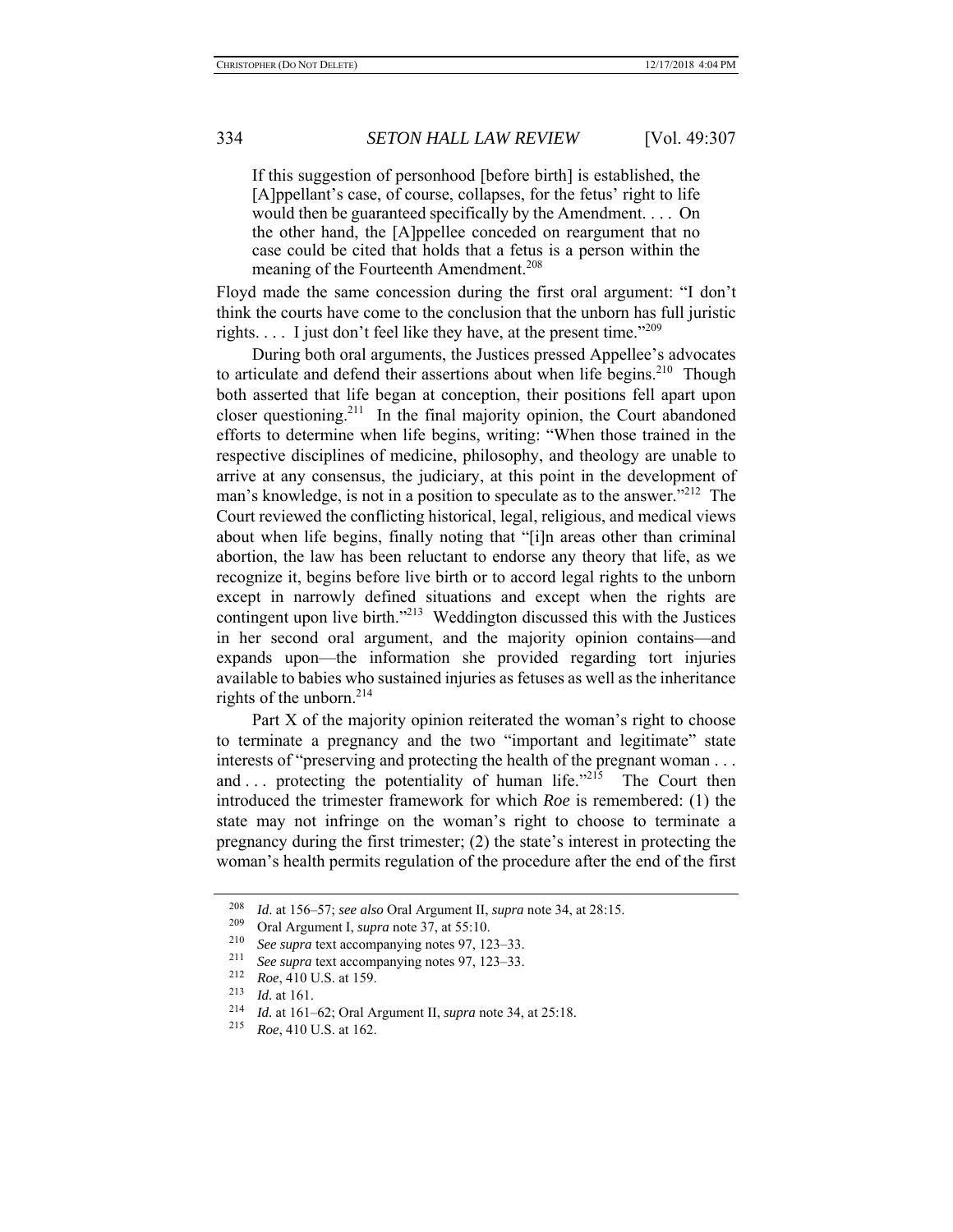trimester; and (3) after viability, the state's interest in the potential life becomes "compelling" enough that the state "may go so far as to proscribe abortion during that period, except when it is necessary to preserve the life or health of the mother."<sup>216</sup> Here, Weddington's concession during the first oral argument comes back to haunt her: "Obviously I have a much more difficult time saying that the state has no interest in late pregnancy. $12^{17}$ Though she quickly tried to characterize this interest as an "emotional response to a late pregnancy"<sup>218</sup> rather than as a constitutional interest, the damage to her case was done.

"Measured against these [newly-announced] standards," the Court concluded, the Texas abortion law "sweeps too broadly" and is unconstitutional.<sup>219</sup> Based on this reasoning, the Court also declines to address Roe's argument that the statute is unconstitutionally vague. $^{220}$ 

Part XII concludes the opinion.<sup>221</sup> Here, the Court strikes down the entirety of the Texas abortion statutes, and writes, "we assume the Texas prosecutorial authorities will give full credence to this decision[.]"222 Procedurally, Dr. Hallford's complaint is dismissed as an intervenor, but the remainder of the District Court's judgments are affirmed.<sup>223</sup>

Overall, the major surprise of the *Roe* majority opinion was the announcement of the trimester framework, which neither party had briefed nor argued. Over the course of both oral arguments, several Justices asked questions about whether a state's interest in protecting fetal life changed as the pregnancy progressed. Justice White asked Weddington whether the Texas statute "ma[d]e distinctions based upon what period of pregnancy the abortion is performed[,]"<sup>224</sup> and Chief Justice Burger asked Weddington whether Texas could "constitutionally, in [her] view, declare by statute that a fetus is a person for all constitutional purposes after the third month of gestation?"225 There were no questions, however, that got as specific as the ultimately-announced trimester framework.

All in all, comparing the oral arguments to the final majority opinion, it is clear that strongly-argued points were influential, such as the impact of

 $\frac{216}{217}$  *Id.* at 163–64.

<sup>&</sup>lt;sup>217</sup> Oral Argument I, *supra* note 37, at 23:34.

 $\frac{218}{219}$  *Id.* at 23:42.

 $^{219}$  *Roe*, 410 U.S. at 164.

 $\frac{220}{221}$  *Id.* 

Part XI of the opinion is a summary of the foregoing that does not contain any new substantive material.<br><sup>222</sup> *Roe*, 410 U.S. at 166.<br><sup>223</sup> *L*d at 166–67

<sup>223</sup>*Id.* at 166–67. 224 Oral Argument I, *supra* note 37, at 22:28.

<sup>225</sup> Oral Argument II, *supra* note 34, at 24:38.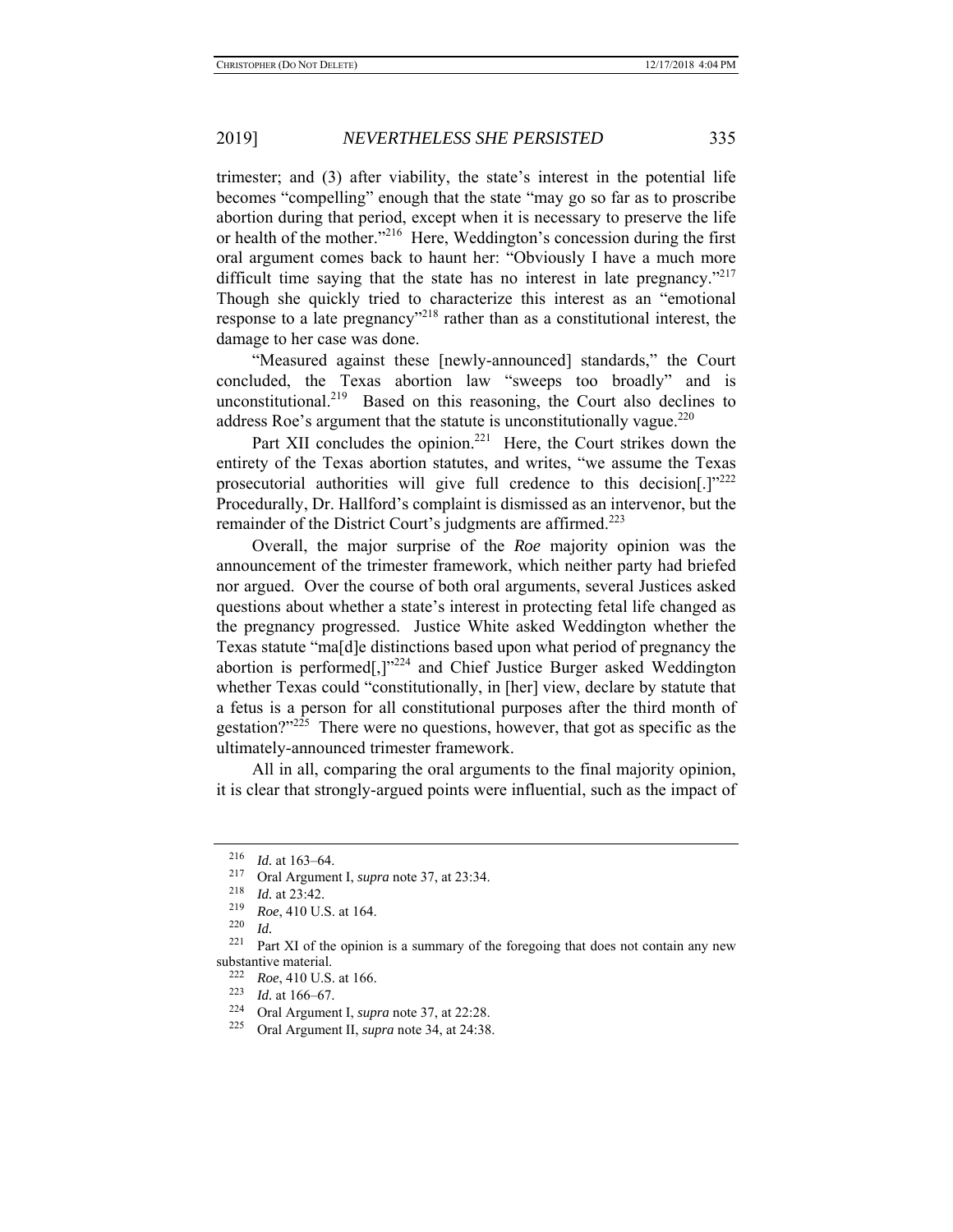unwanted pregnancy on women's lives, $226$  and the truism that constitutional rights are not unlimited.<sup>227</sup> It is also evident that weakly-argued points were largely unpersuasive to the Justices, such as unsupported assertions that fetuses have constitutional rights. The glaring exception, though, is that despite Weddington's inability (or unwillingness) to commit to a constitutional theory that would support a woman's right to abortion, the majority of Justices found that right to exist, even though they were also rather wishy-washy on where the right was found.<sup>228</sup>

Another important takeaway when comparing the oral arguments to the majority opinion is that concessions matter. Each advocate made a concession at oral argument that the Court raised against them in its opinion. Weddington conceded at the first oral argument that she had "a much more difficult time saying that the [S]tate has no interest in late pregnancy[,] $v^{229}$ and conceded during the second oral argument that she "would have a *very* difficult case" if the Court found that fetuses were people under the Constitution.<sup>230</sup> The advocates for Texas conceded that they had no sources establishing fetal personhood, either  $\text{legal}^{231}$  or medical.<sup>232</sup>

Overall, it appears that the advocates' performances at oral argument did shape the majority opinion, in that the stronger advocacy found its way into the opinion.

### IV. *ROE*'S ORAL ARGUMENTS AND FEMINIST LEGAL THEORY

Feminist legal theory<sup>233</sup> was only in its infancy when *Roe v. Wade* was argued and decided, and advocate Sarah Weddington admits she did not incorporate even the nascent feminist legal theory into her case.<sup>234</sup> From a feminist standpoint, however, the case was both a product of its time and also shaped feminism and feminist legal theory going forward. This section analyzes both oral arguments in *Roe v. Wade* through various lenses of feminist legal theory.235

<sup>&</sup>lt;sup>226</sup> *See supra* text accompanying notes 43–47, 119.<br><sup>227</sup> See supra text accompanying notes 91, 202, 03

See supra text accompanying notes 91, 202–03.

<sup>&</sup>lt;sup>228</sup> *See supra* text accompanying note 195.

<sup>229</sup> Oral Argument I, *supra* note 37, at 23:34.

<sup>230</sup> Oral Argument II, *supra* note 34, at 24:13.

<sup>231</sup> Oral Argument I, *supra* note 37, at 55:10; Oral Argument II, *supra* note 34, at 28:15.

<sup>&</sup>lt;sup>232</sup> *See supra* text accompanying notes 124–28.<br><sup>233</sup> "Elaminist theory assumes that the oppra

<sup>&</sup>quot;[F]eminist theory assumes that the oppression of women is part of the way the structure of the world is organized, and that one task of feminist theory is to explain how and why this structure evolved." Jane Flax, *Women Do Theory*, *in* FEMINIST FRAMEWORKS 81 (Alison M. Jaggar & Paula S. Rothenberg eds., 3d ed. 1993).

<sup>&</sup>lt;sup>234</sup> Telephone Interview with Sarah Weddington, Professor of History, University of Texas (retired) (Feb. 18, 2018).

<sup>&</sup>lt;sup>235</sup> "[T]heoretical writing is often so full of jargon that it seems divorced from ordinary experience." Flax, *supra* note 233, at 81. This Article strives to avoid this problem.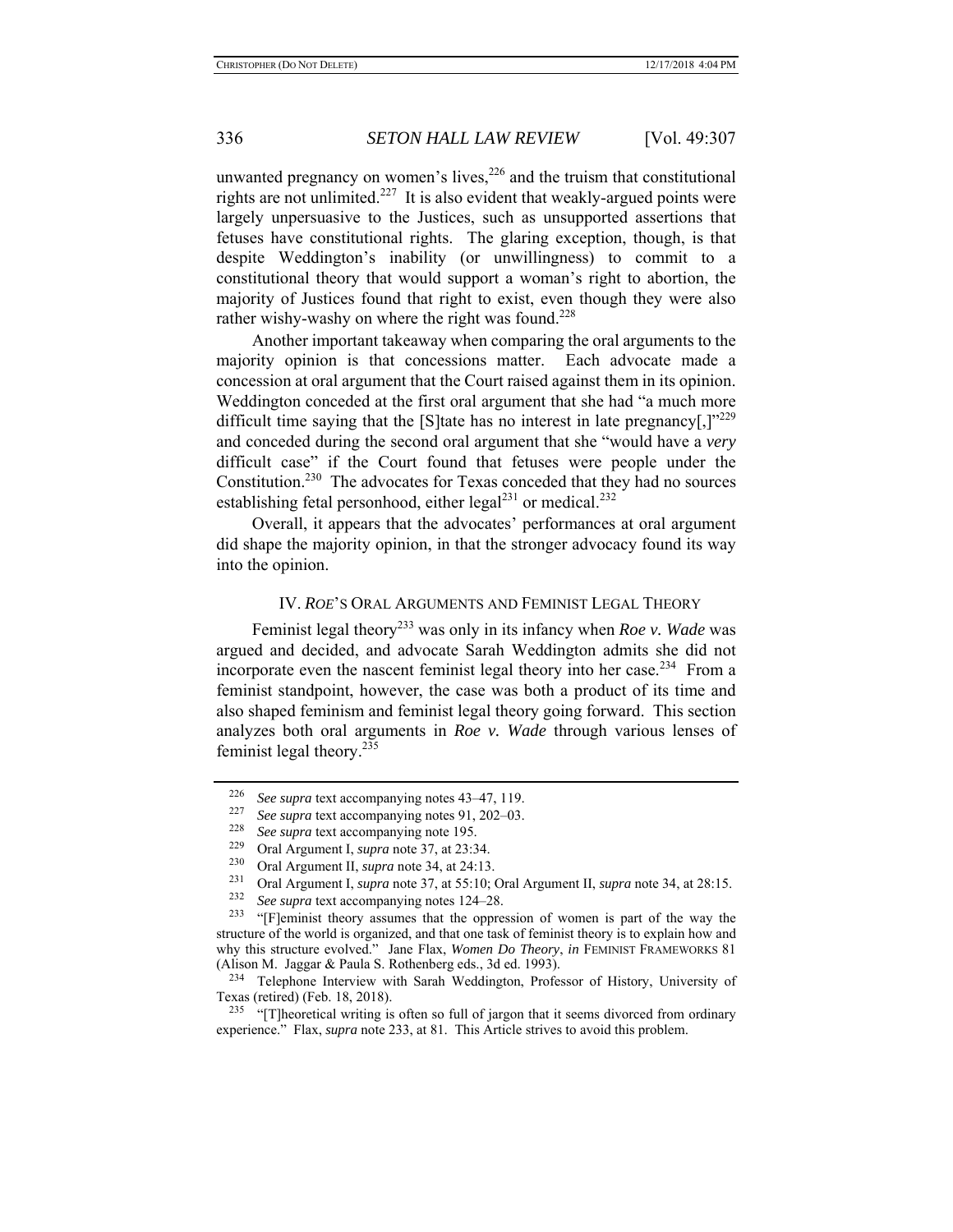"Feminist legal theory" is, of course, a rich and diverse body of scholarship, and it would be impossible to encapsulate all of it here. A few primary schools of thought have emerged, however. This Article will briefly summarize these schools, though it will go beyond these classifications in its examination of the *Roe* oral arguments.

*Equal treatment theory* and *liberal feminism* posit that the law should not treat women differently than similarly-situated men.<sup>236</sup> Emphasizing the similarities between men and women, equal treatment theory has had primary implications in employment and economic settings.<sup>237</sup> Equal treatment theory also asserts that "the law should not base decisions about individual women on generalizations (even statistically accurate ones) about women as a group."<sup>238</sup> Accentuating the similarities between women and men also means downplaying the differences, and liberal feminism has been portrayed as "de-emphasi[zing] the mothering role. $1239$  Relatedly, equal treatment theorists assert that pregnancy should be treated as any other disability.<sup>240</sup> Treating pregnancy as a disability, however, as the Family Medical Leave Act does, means that only women will take such leave; this means that women who desire to have children are technically protected by the law, yet employers are still incentivized to hire men who will not be requesting pregnancy-related leave.<sup>241</sup>

*Cultural feminism* emerged, in part, as a response to equal treatment theory, acknowledging and embracing the biological and cultural differences between women and men rather than focusing on similarities.<sup>242</sup> Cultural feminism is based on educational psychologist Carol Gilligan's work and book, *In a Different Voice*, which concluded "that women and men display different emotional and cognitive traits and social skills. Women reason with an ethic of care, emphasizing connections and relations with other people, while men reason with an ethic of rights, stressing rules and autonomy concerns."243 Cultural feminist legal theory seeks to explore "how women's

<sup>236</sup> ALISON M. JAGGAR, FEMINIST POLITICS & HUMAN NATURE 28 (1983) (liberal feminism) ("The liberal conception of the good society  $\dots$  is one that  $\dots$  protect [s] the dignity of each individual and promote[s] individual autonomy and self-fulfillment."); NANCY LEVIT & ROBERT R. M. VERCHICK, FEMINIST LEGAL THEORY: A PRIMER 12 (2006) (equal treatment theory).

<sup>237</sup> LEVIT & VERCHICK, *supra* note 236, at 8.

<sup>238</sup> *Id.* at 16.<br>239 MARTHA

<sup>&</sup>lt;sup>239</sup> MARTHA CHAMALLAS, INTRODUCTION TO FEMINIST LEGAL THEORY 22 (3d ed. 2013).

<sup>240</sup> LEVIT & VERCHICK, *supra* note 236, at 21. 241 *Id.* at 21–22. 242 LEVIT & VERCHICK, *supra* note 236, at 18.

<sup>243</sup> *Id.* at 9, 19–20. This takeaway—that women reason with an ethic of care and men reason with an ethic of rights—is a bit of an oversimplification of Gilligan's thesis. Gilligan's book grew out of her observations that oftentimes women talked about their lives in language that did not fit the psychological models of the time. Gilligan suggested this meant not that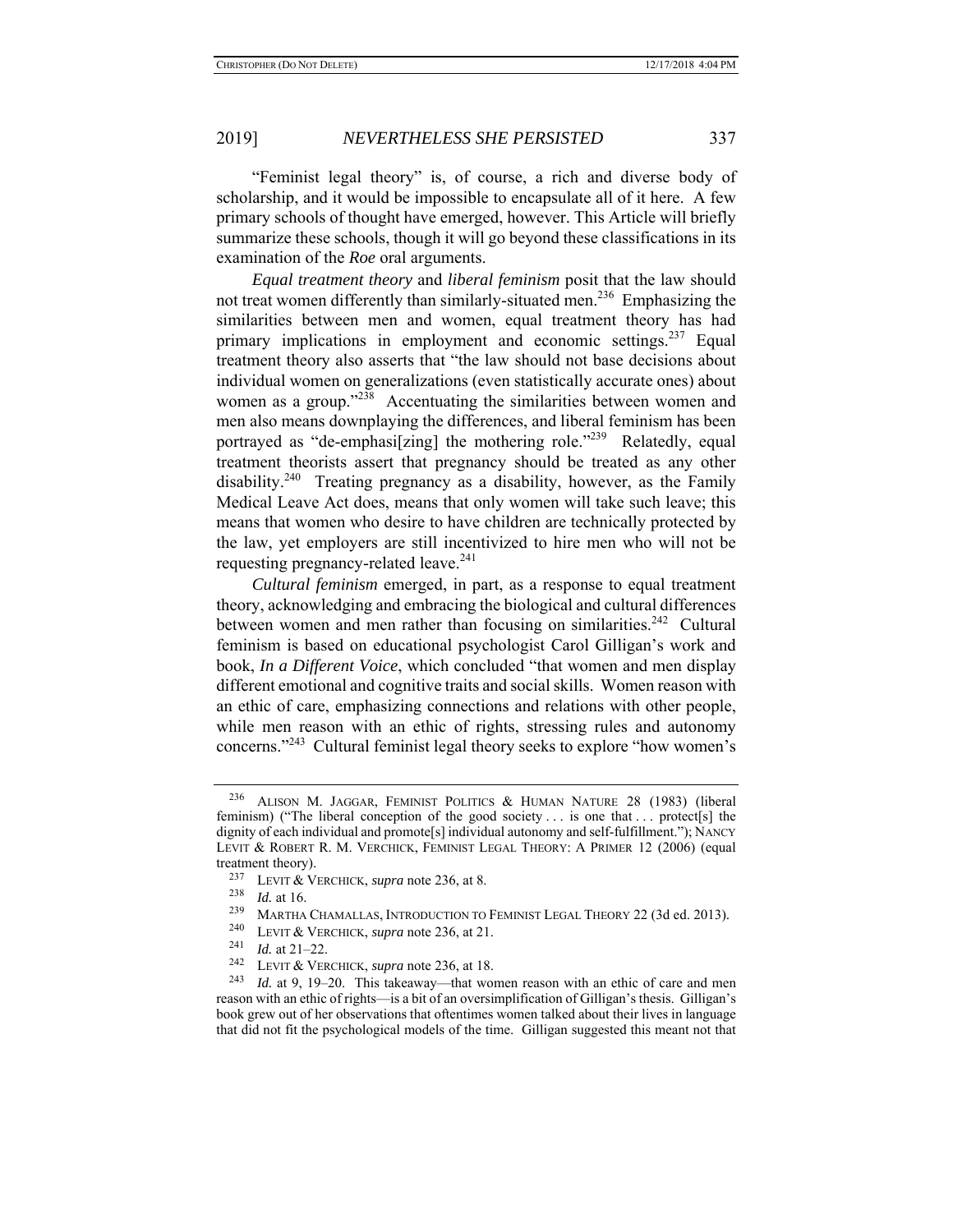'different voice'—with its concern for human relationships and for the positive values of caring, nurturing, empathy, and connection—could find greater expression in law."244

By considering women's "different voice," cultural feminism also "br[ought] into focus the thoroughgoing but previously unacknowledged gender-structuring of human society and human nature."<sup>245</sup> This school of thought asserts that purely formal equality of opportunity does not lead directly to equality of results: that "identical treatment of each group might never produce meaningful equality."<sup>246</sup> For example, cultural feminists argue that pregnancy-specific disability policies are sensible and appropriate, because the condition burdens only women.<sup>247</sup> Without gender-specific protections, women who "could not perform as men [in the workplace] [are] not entitled to equal treatment and need not be hired."<sup>248</sup>

Equal treatment theory, liberal feminism, and cultural feminism have been criticized for setting out the male experience as the norm, addressing the female experience only insofar as it is similar to or different from the male.<sup>249</sup> Cultural feminism, with its emphasis on "empathy, nurturing, [and] caretaking" has also been criticized for "reinforc[ing] women's stereotypical association with domesticity."250

*Dominance theory*, developed by Catharine MacKinnon in 1979, focuses on the difference in power between men and women.<sup>251</sup> The theory identifies economic, political, and familial inequalities that arise from patterns of male domination.252 Dominance theory has been influential in

women were flawed, but that the models were. *See* CAROL GILLIGAN, IN A DIFFERENT VOICE: PSYCHOLOGICAL THEORY AND WOMEN'S DEVELOPMENT 1–4 (1982). Gilligan did not attempt to analyze the origins of the differences in language used by men and women, but noted that "[c]learly, these differences arise in a social context where factors of social status and power combine with reproductive biology to shape the experience of males and females and the relation between the sexes." *Id.* at 2.<br><sup>244</sup> CHAMALLAS, *supra* note 239, at 22.<br><sup>245</sup> LAGGAP, *supra* note 236, at 98.

JAGGAR, *supra* note 236, at 98.

<sup>&</sup>lt;sup>246</sup> CHAMALLAS, *supra* note 239, at 21.<br><sup>247</sup> Margaret Jane Radin *The Pragmati* 

<sup>247</sup> Margaret Jane Radin, *The Pragmatist and the Feminist*, 63 S. CAL. L. REV. 1699, 1701 (1990).

<sup>248</sup> Carrie Menkel-Meadow, *Feminist Legal Theory, Critical Legal Studies, and Legal Education or "The Fem-Crits Go to Law School"*, 38 J. LEGAL EDUC. 61, 72 (1988).<br><sup>249</sup> See SUARONI, ROACH ANLELLAW AND SOCIAL CHANGE 428 (2d ed. 2010) ("

See SHARON L. ROACH ANLEU, LAW AND SOCIAL CHANGE 428 (2d ed. 2010) ("As male is the implicit reference for human, maleness will be the measure of equality in sex discrimination law."); *see also* LEVIT & VERCHICK, *supra* note 236, at 9.

<sup>250</sup> LEVIT & VERCHICK, *supra* note 236, at 20.

<sup>251</sup> *See generally* CATHARINE A. MACKINNON, FEMINISM UNMODIFIED: DISCOURSES ON LIFE AND LAW 32 (1988).

<sup>252</sup> *See, e.g.*, Catharine A. MacKinnon, *Disputing Male Sovereignty: On* United States v. Morrison, 114 HARV. L. REV. 135 (2000).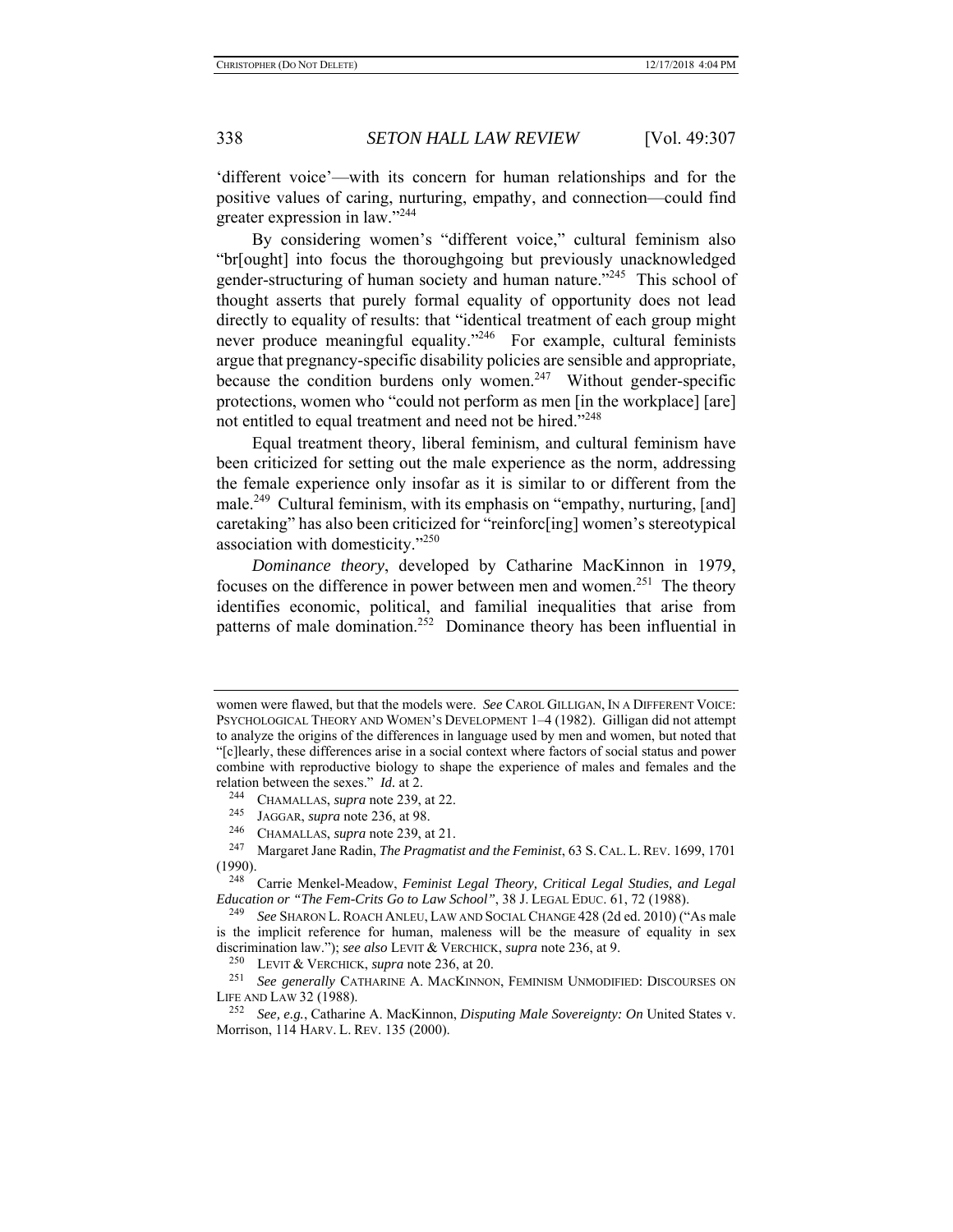reshaping legal approaches to rape, sexual harassment, and pornography,<sup>253</sup> but it is criticized for framing all women as victims and universalizing the female experience (especially the white, middle-class female experience.)<sup>254</sup>

*Postmodern feminist legal theory* and *critical race feminism* are two newer schools of *intersectional* feminist legal theory, which stress the differences between women's experiences, especially when looking across racial and socioeconomic lines.<sup>255</sup> These theories reject the idea that women have universal experiences.

Between and among these various schools of feminist legal theory emerge two theoretical axes. First, are women best considered as being like men or different from them? Second, are women better theorized as a group or as individuals? This section asks where along these axes the *Roe v. Wade* oral arguments were framed, and whether that framing was ultimately harmful or beneficial. $256$ 

### A. *Are Women Like Men, or Are They Different?*

A recurring theme in contemporary feminist thought focuses on "difference." On one side, feminists argue that to overcome oppression and inequality women must be treated equally or in the same way as men. In contrast, others maintain that women have distinctive and special qualities which should be recognized and

*Id.*

<sup>253</sup> *See* Catharine A. MacKinnon, *Pornography, Civil Rights, and Speech*, 20 HARV.C.R.- C.L. L. REV. 1 (1985).

<sup>254</sup> *E.g.*, Angela P. Harris, *Race and Essentialism in Feminist Legal Theory*, 42 STAN. L. REV. 581, 585 (1990). Harris argues that MacKinnon's work

though powerful and brilliant in many ways, relies on . . . gender essentialism—the notion that a unitary, "essential" women's experience can be isolated and described independently of race, class, sexual orientation, and other realities of experience. The result of this tendency toward gender essentialism . . . is not only that some voices are silenced in order to privilege others . . . but that the voices that are silenced turn out to be the same voices silenced by the mainstream legal voice of "We the People"—among them, the voices of black women.

<sup>255</sup> *See, e.g*., Kimberle Crenshaw, *Mapping the Margins: Intersectionality, Identity Politics, and Violence Against Women of Color*, 43 STAN. L. REV. 1241 (1991); *see also* CHAMALLAS, *supra* note 239, at 23–26. Other schools of feminist thought also exist, but are omitted here as not being particularly useful in analyzing the *Roe v. Wade* oral arguments *e.g.*, lesbian legal theory, pragmatic legal feminism, and ecofeminism. *See* LEVIT & VERCHICK, *supra* note 236, at 29–31, 34–44 for more on those theories.

<sup>256</sup> Future works should also analyze the *Roe v. Wade* oral arguments and the public/private dichotomy, such as Weddington's assertion that, "a woman, because of her pregnancy, is often not a productive member of society. She cannot work, she cannot hold a job, she's not eligible for welfare, she cannot get unemployment compensation. And furthermore, in fact, the pregnancy may produce a child who will become a ward of the state." Oral Argument II, *supra* note 34, at 01:00:10.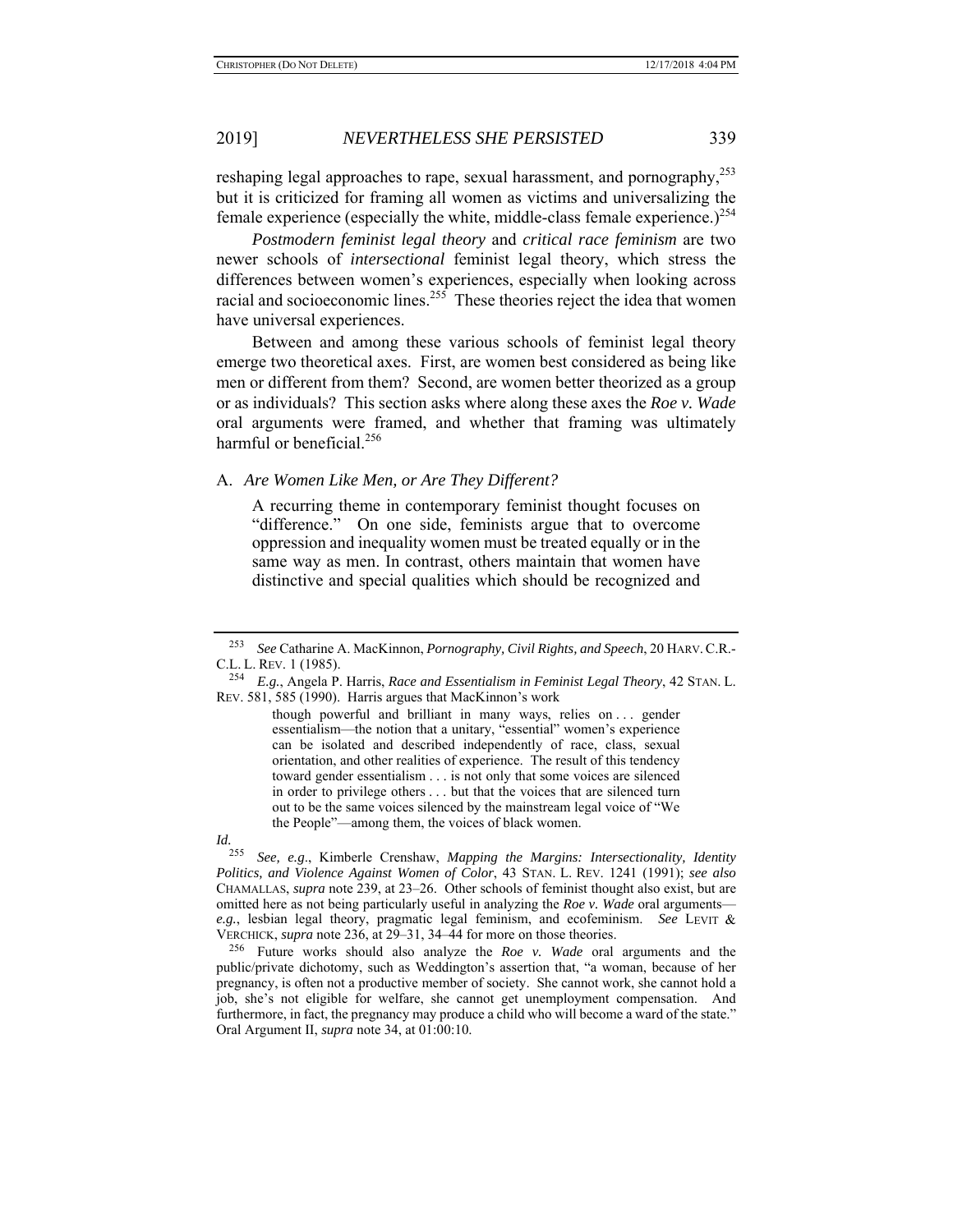given greater credence.<sup>257</sup>

### 1. Individual Right or Gender Discrimination?

*Roe v. Wade* was briefed and argued as a due process case, not as an equal protection case, meaning that the Plaintiffs in *Roe* framed their case not as a gender discrimination case, but as an individual rights case.<sup>258</sup> But why should this be so, when abortion is perhaps the most gendered legal issue the Court has decided?

The most straightforward answer is that at the time *Roe* was being decided, gender discrimination was not unconstitutional. *Craig v. Boren*, the case in which the Supreme Court announced that discrimination on the basis of gender would be subject to heightened scrutiny, was argued and decided in 1976,259 three years after the *Roe* decision and six years after the *Roe* Plaintiffs originally filed suit.

So, while gender cases would later be analyzed under an equal protection framework, that argument was not available to Roe. Weddington admitted at the first oral argument that the suit had originally been brought "alleging both [a violation of] the Due Process [C]lause, [the] Equal Protection [C]lause, the Ninth Amendment, and a variety of others[,]"260 but the equal protection argument had fallen away by the time the case was briefed for the Supreme Court—neither the briefs nor the oral arguments included an equal protection or explicit gender discrimination argument. This was probably a good strategic decision, as the Court of this era was not prepared to consider pregnancy to be a gendered issue.<sup>261</sup>

Instead, the Plaintiffs' case was argued under an individual rights analysis, relying on either the Ninth Amendment<sup>262</sup> or the Fourteenth Amendment<sup>263</sup> to support a woman's right to terminate an unwanted

<sup>&</sup>lt;sup>257</sup> ANLEU, *supra* note 249, at 424.<br><sup>258</sup> See Ruth Bader Ginsburg, Som

<sup>258</sup> *See* Ruth Bader Ginsburg, *Some Thoughts on Autonomy and Equality in Relation to*  Roe v. Wade, 63 N.C. L. REV. 375, 386 (1985) ("Overall, the Court's *Roe* position is weakened, I believe, by the opinion's concentration on a medically approved autonomy idea, to the exclusion of a constitutionally based sex-equality perspective.").

<sup>&</sup>lt;sup>259</sup> Craig v. Boren, 429 U.S. 190 (1976).<br><sup>260</sup> Oral Argument L sung note 37, at 10

<sup>&</sup>lt;sup>260</sup> Oral Argument I, *supra* note 37, at 19:16.<br><sup>261</sup> See a.g. Geduldig v. Aiello 417 U.S.

See, e.g., Geduldig v. Aiello, 417 U.S. 484 (1974) (holding that the exclusion of pregnancy from disability insurance does not violate the Equal Protection Clause). "The lack of identity between the excluded disability and gender as such under this insurance program becomes clear upon the most cursory analysis. The program divides potential recipients into two groups—pregnant women and nonpregnant persons. While the first group is exclusively female, the second includes members of both sexes. The fiscal and actuarial benefits of the program thus accrue to members of both sexes." *Id.* at 496 n.20.

<sup>&</sup>lt;sup>262</sup> U.S. CONST. amend. IX ("The enumeration in the Constitution, of certain rights, shall not be construed to deny or disparage others retained by the people.").

<sup>&</sup>lt;sup>263</sup> U.S. CONST. amend. XIV,  $\S$  1 ("[N]or shall any State deprive any person of life, liberty, or property, without due process of law[.]").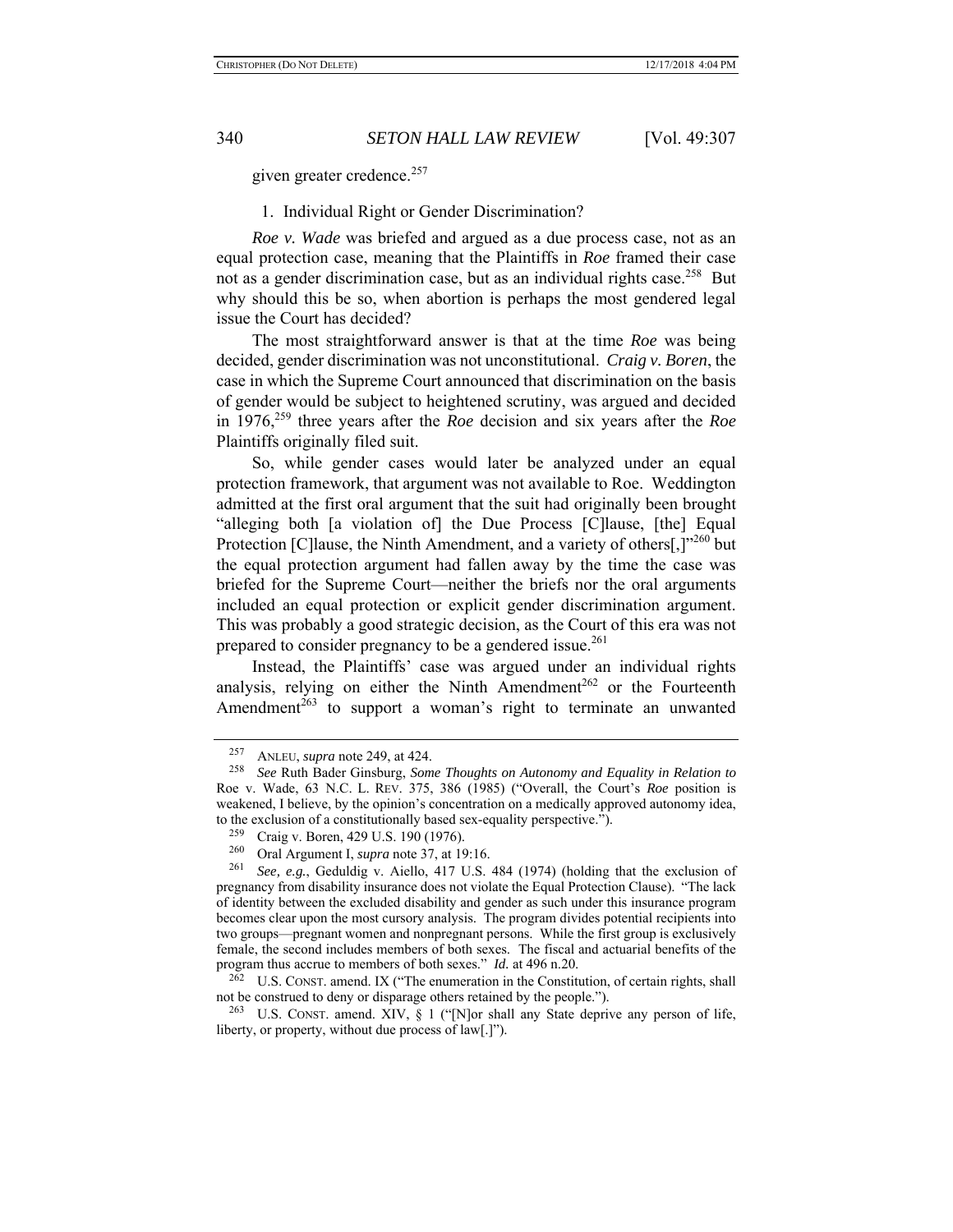pregnancy. During her first oral argument, Weddington made this assertion:

I think the Fourteenth Amendment is equally an appropriate place [to find the right to abortion], under the rights of persons to life, liberty, and the pursuit of happiness. I think that in as far as "liberty" is meaningful, that liberty to these women would mean liberty from being forced to continue the unwanted pregnancy.<sup>264</sup>

Weddington failed to expand effectively on this point, however. The Court had written in 1923 that the liberty interest protected by the Due Process Clause includes the freedom "to marry, establish a home and bring up children[,] $v^{265}$  and Weddington was familiar with the case law that came after. At the first oral argument, however, it appeared she could only *suggest* constitutional arguments, rather than actually make them.<sup>266</sup>

During the second oral argument, Weddington asserted the individual rights argument in more detail:

The main [constitutional grounds] that we are relying on before this Court are the Fifth, Ninth, and the Fourteenth Amendments. There's a great body of precedent. . . . The Court has[,] in the past, for example, held that it is the right of parents and of the individual to determine whether or not they will send their child to private school, whether or not their children will be taught foreign languages, whether or not they will have offspring[—]the *Skinner* case[—]whether the right to determine for themselves whom they will marry[—]the *Loving* case[—]and even in Boddie versus Connecticut the choice saying that marriage itself is so important that the state cannot interfere with termination of a marriage just because the woman is unable to pay the cost. *Griswold*, of course, is the primary case[,] holding that the state could not interfere in the question of whether or not a married couple would use birth control and, since then, . . . this Court, of course, has held that the individual has the right to determine[,] whether they are married or single, whether they would use birth control. So there is a great body of cases decided in the past by this Court in the areas of marriage, sex, contraception, procreation, childbearing, and education of children which says that there are certain things that are so much part of the individual concern that they should be left to the determination of the individual.<sup>267</sup>

Again here, Weddington argues that abortion is an extension of the rights already recognized by the Court that allow individuals to make decisions about their families. There is one more logical step Weddington

<sup>264</sup> Oral Argument I, *supra* note 37, at 18:49.

 $^{265}$  Meyer v. Nebraska, 262 U.S. 390, 399 (1923).

<sup>&</sup>lt;sup>266</sup> *See supra* text accompanying notes  $49-53$ .<br><sup>267</sup> Oral Argument II *supra* note  $34$  at 06:41

<sup>267</sup> Oral Argument II, *supra* note 34, at 06:41.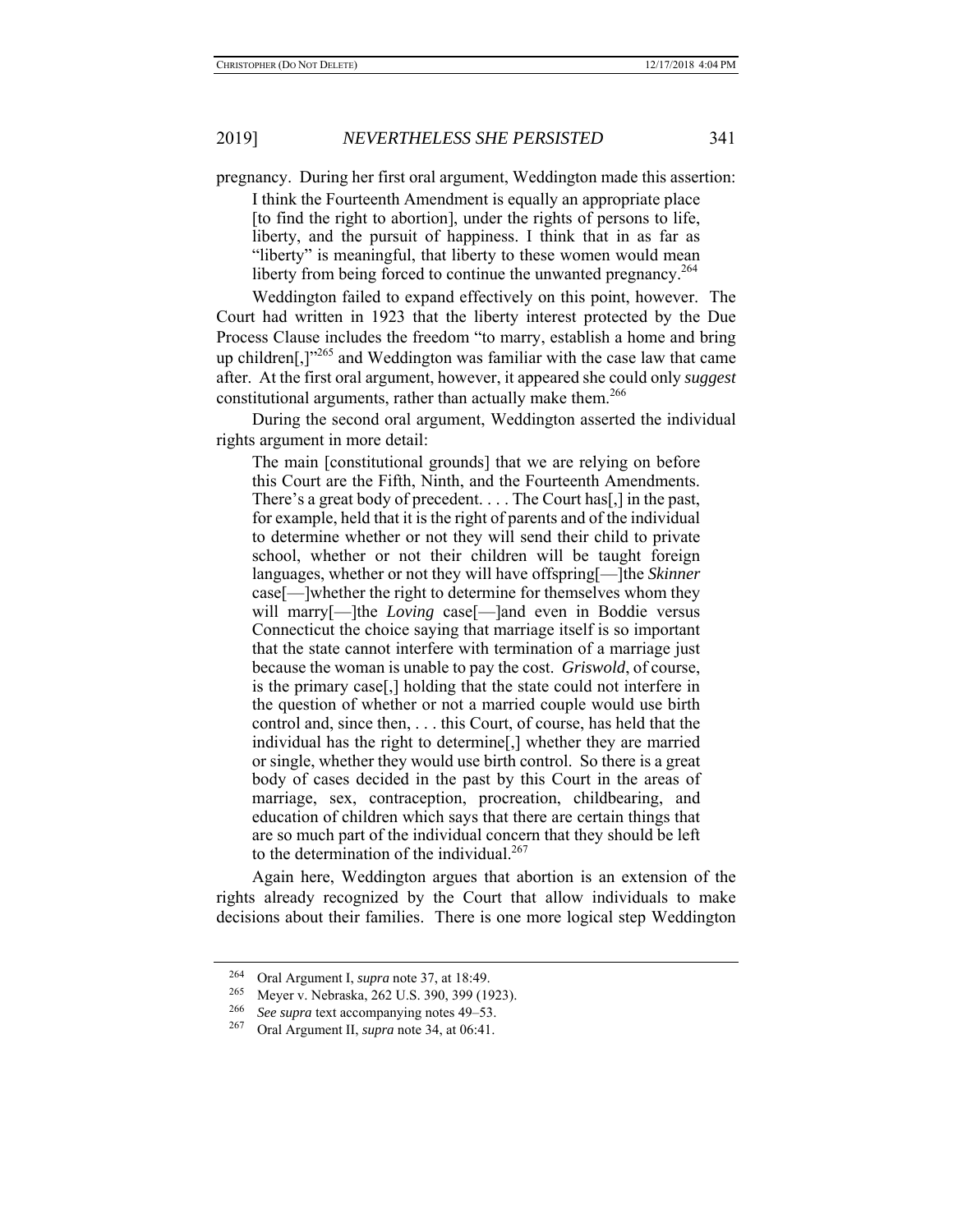could have taken here, but she stops just short: she could have made explicit the argument that, if birth control is constitutionally protected so people do not become parents if they do not want to, then abortion should be constitutionally protected for the same reason.<sup>268</sup>

As briefed and argued, the Plaintiffs' emphasis on individual rights, rather than women's rights, also fits with the equal treatment theory that was gaining ground during this era: that women are like men and should be treated the same.269 Both male and female humans can be parents—from that perspective, there is nothing particularly gendered about the right to procreate or the right to have access to birth control, and framing abortion as one more option in an individual's decision to form a family and/or become a parent removes the gendered impact of the abortion procedure.

There is, of course, an obvious hole in this approach, which is that pregnancy is experienced exclusively by women, and that unwanted pregnancies in particular burden women in a far different way than men. In that sense, Jane Roe was hamstrung by the individual rights and equal treatment approaches—the ability to have access to contraception, for example, applied to both men and women, meaning every individual could potentially make use of the right articulated in *Griswold* and *Eisenstadt*. A right to abortion, on the other hand, would not apply to all individuals, only women.

Moreover, in the first oral argument, when Weddington spoke about privacy and individual rights, she discussed the impact of the Texas abortion law on women exclusively. During the portion of the argument devoted to the vagueness of the statute, she argued that the statute impacted doctors universally referred to as "he's" during the case—but she never discussed how the abortion statute affected the individual rights of potential fathers, and the Justices did not ask.<sup>270</sup> Thus, there was a fundamental disconnect between the gender-neutral argument required by the Due Process Clause and the gendered impact Weddington was arguing before the Court.

In both oral arguments, Weddington emphasized the policy rationales that supported her position that the abortion statute was bad for women, but

<sup>&</sup>lt;sup>268</sup> The majority opinion also fails to explain the connection between family planning via contraceptives and via abortion. *See* Kobylka, *supra* note 105, at 1091.

<sup>269</sup> *See* CHAMALLAS, *supra* note 239, at 44. As Weddington argued *Roe*, equal treatment theory was gaining traction in legal spheres. *See* Ginsburg, *supra* note 258, at 377–78 (finding the strategy effective). *But see* LEVIT & VERCHICK, *supra* note 236, at 17 (finding mixed results).

 $270$  In the final moments of his time at the first oral arguments, Wade advocate, Jay Floyd, suggested that "in some instances, a consideration should be given for the father, if he would be objective to abortion." Oral Argument I, *supra* note 37, at 01:02:13. The Court did not take up this possibility, either at oral argument or in the opinion. For more on *Roe* and men, see *infra* Part IV.A.3.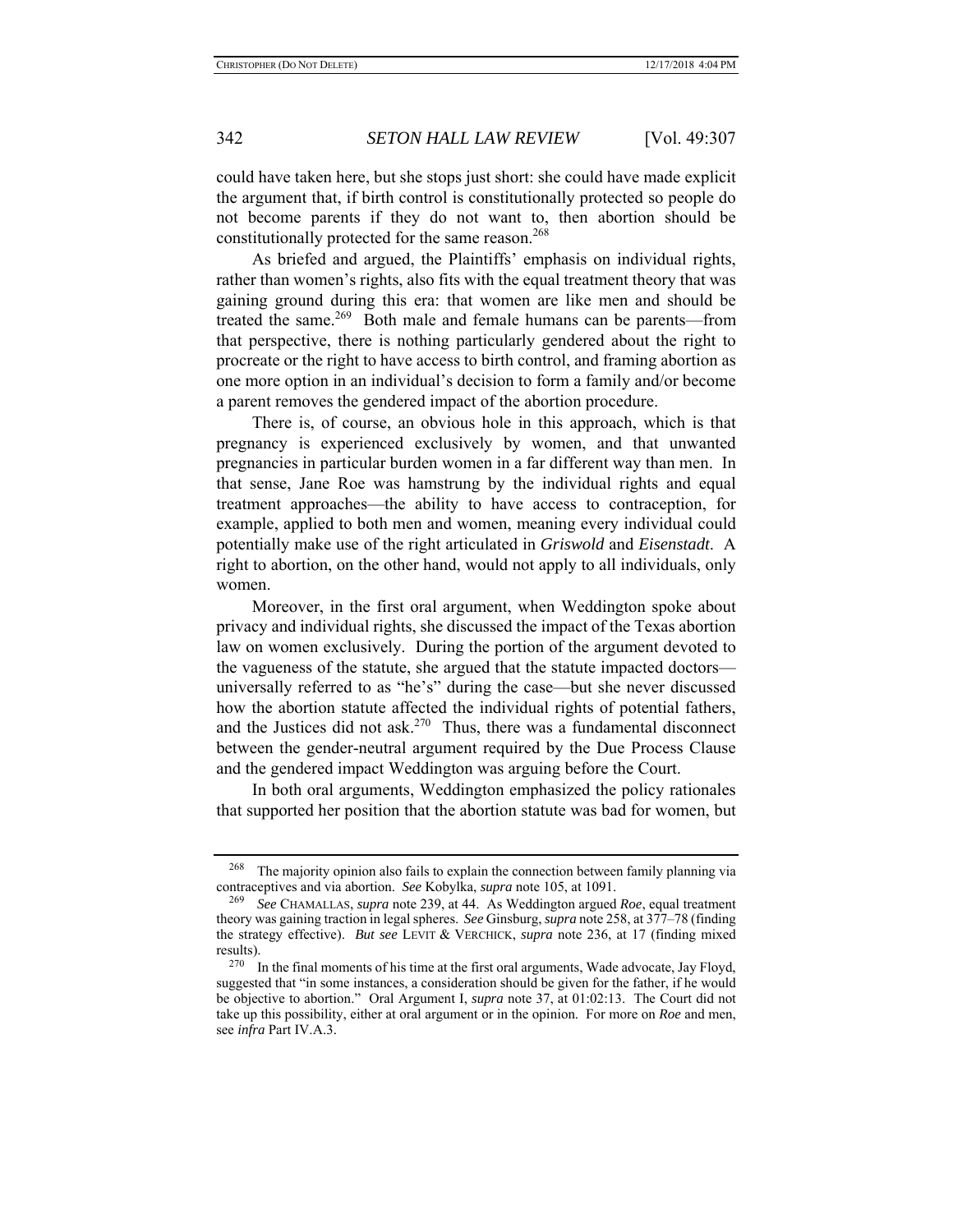her emphasis on the suffering of women would have better supported a gender discrimination analysis, rather than a due process argument. The reverse is also true: in making a due process argument, Weddington would have done better to emphasize the impact of the Texas abortion law upon potential *parents*, rather than just women.

### 2. Ethic of Rights, Ethic of Care

Cultural feminism as a legal theory had not yet been developed when *Roe* was being litigated, but the oral arguments and the opinion reflect, and indeed may have influenced, its underlying framework. Cultural feminism posits that women frame concepts of justice according to an ethic of care, "stressing connections and relations with other people[,]" while men consider justice according to an ethic of rights, "stressing rules and autonomy."271 As a result of these differences, some scholars conclude that "[w]omen's morality arises from the experience of connection which they conceive of as a problem of inclusion rather than one of balancing competing claims, whereas men value individual achievement, separation, and competition."272 This theory has been criticized for reinforcing stereotypical female domesticity and characterizing women as needing protection, $273$  and it ignores the role of socialization within a patriarchal system on the "different" moral and emotional development of boys and girls.<sup>274</sup>

In her initial oral argument—fairly criticized for being more of a lobbyist pitch than a constitutional analysis<sup>275</sup>—Weddington utilized frequent feminist techniques of storytelling<sup>276</sup> and contextual reasoning<sup>277</sup> in arguing that the Texas abortion statutes were bad for women, and that the idea poor women were more likely to carry unwanted pregnancies to term was unfair.<sup>278</sup> This ethic of care, emphasizing the personal in arriving at a concept of justice, did not sit well with the (male) Justices. During her second oral argument, Weddington changed her angle, shifting away from story- and policy-based arguments to rights-based arguments more grounded in the Constitution:

<sup>271</sup> Menkel-Meadow, *supra* note 248, at 78–79; *see also* GILLIGAN, *supra* note 243, at 174 ("While an ethic of justice proceeds from the premise of equality—that everyone should be treated the same—an ethic of care rests on the premise of nonviolence—that no one should be hurt.").

<sup>272</sup> ANLEU, *supra* note 249, at 425.

<sup>273</sup> LEVIT & VERCHICK, *supra* note 236, at 18.

<sup>&</sup>lt;sup>274</sup> I am grateful to Kyle Velte for this insight.<br><sup>275</sup> EPSTEN & KORVI KA, sunra note 6, at 179

EPSTEIN & KOBYLKA, *supra* note 6, at 179.

<sup>&</sup>lt;sup>276</sup> LEVIT & VERCHICK, *supra* note 236, at 50.

<sup>&</sup>lt;sup>277</sup> *Id.* at 44–49.<br><sup>278</sup> *See sunra* tex

See supra text accompanying notes 43–46.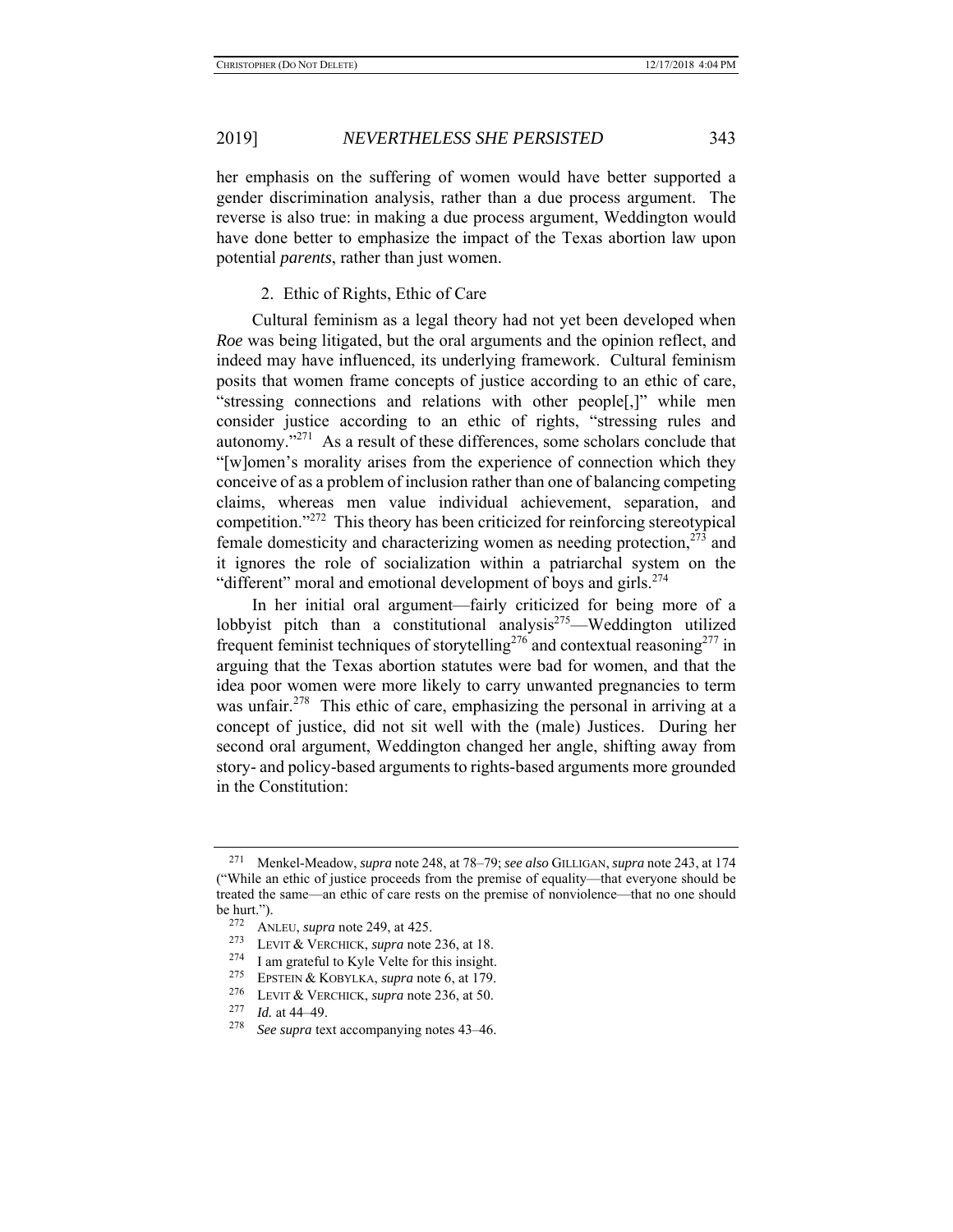Justice Blackmun: Do I get from this, then, that your case depends primarily on the proposition that the fetus has no constitutional rights?

Weddington: It depends on saying that the woman has a fundamental constitutional right and that the [S]tate has not proved any compelling interest for regulation in the area.<sup>279</sup>

We are here to advocate that the decision as to whether or not a particular woman will continue to carry or will terminate a pregnancy is a decision that should be made by that individual. That, in fact, she has a constitutional right to make that decision for herself and that the [S]tate has shown no [compelling] interest in interfering with that decision. $280$ 

I am urging that, in this particular context, this statute is unconstitutional that in the Baird v. Eisenstadt case, this Court said that if the right of privacy is to mean anything, it is the right of the individual, whether married or single, to make determinations for themselves.<sup>281</sup>

Viewing the oral arguments through the lens of cultural feminism, then, suggests that Weddington was more successful arguing a rights-based approach to the men on the bench. The final opinion is defined by its rightsbased analysis: the majority opinion carefully delineates the right of a woman to terminate a pregnancy, the fetus's lack of constitutional rights, and the moments at which the state's interest in protecting maternal health and protecting fetal life matures. Viewed from the vantage point of the majority opinion, Weddington's masculine, ethic of rights-based approach during the second oral argument was more effective than her ethic of care-based argument the first time.

Now-Justice Ginsburg has hypothesized that the *Roe v. Wade* opinion created such a firestorm because it "ventured too far in the change it ordered[,]"<sup>282</sup> and that the trimester framework announced by the Court went so far past Appellants' comparatively modest request to strike down the "extreme" Texas statute.<sup>283</sup> Through a cultural feminism lens, however, the (male) justices may have felt the trimester framework was necessary to carefully delineate which party had which rights and when. Utilizing an ethic of rights, the Justices in the majority may have felt it especially important to articulate when the state's two interests (protecting the woman's

<sup>&</sup>lt;sup>279</sup> Oral Argument II, *supra* note 34, at 23:19.<br><sup>280</sup> *Id.* at 01:01:48

Id. at 01:01:48.

 $\frac{281}{282}$  *Id.* at 01:03:06.

Ginsburg, *supra* note 258, at 376.

<sup>283</sup> *Id.* at 385; *see also* Oral Argument II, *supra* note 34, at 56:02. Justice White: "I gather your argument is that the state may not protect the life of the fetus or prevent an abortion even, at any time during pregnancy. Right up until the moment of birth." Weddington: "At this time, my point is that this particular statute is unconstitutional." *Id.*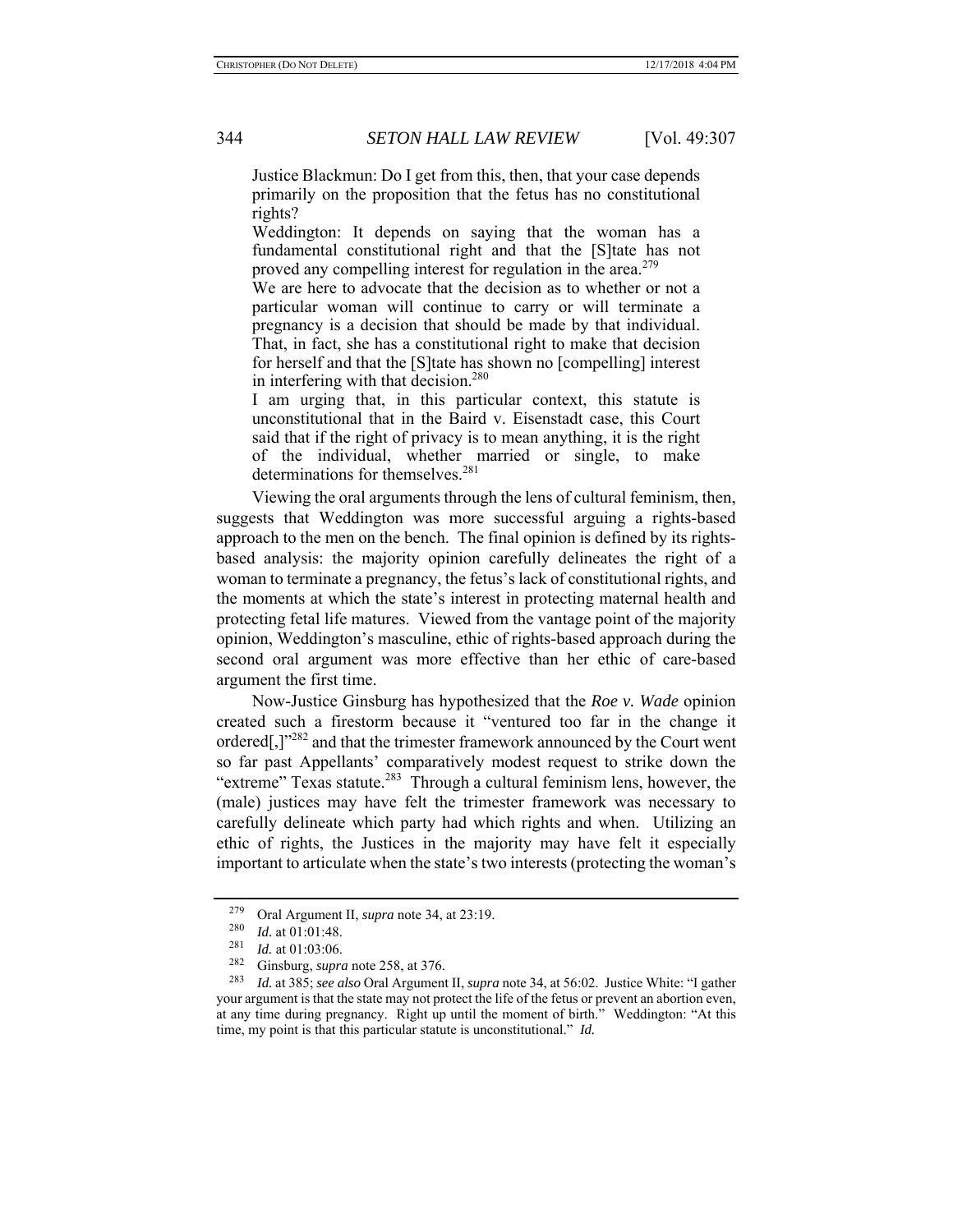health and protecting fetal life) mature.<sup>284</sup>

Gilligan did not conclude that men and women *inherently* reason differently; she explicitly declined to analyze whether women's concern for relationships over rights was biological or the result of socialization.<sup>285</sup> I am skeptical that women inherently reason with an ethic of care, but I theorize that our society reasons *about* women with an ethic of care.<sup>286</sup> Women are expected to focus on relationships and are indeed frequently defined by their relationships—particularly when those women are mothers. $287$ 

Using this perspective, then, the backlash against *Roe* is explainable not because the opinion impresses an ethic of rights onto women who reason with an ethic of care. Instead, the backlash can be traced to the opinion's granting individual rights to pregnant women *independent* of their relationships, particularly their relationship to the fetus.<sup>288</sup> The maiority opinion finds that women have a due process right to choose to terminate a pregnancy, but finds that the fetus has no constitutional rights. The objection to this framework may be based, at least in part, in the rejection of the notion of a woman having her own rights, separate and apart from her relationships to other people, particularly her potential child.

During oral argument, the advocates reinforce their emphasis on the woman's individual rights or on the woman's relationship to the fetus. Weddington consistently refers to pregnant women, either in the plural or the singular, and occasionally refers to Jane Roe as "an unmarried pregnant

See GILLIGAN, *supra* note 243, at 23. The author concludes that when human development is considered only from the vantage point of "man's life cycle[, which includes] the celebration of separation, autonomy, individuation, and natural rights," the role of a woman is "to protect" "the continuing importance of attachment[.]" *Id.* 

 $284$  Of course, the Justices are justices, and they are supposed to be rights-oriented. Then again, the Constitution and the entire U.S. legal system was designed by men, and the ethic of care versus the ethic of rights thesis of cultural feminism suggests that law in the United States is naturally rights-based in its reasoning. This begs the question of what a legal and constitutional system would look like if it were based on an ethic of care, emphasizing relationships over individual rights.

<sup>&</sup>lt;sup>285</sup> GILLIGAN, *supra* note 243, at 2.<br><sup>286</sup> See ANUELL supra pote 240, at 4

<sup>286</sup> *See* ANLEU, *supra* note 249, at 426. Anleu suggests that women's biological potential for pregnancy means they have the "experience of connection [which] contrasts with the essentially masculine ideals of separation and individuation which underpin modern liberal legal theory. Women's lives are relational not autonomous; their experience of being human is different from that of men." *Id.* (footnote omitted). While I am unwilling to accept that possession of a uterus causes a woman to inherently reason differently, I readily believe that possession of a uterus causes women to be socialized and taught differently than men. I also recognize that not every woman has a uterus.

<sup>&</sup>lt;sup>288</sup> In the final moments of his time at the first oral arguments, Floyd suggested that "in some instances, a consideration should be given for the father, if he would be objective to abortion." Oral Argument I, *supra* note 37, at 01:02:13. The Court did not take up this possibility, either at oral argument or in the opinion.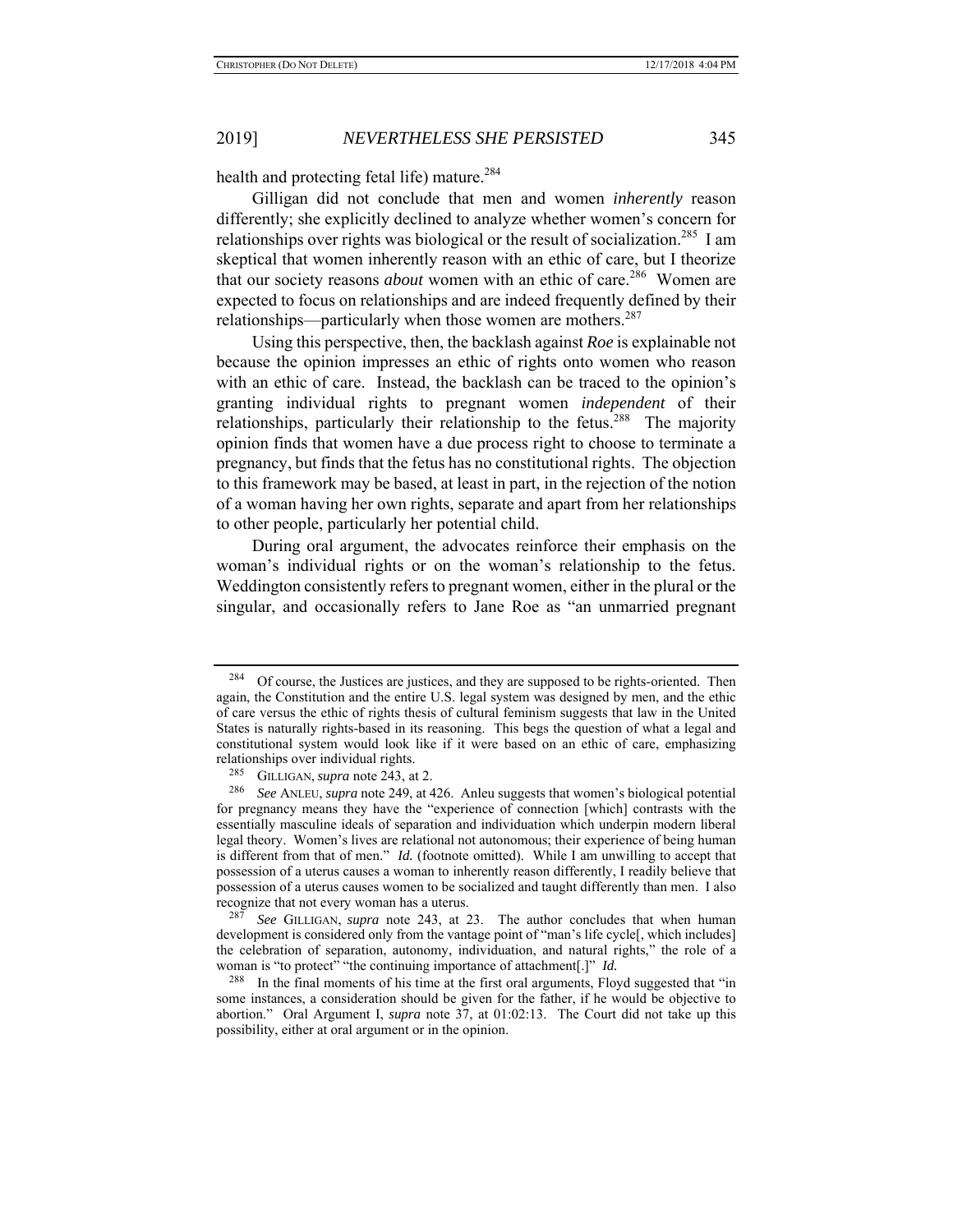girl."<sup>289</sup> Floyd and Flowers, arguing for Wade and the State of Texas, both consistently refer to pregnant women as "mothers,"<sup>290</sup> even though a pregnant woman is not typically considered a mother until the child is born baby shower cards congratulate the "mother-to-be" rather than the "mother."<sup>291</sup> These word choices at oral argument were significant. By calling pregnant women "mothers," Floyd and Flowers are emphasizing the woman's relationship to the utterly dependent fetus, in an effort to make an abortion seem not only like the ending of a life, but as a violence against the very role women are expected to play in society—that of caretakers. Justice White, who dissented in *Roe*, also referred to pregnant women as "mothers" several times during the oral arguments.<sup>292</sup> Weddington, by contrast, refers to the women themselves, referencing pregnancy as a condition affecting the individual. Weddington's deliberate use of the word "girl" to describe Jane Roe is, of course, problematic: at twenty-one years of age, Roe was an adult, but referring to her as a "girl" made her sound childlike, victimized, and unable to be held responsible for her pregnancy. $293$ 

Thus, much of the *Roe* oral arguments can be boiled down to a discussion of whether the pregnant woman has rights of her own. The majority opinion, written by men as part of a legal system designed by men, answers that question in the affirmative. Granting such a right to a woman as an individual, however, defies the powerful social construct of women not as individuals, but as nodes in networks of people.

### 3. *Roe* and Men

Of the various schools of feminist legal theory, dominance theory is defined by its emphasis on the difference in power between men and women.<sup>294</sup> Indeed, "there are real advantages to men in retaining control over women. Feminist theorists want to explain why that's so."295

Texas's abortion law can certainly be viewed as men exercising power over women: the male-dominated legislature passed a statute that severely restricted women's access to abortion, effectively forcing women to remain

<sup>289</sup> Oral Argument I, *supra* note 37, at 01:17; Oral Argument II, *supra* note 34, at 01:06. The use of the identical phrase "unmarried pregnant girl" during both opening statements cannot be accidental.

<sup>290</sup> *E.g.*, Oral Argument II, *supra* note 34, at 26:20.

 $291$  No disparagement is intended toward those women whose pregnancies have ended in miscarriage or stillbirth, and who consider themselves mothers to those children.

<sup>292</sup> *E.g.*, Oral Argument II, *supra* note 34, at 15:53, 31:55, 37:22. For Justice White's dissent, see Roe v. Wade, 410 U.S. 113, 221 (1973).

<sup>&</sup>lt;sup>293</sup> For more on the concept of victimhood in abortion law, see *infra* Part IV.B.1.<br><sup>294</sup> See sung to the accompanying potes  $251, 54$ 

<sup>&</sup>lt;sup>294</sup> *See supra* text accompanying notes  $251-54$ .<br><sup>295</sup> Elex *supra* note  $233$  at 82

<sup>295</sup> Flax, *supra* note 233, at 82.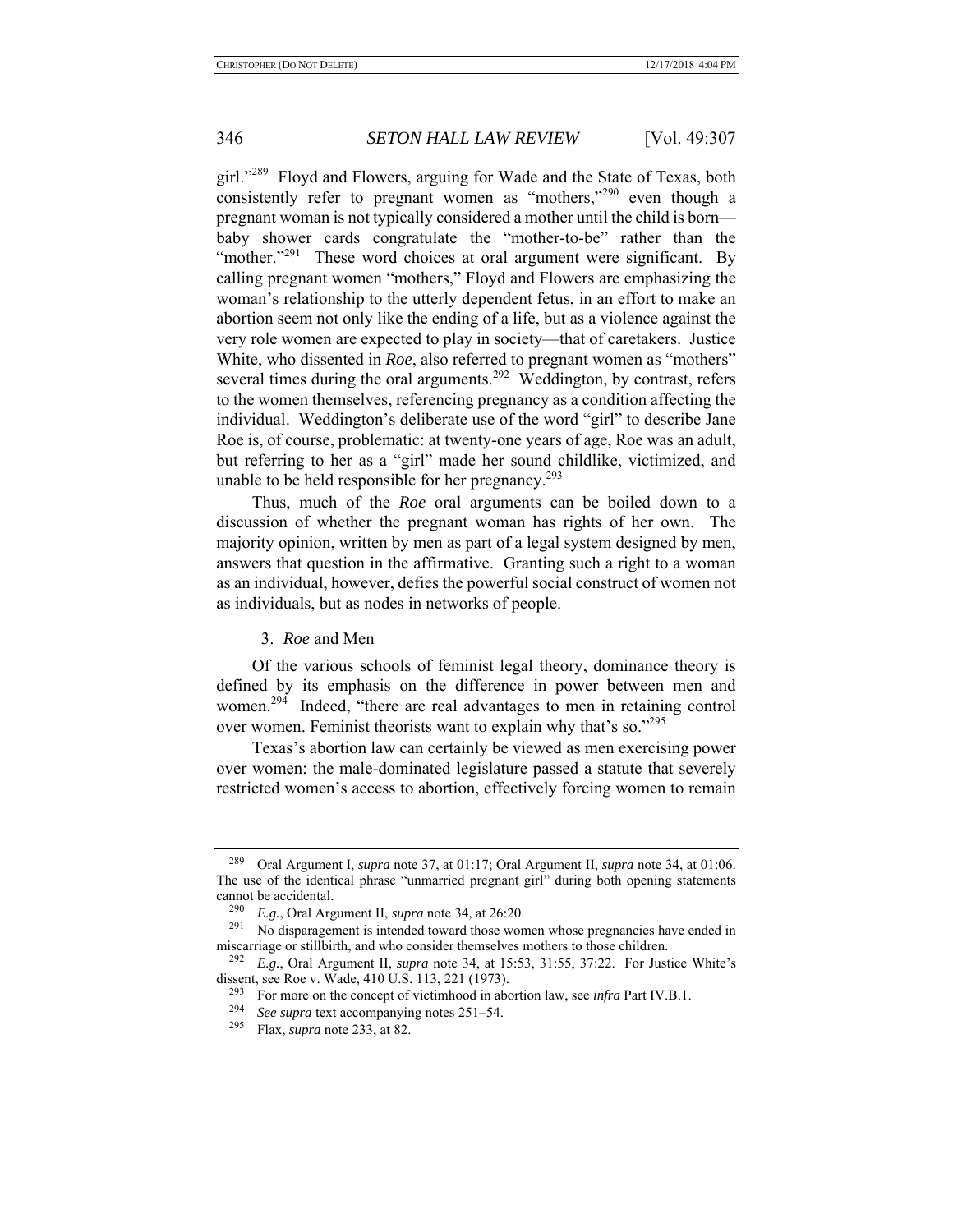pregnant and bear unwanted children.<sup>296</sup> Weddington characterized the issue in the case as "the question of whether or not [women] will be forced by the [S]tate to continue an unwanted pregnancy $[$ ,] $]$ <sup>297</sup> and in later discussing unwanted pregnancy as an "injury," she said, "the women who continue to be forced to go through pregnancy have certainly gone through something that is irreparable, that can never be changed for them."<sup>298</sup>

Considered more deeply, however, there are two separate instances of men exerting power over women in the context of *Roe* and the Texas abortion statute: that of the overwhelmingly male legislature exerting power over doctors,<sup>299</sup> and the universally male doctors exerting power over pregnant women.

The abortion statute at issue in *Roe* was a criminal statute directed not at women seeking abortions, but at the doctors willing or able to perform them.<sup>300</sup> In that way, the legislature exerted control over women indirectly, by controlling (and limiting) the behavior of doctors.<sup>301</sup> During both sets of oral arguments, the Justices indicated interest in what the legislature's purpose had been in passing the abortion statute.<sup>302</sup> During the second oral argument, Justice Stewart stated, "The materials indicate that, generally speaking, [abortion statutes are] enacted to protect the health and lives of pregnant women because of the danger of operative procedures generally in

<sup>300</sup> There is an interesting standing dilemma regarding Jane Roe, separate from the rather well-known problem of mootness. Rather, the more nuanced standing problem is that Roe was filing suit to challenge a criminal statute she was not subject to. The statute criminalized the doctor's behavior, not the woman's. Texas case law made it very clear that a pregnant woman was the victim of an abortion, not the perpetrator, even when she sought, procured, or even performed an abortion for herself. Oral Argument I, *supra* note 37, at 07:48. The idea that women are the victims of criminal abortion statutes is ripe for additional feminist analysis.

So, too, did the state exert power over women when Dallas County District Attorney, Henry Wade, and Assistant District Attorney, John B. Tolle, announced that their office would continue to prosecute doctors even though the statute had been declared unconstitutional. *See*  Brief for Appellants, *supra* note 16, at Appendix A; *see also* Oral Argument II, *supra* note 34, at 02:46 (Weddington: "The problem that we face in Texas is that even though we were granted a declaratory judgment ruling the law unconstitutional and even though we've been before this Court once in the past, in Texas, women still are not able to receive abortions from licensed doctors because doctors still fear that they will be prosecuted under the statute.")*.* This quote from Weddington also suggests that the Supreme Court's delay in deciding the case is yet another instance of men exerting power over women.

<sup>296</sup> *See also* Flax, *supra* note 233, at 83 ("Why didn't the oppression of women disappear [in the supposedly classless Soviet Union]? For one thing, the structure of the family was not altered—no efforts were made to change the reproductive sphere.").

<sup>&</sup>lt;sup>297</sup> Oral Argument II, *supra* note 34, at 06:18.<br><sup>298</sup> Id. at 10:03

 $\frac{298}{299}$  *Id.* at 10:03.

After the completion of the *Roe v. Wade* oral arguments, Weddington ran for the Texas House of Representatives so she could be sure to influence abortion access for women irrespective of the case's outcome. Telephone interview with Sarah Weddington, Professor of History, University of Texas (retired) (Feb. 18, 2018).

<sup>302</sup> *See supra* text accompanying notes 94–96.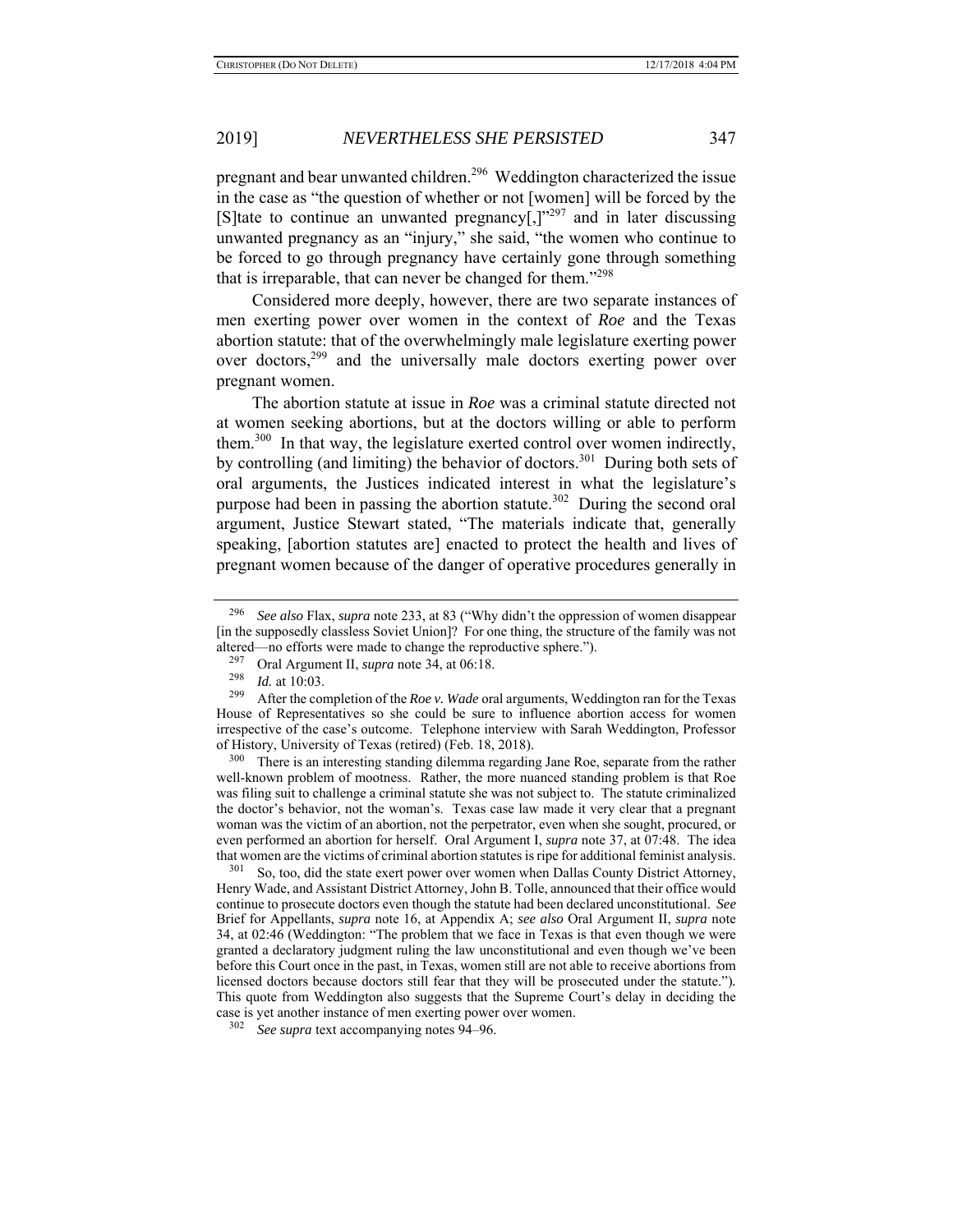that era of our history [the late  $19<sup>th</sup>$  century]."<sup>303</sup> Weddington had pointed out that if the State's purpose was the protection of fetal life, it makes no sense that a woman who obtains an abortion is not guilty of a crime<sup>304</sup> and that "the penalty for abortion is determined by whether you have the woman's consent"<sup>305</sup>—the Texas statute provided that the penalty for providing an abortion was doubled "if it be done without her consent."306

It is noteworthy that so much of the *Roe* oral arguments are spent discussing the doctors who perform abortions—doctors who are universally referred to with male pronouns—and what constraints are placed on the doctors' practice of medicine. By their questions, the Justices demonstrate that they are keenly interested in how the case affects the men who practice medicine in Texas and across the United States. During the second oral argument, the first question posed was Chief Justice Burger's request that Weddington clarify whether she was discussing "the prosecutions of doctors" under the statute<sup>307</sup>—no Justice asked a question about women until almost sixteen minutes into the argument.<sup>308</sup> Justice Blackmun pointedly asked during the second rebuttal, "To make sure I get your argument in focus, I take it from your recent remarks that you are urging upon us abortion on demand of the woman alone, not in conjunction with her physician."<sup>309</sup>

In the second oral argument, Weddington capitalized on the Justices' interest in doctors' freedom to practice when she pointed out:

That, in *Vuitch*, this Court had before it the D.C. statute which allowed abortion for the purpose of saving the life or the health, and this Court adopted the interpretation that health meant both mental and physical health. And, it seemed to me, the Court's language in that case talked a great deal about the fact that the doctor's judgment goes to saving the health of the woman, that that's the kind of judgment that he is used to making. In Texas, that's not the judgment he is forced to make. The judgment in Texas is, is this necessary for the purpose of preserving the life of the woman?, and the language of that statute has never been interpreted. That's not the kind of judgment that a doctor is accustomed or perhaps even able to make.<sup>310</sup>

<sup>303</sup> Oral Argument II, *supra* note 34, at 54:09.

 $\frac{304}{305}$  *Id.* at 10:34.

 $\frac{305}{306}$  *Id.* at 13:22.

TEX. PENAL CODE ANN. § 1191 (repealed 1973).

<sup>307</sup> Oral Argument II, *supra* note 34, at 02:40.

Id. at 15:53 (Justice White: "You're going to be balancing the rights of the mother against the rights of the fetus[?]").<br> $\frac{309}{14}$  at 01:02:51

 $\frac{309}{310}$  *Id.* at 01:02:51.<br> $\frac{310}{64}$  at 18:45

*Id.* at 18:45.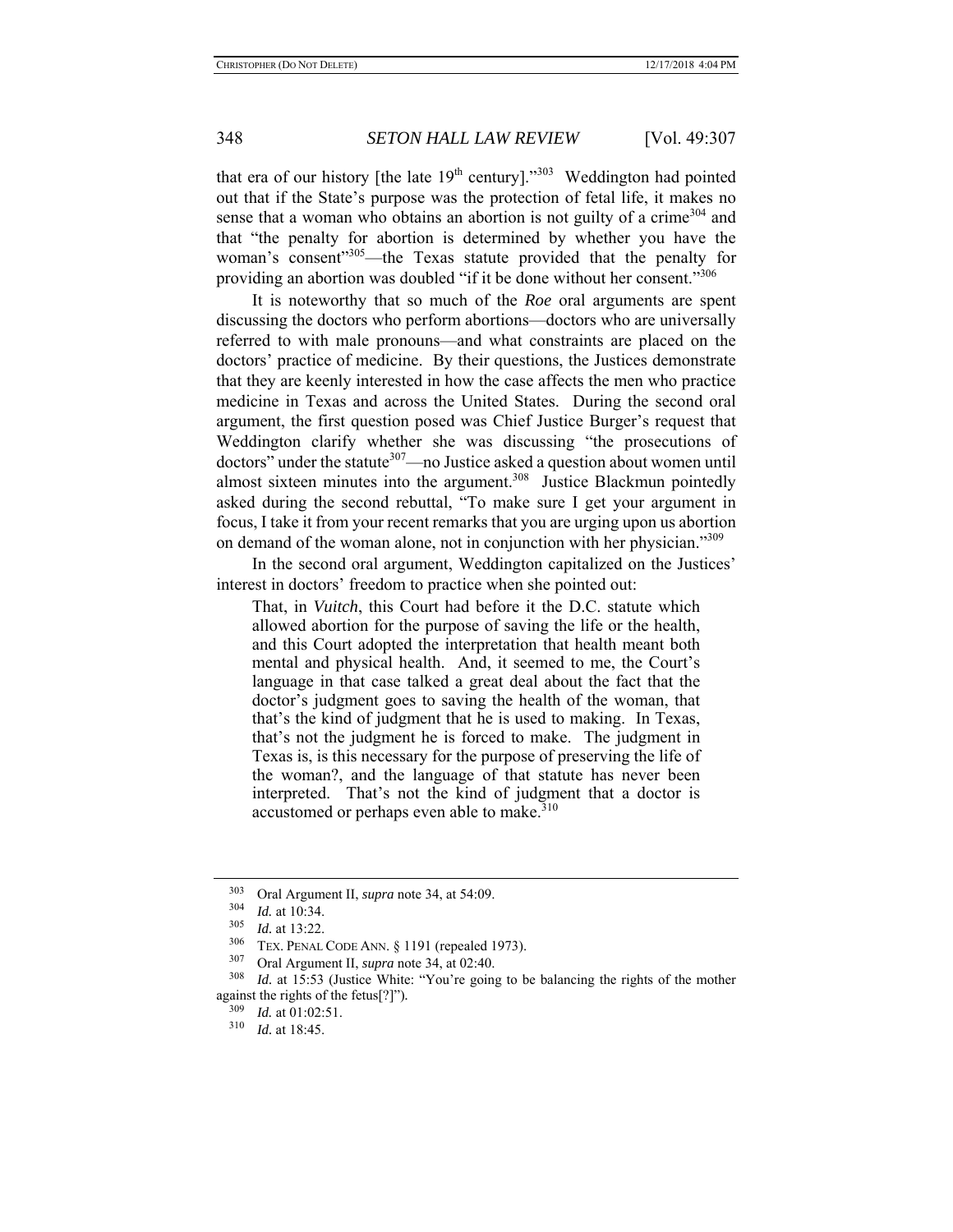And again:

Here, it's the question of whether or not the [S] tate, by the statute, will force the woman to continue [a pregnancy]. The woman should be given that freedom, just as the doctor has the freedom to decide what procedures he will carry out and what he will refuse to his patient. $311$ 

Justice Blackmun's fixation on the Hippocratic Oath is another example of the Court's interest in men's rights (rather than women's). During the second oral argument, Justice Blackmun demanded to know why Weddington had not discussed the Hippocratic Oath in either of her briefs.<sup>312</sup> She replied: "The fact that the medical profession, at one time, had adopted the Hippocratic Oath does not weigh upon the fundamental constitutional rights involved. It is a guide for physicians<sup>[1,1,313</sup> And she was right— Plaintiff Jane Doe was arguing that the Texas abortion statute infringed on her individual right to terminate an unwanted pregnancy, and that the [S] tate had not established a compelling interest that would justify the curtailment of that right; a statement of medical ethics bears no relation to the determination of constitutional rights. Justice Blackmun could not let the point go, however; the final opinion dwelled on the Hippocratic Oath for several paragraphs, analyzing it as one type of restriction on the physician's behavior. Since the Justices and advocates universally refer to doctors with male pronouns, the obvious conclusion is that the Court simply cannot consider restrictions on women's behavior independently from restrictions on men's behavior.

Also noteworthy is the fact that the majority opinion cannot quite grant women the individual, autonomous right to abortion—the right is tied to their doctors:<sup>314</sup>

[F]or the period of pregnancy prior to this "compelling" point, the attending *physician*, in consultation with his patient, *is free to determine* without regulation by the State, that, in *his* medical judgment, the patient's pregnancy should be terminated. If that decision is reached, the judgment may be effectuated by an abortion free of interference by the State.<sup>315</sup>

Read in the most cynical way, this language grants women mere "consultation" rights regarding their abortions; the right to determine that the abortion is warranted is the doctor's. As discussed above, this may evidence

 $\frac{311}{312}$  *Id.* at 1:02:38.

<sup>&</sup>lt;sup>312</sup> *Id.* at 20:37.<br><sup>313</sup> Oral Argum

Oral Argument II, *supra* note 34, at 21:07.

<sup>314</sup> Reva B. Siegel, *Abortion as a Sex Equality Right: Its Basis in Feminist Theory*, *in* MOTHERS IN LAW: FEMINIST THEORY AND THE LEGAL REGULATION OF MOTHERHOOD 43, 53 (Martha Albertson Fineman & Isabel Karpin eds., 1995).

<sup>315</sup> Roe v. Wade, 410 U.S. 113, 163 (1973) (emphasis added).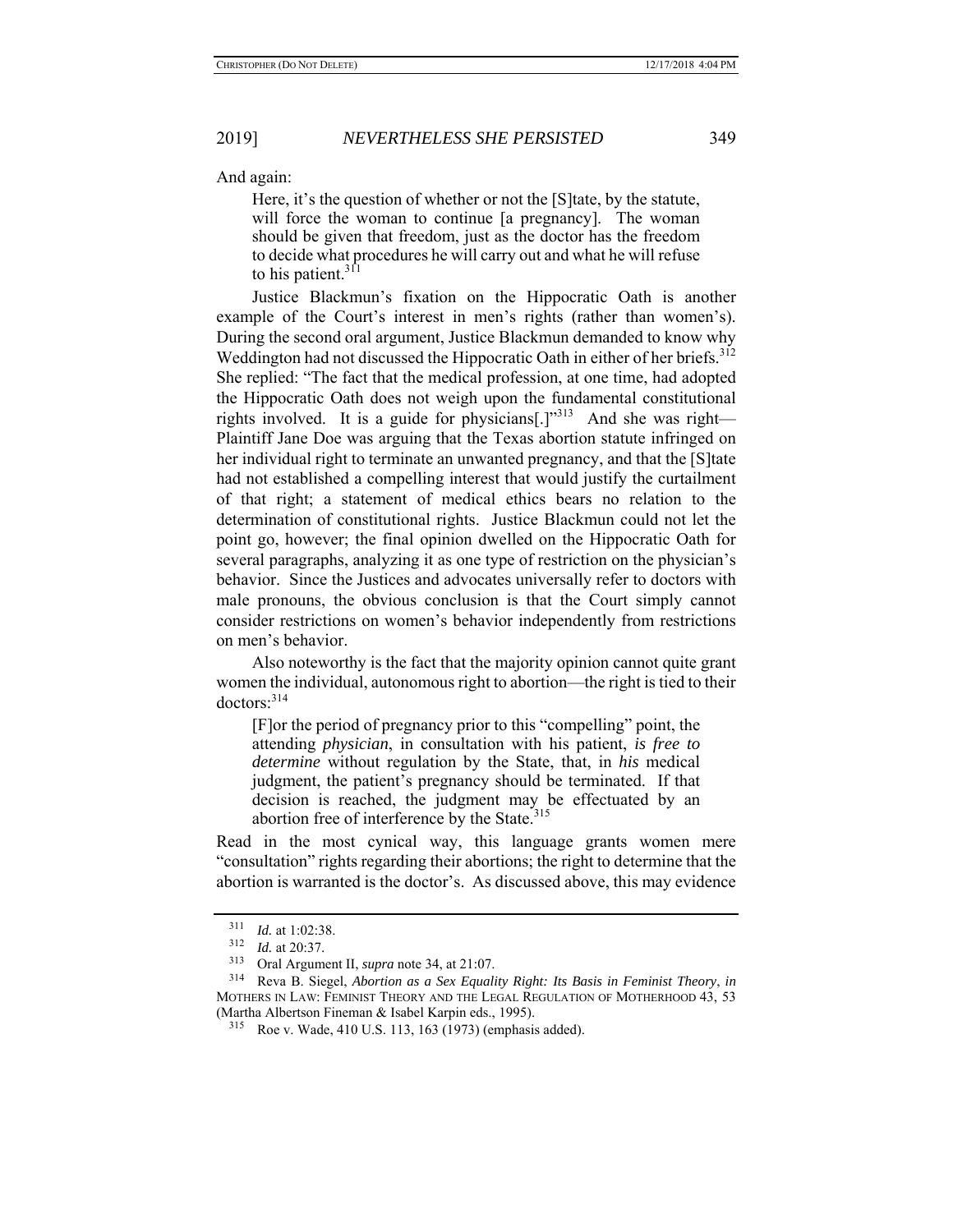the social tendency to define women in relation to other people,<sup>316</sup> but it also evidences the Court's inability to focus exclusively on the rights of women, but instead to define the rights of men.

### B. *Are Women Individuals or a Collective?*

Despite equal treatment theory's admonition that "the law should not base decisions about individual women on generalizations (even statistically accurate ones) about women as a group[ $,$ ]<sup> $,$ 317</sup> Weddington frequently cites statistics about women and abortion:

[T]here have been something like 1,600 Texas women who have gone to New York City alone for abortions in the first nine months of 1971.318

[T]he overall maternal death rate from legal abortion in New York dropped to 3.7 per 100,000 abortions in the last half of 1971, and that, in fact, is less than half of the death rate associated with live delivery for women.<sup>319</sup>

Weddington's use of both statistics and storytelling<sup>320</sup> illustrate a tension in the way the *Roe* advocates, Justices, and opinion consider women: sometimes women are grouped together, their experiences made universal, while at other times women's individual situations are paramount.

1. Victimhood

Dominance theory has been criticized not only for universalizing the white, middle-class female experience, but for framing women collectively as victims.321 Certainly, Weddington painted Texas women as victims in both oral arguments.<sup>322</sup>

Victimhood disempowers women, and pregnant women in particular. The *Roe* Court obviously found that women have a fundamental right to choose to terminate a pregnancy, but the idea of pregnant women as victims, and thus in need of protection, has not left the abortion debate. It is this mentality that allows legislatures to pass laws requiring twenty-four-hour waiting periods before obtaining an abortion<sup>323</sup>—as if women did not understand the gravity of their decision when they first walked in to the clinic, but instead need guidance, enlightenment, and protection so as to

<sup>316</sup> *See supra* text accompanying notes 286–89.

<sup>317</sup> LEVIT & VERCHICK, *supra* note 236, at 16.

<sup>&</sup>lt;sup>318</sup> Oral Argument II, *supra* note 34, at 03:35.<br><sup>319</sup> *L*, at 05:03

*Id.* at 05:03.

<sup>320</sup> *See supra* text accompanying notes 276–78.

<sup>321</sup> LEVIT & VERCHICK, *supra* note 236, at 25.

<sup>322</sup> Oral Argument I, *supra* note 37, at 07:21, 21:16; Oral Argument II, *supra* note 34, at 11:26, 12:56.<br> $\frac{323}{500}$ 

<sup>323</sup> *See* Planned Parenthood of Se. Pa. v. Casey, 505 U.S. 833 (1992).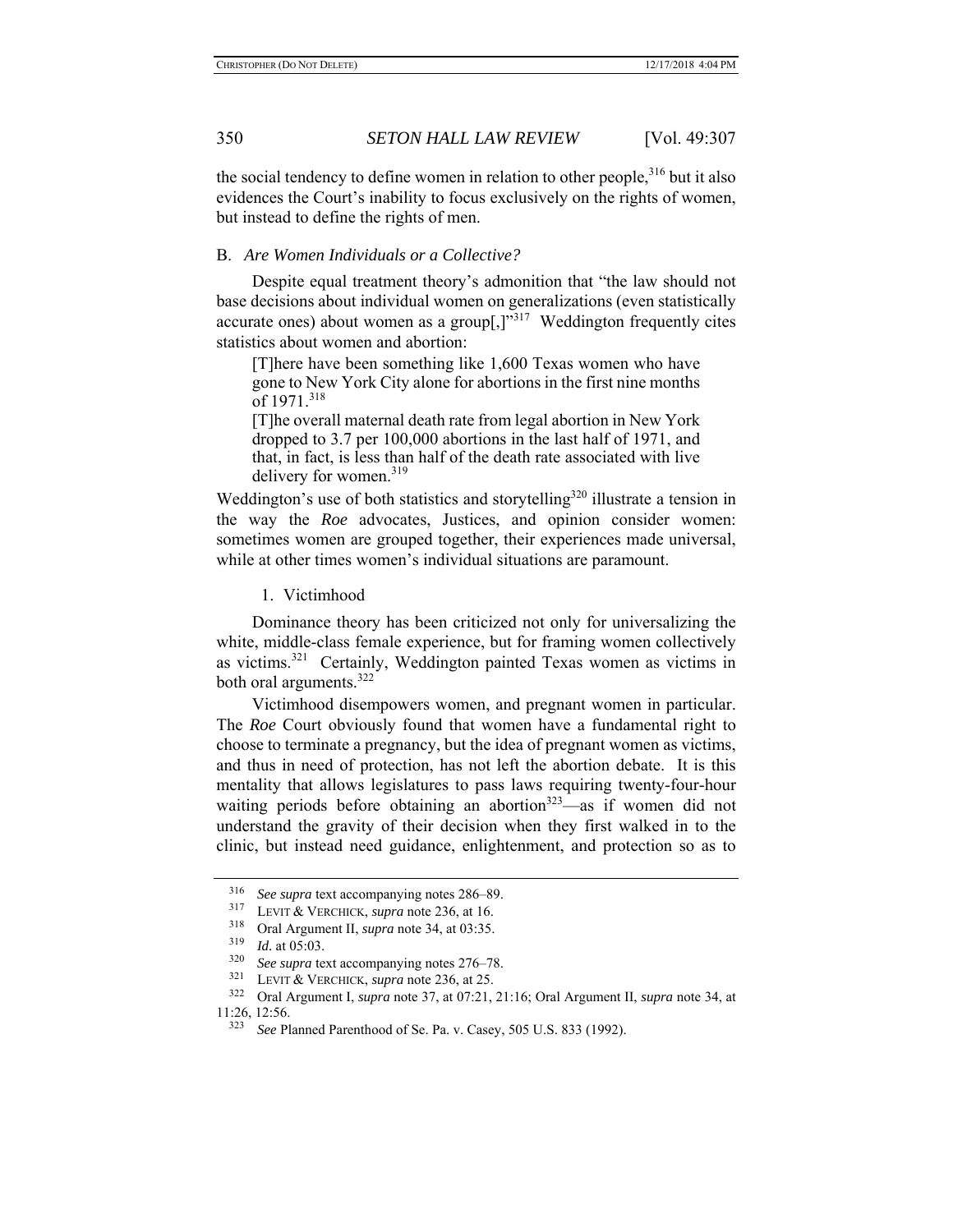avoid making a decision they will later regret. $324$ 

### 2. Decision-making

The law has frequently struggled with the idea that women are able to make meaningful decisions. "This attitude not only fueled the exclusion of women from the jury and the franchise, but also contributed, in the view of some scholars, to the efforts of state officials to regulate reproductive experience."<sup>325</sup> On the other hand, "[s]ome cultural feminists argue that it is precisely because women have such a deep capacity for connection and caring that society should trust their independent and morally responsible decision-making regarding abortion."326

At oral argument, Weddington certainly emphasized the importance of pregnant women being able to decide for themselves whether to continue or terminate a pregnancy.327 The Court superficially agreed, finding the right to privacy "broad enough to encompass [this] decision[,] $^{328}$  yet requiring this decision to be made together with a doctor.<sup>329</sup> The inability to consider a woman an autonomous agent subordinates her.<sup>330</sup>

### V. CONCLUSION

The oral arguments for *Roe v. Wade* were a metaphor for the case itself and for the nationwide abortion debate it continues to represent— full of contradictions.

Sarah Weddington was the only woman with a microphone, arguing against male advocates to an all-male bench. She argued on behalf of women, but could not benefit from the language of gender discrimination in asserting her case. She was by far the best-prepared advocate at the podium, but she made little headway with the bench until she argued like a man, asserting rights over policy. Yet within her constitutional arguments, she shied away from taking a firm position, fearing alienation of any Justice.

Like the contradictions within the oral arguments, the opinion is full of steps forward and steps back. The Court ultimately found that the ill-defined right to privacy nonetheless included the right to abortion, but denied women the autonomy to make that private choice, finding instead that the choice

<sup>324</sup> *See generally* Reva B. Siegel, *The New Politics of Abortion: An Equality Analysis of Woman-Protective Abortion Restrictions*, 2007 U. ILL. L. REV. 991 (2007).

<sup>325</sup> Kathryn Abrams, *Ideology and Women's Choices*, 24 GA. L.REV. 761, 784–85 (1990).

LEVIT & VERCHICK, *supra* note 236, at 141.

<sup>&</sup>lt;sup>327</sup> *See supra* text accompanying note 114.<br><sup>328</sup> Poo v. Wode 410 U.S. 113, 153 (1973)

 $328$  Roe v. Wade, 410 U.S. 113, 153 (1973).<br> $329$  See sung text accompanying notes 314.

See supra text accompanying notes 314–15.

<sup>330</sup> Tracy E. Higgins, *"By Reason of Their Sex": Feminist Theory, Postmodernism, and Justice*, 80 CORNELL L. REV. 1536, 1538 (1995).